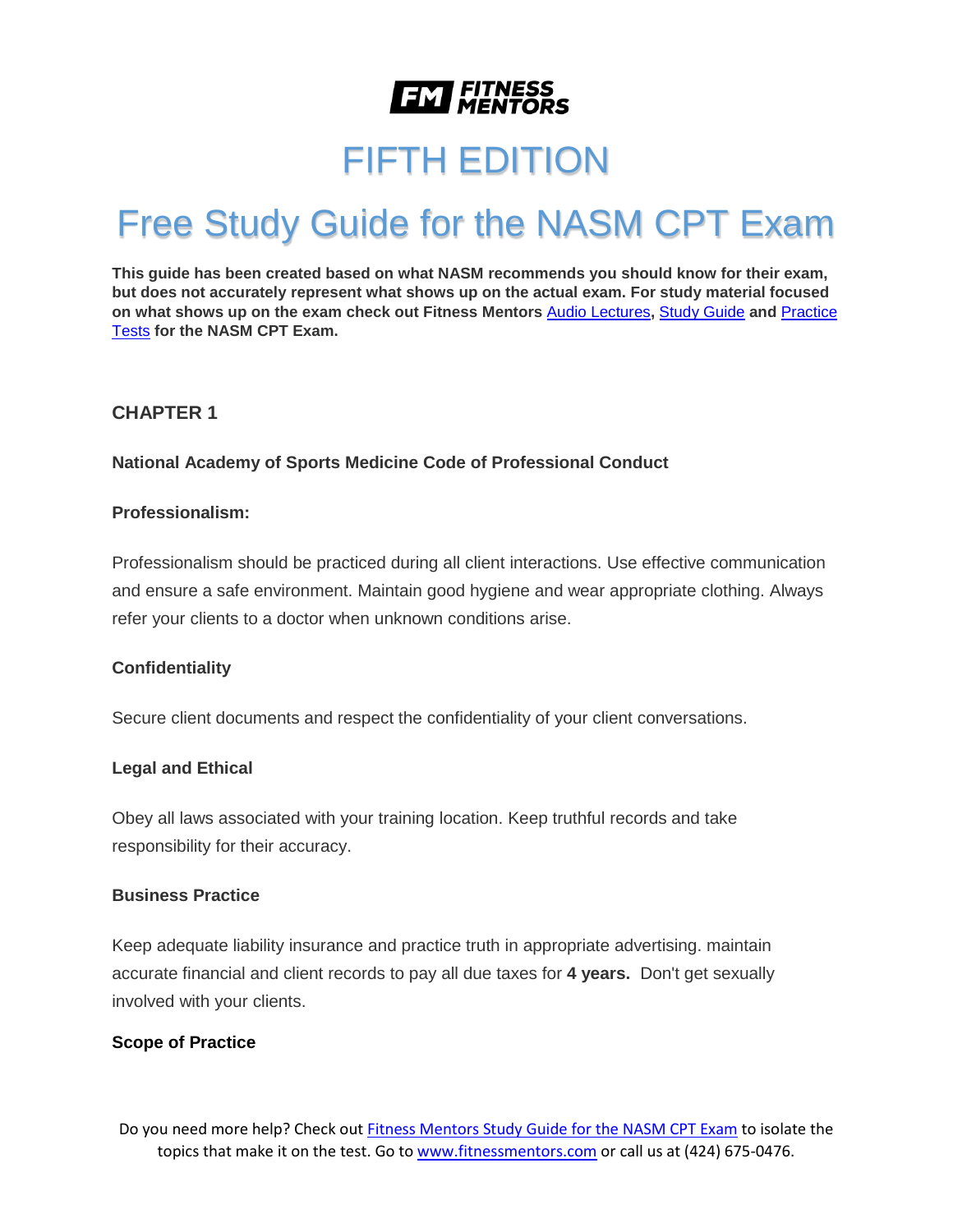# **EM FITNESS**

This table shown in the book discusses the guidelines for health and fitness professionals by displaying what a trainer should do if the client's health is of high-risk.

What should not be done:

- Counsel Clients
- Diagnose Injuries or Conditions
- Physical therapy or rehabilitation
- Give detailed diets / meal plans

What should be done:

- Coach Clients
- Identify past injuries and limit your exercises for the injury
- Recommend client to speak and get medical advice from physician
- General Nutrition Knowledge and refer them to a dietitian or nutritionist for detailed diets

# **CHAPTER 2**

NASM does not recommend knowing any of the material from Chapter 2, but does ask about 3 questions from the chapter. Check out our **[Study Guide for the NASM CPT](https://www.fitnessmentors.com/newsite/nasm-cpt-exam-study-guide/)** to see what you should focus on from this chapter.

#### **CHAPTER 3**

#### **Know all definitions throughout the chapter**

• Biomechanics: the study of the action of external and internal forces on the living body, especially on the skeletal system.

#### *Location Terminology*

- Superior: referring to a point higher or above
- Inferior: referring to a point lower or below
- Proximal: referring to a point closer to the origin of a limb
- Distal: referring to a point farther from the origin of a limb
- Anterior (or ventral): referring to a point nearer to the front of the body
- Posterior (or dorsal): referring to a point nearer to the back of the body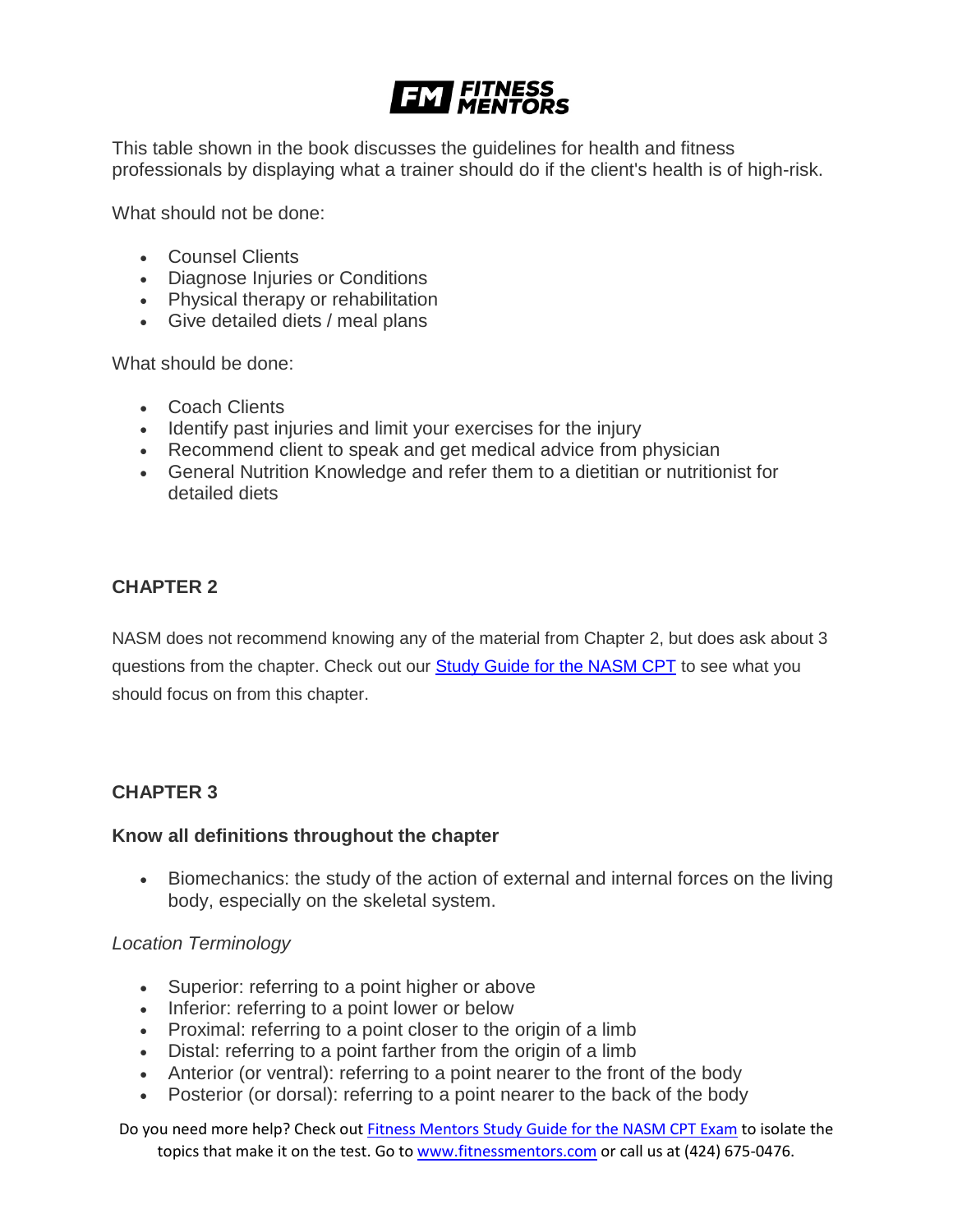

- Medial: referring to a point nearer to the mid-line of the body
- Lateral: referring to a point further from the mid-line of the body
- Contralateral: referring to a point on the opposite side of the body
- Ipsilateral: referring to a point on the same side of the body

# *Planes of Motion, Axes and Joint Motions*

- Anatomic position: the erect position of the body with the face and gaze directed anteriorly, the uppe r limbs at the side, and the palms of the hands directed anteriorly.
- Sagittal plane:

a longitudinal plane that divides the body of a bilaterally symmetrical animal into r ight and left sections.

- Flexion: the act of bending a limb in the sagittal plane that typically decreases a joint angle.
- Extension: the act of extending a limb that typically increases a joint angle.
- Hyperextension: the extension of a part of the body beyond normal limits.
- Frontal Plane:

a vertical plane at right angles to a sagittal plane, dividing the body intoanterior a nd posterior portions. Also called *frontal plane* .

- Abduction: the act of moving a limb in the frontal plane that typically moves the limb away from the mid-line of the body.
- Adduction: the act of moving a limb in the frontal plane that typically moves the limb back toward the mid-line of the body.
- Transverse

Plane: a plane across the body at right angles to the coronal and sagittal plane a nd perpendicular to the longitudinal axis of a body or object; also, a plane dividin g the body into an upper and lower section.

- Internal Rotation: the act of rotating a limb in the transverse plane toward the mid-line of the body; or counter-clockwise when viewed from a superior view.
- External Rotation: the act of rotating a limb in the transverse plane away from the mid-line of the body; or clockwise when viewed from a superior view.
- Horizontal Abduction: transverse plane movement similar to that of a rear deltoid fly.
- Horizontal Adduction: transverse plane movement similar to that of a chest fly.
- Scapular Retraction: the act of sliding the shoulder blades toward the mid-line of the body.
- Scapular Motion: the act of sliding the shoulder blades away from the mid-line of the body.
- Scapular Depression: the act of sliding the shoulder blades inferiorly
- Scapular Elevation: the act of sliding the shoulder blades superiorly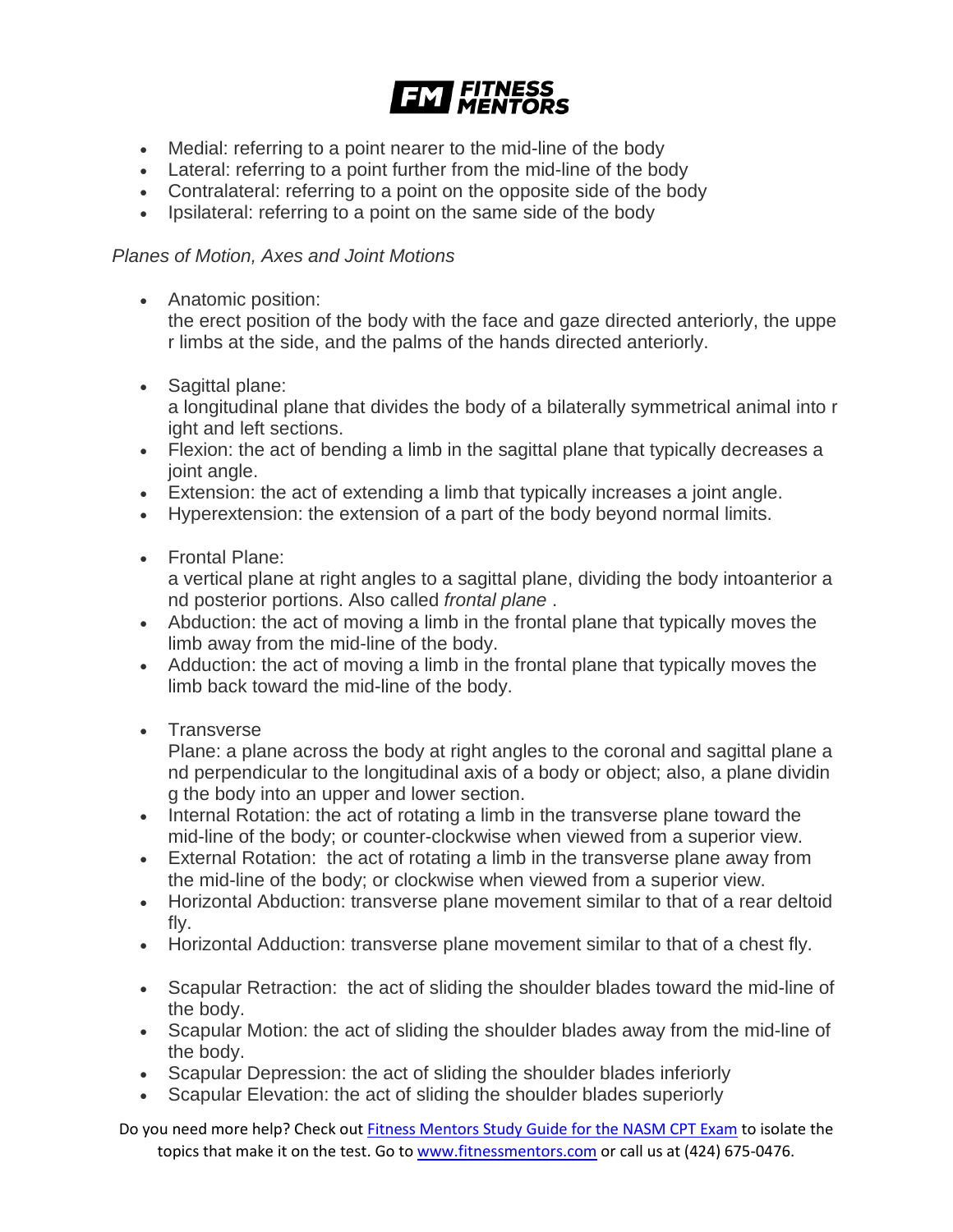

### *Muscle Actions*

# \*Eccentric

• Eccentric muscle action: when a muscle contraction is accompanied by lengthening muscle tissue.

# \*Concentric

• Concentric muscle action: when a muscle contraction is accompanied by shortening muscle tissue.

# \*Isometric

• Isometric muscle action: when a muscle contraction is accompanied by no change in the length of the muscle tissue.

# \*Isokinetic

- Isokinetic muscle action: when a muscle maintains a constant speed during contraction.
- Force: movement that results in the slowing down or speeding up of an object.
- Length-Tension Relationships: optimal length of a muscle results in optimal force production.
- Force-Couple: a group of muscles that work together to produce force on a joint.
- Rotary Motion: rotational movement of the joints.
- Torque: something that produces or tends to produce torsion or rotation; the mo ment of a force or system of forces tending to cause rotation.

Compare to - Three Planes of Motion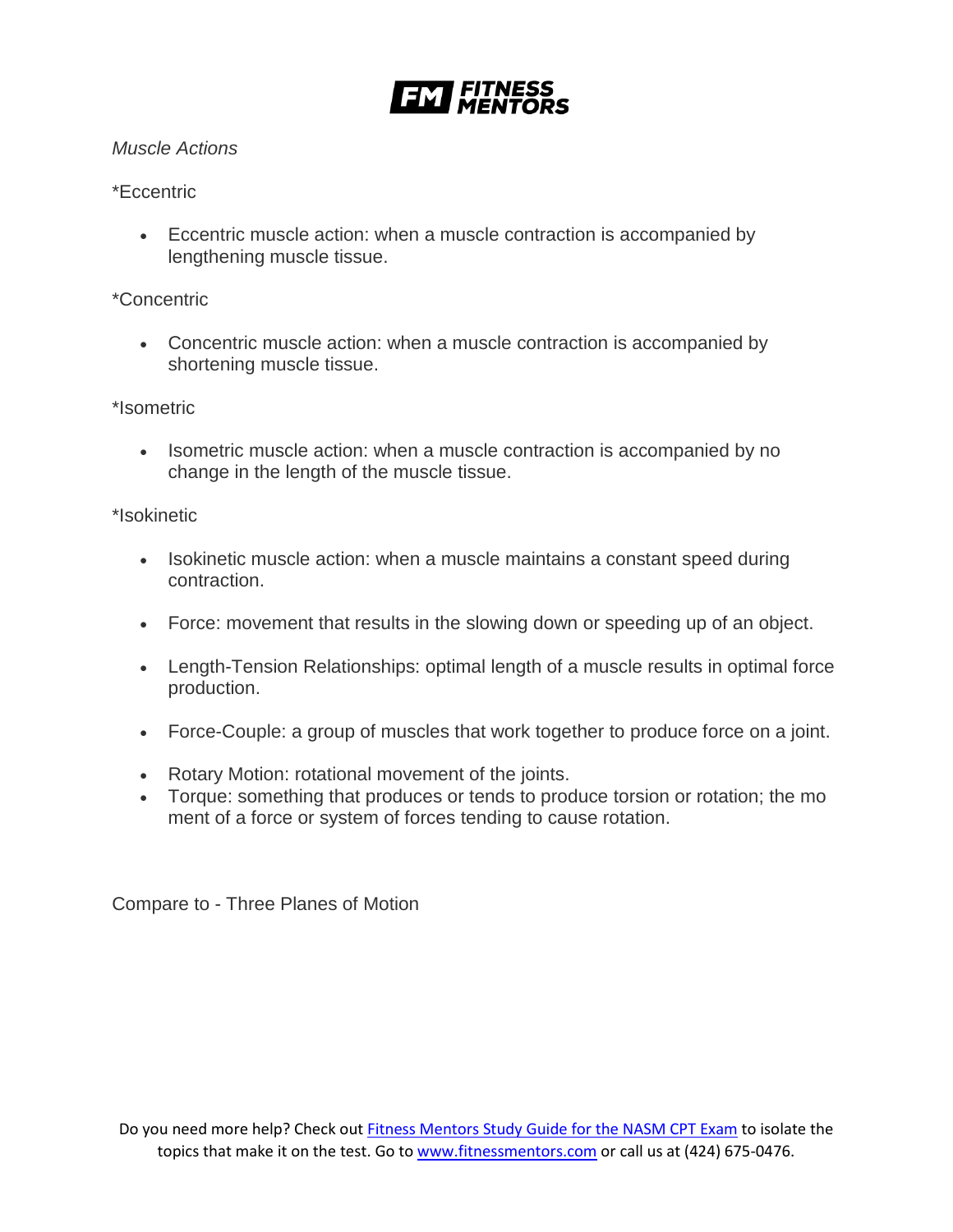



# **Compare to - Planes, Motions, and Axes**

**Frontal** 

- Divides the body into anterior and posterior portions
- Anterior-Posterior Axis
- Abduction and Adduction

| Plane   | Joint Motion           | Axis of Rotation   Exercise |                                                         |
|---------|------------------------|-----------------------------|---------------------------------------------------------|
|         | Adduction/Abduction    |                             | Abduction:                                              |
| Frontal | w<br>Ankle Eversion/   | <b>Anterior-Posterior</b>   | <b>Barbell shoulder</b><br>press Cable hip<br>abduction |
|         | Inversion              |                             | Adduction:                                              |
|         | <b>Lateral Flexion</b> |                             | Pull up, Cable hip<br>adduction                         |

# **Transverse**

- Divides the body into top and bottom portions
- Longitudinal or vertical axis
- Movements include all rotation, pronation, supination, horizontal abduction and adduction.

Do you need more help? Check out [Fitness Mentors Study Guide for the NASM CPT Exam](https://www.fitnessmentors.com/nasm-cpt-exam-study-guide/) to isolate the topics that make it on the test. Go to [www.fitnessmentors.com](http://www.fitnessmentors.com/) or call us at (424) 675-0476.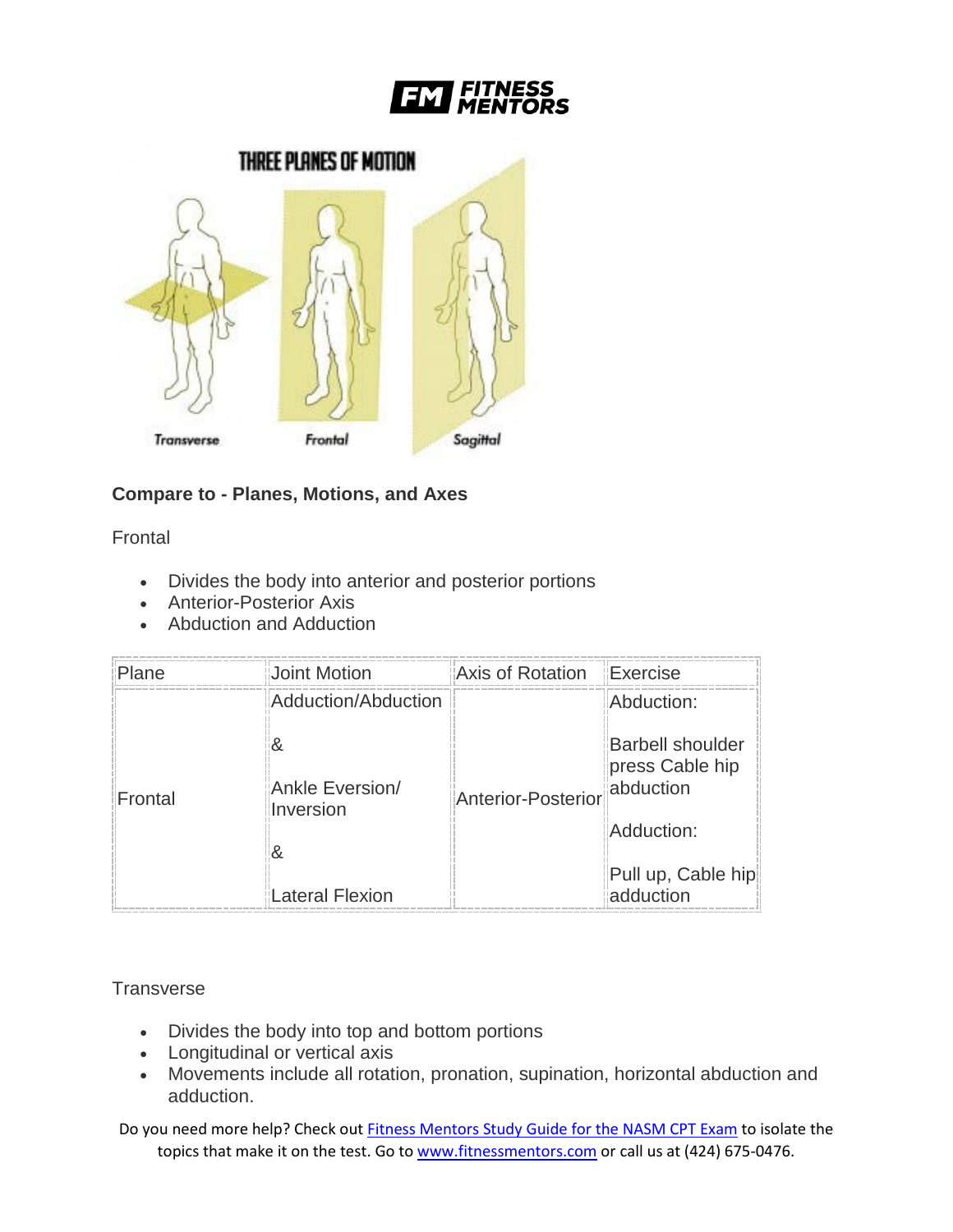

| Plane                | Joint Motion                                         | <b>Axis of Rotation</b>        | <b>Exercise</b>                                                                    |
|----------------------|------------------------------------------------------|--------------------------------|------------------------------------------------------------------------------------|
| &<br>Transverse<br>& | <b>Internal Rotation</b><br><b>External Rotation</b> |                                | Internal Rotation:<br><b>Band Internal</b><br>Rotation                             |
|                      | Horizontal<br>Adduction<br>Horizontal<br>Abduction   | Longitudinal<br>or<br>Vertical | Trunk Rotation:<br>Wood chop<br>Horizontal<br>Adduction: Cable<br><b>Chest Fly</b> |
|                      | Pronation<br>Supination                              |                                | Horizontal<br>Abduction: Rear<br>delt fly machine                                  |

# **Sagittal**

- Divides the body into left and right halves
- Coronal or medial-lateral axis
- Flexion and extension

| Plane    | Joint Motion | <b>Axis of Rotation Exercise</b> | Flexion:                                    |
|----------|--------------|----------------------------------|---------------------------------------------|
|          | Flexion      | Medial-Lateral                   | Hamstring curl<br><b>Barbell curl</b>       |
| Sagittal |              | A.K.A.                           | Extension:                                  |
|          | Extension    | Coronal                          | Quad Extension,<br>Triceps Skull<br>Crusher |

# **Compare to Common force couples**

| Muscles | Movement Created |  |
|---------|------------------|--|
|         |                  |  |

Do you need more help? Check out [Fitness Mentors Study Guide for the NASM CPT Exam](https://www.fitnessmentors.com/nasm-cpt-exam-study-guide/) to isolate the topics that make it on the test. Go to [www.fitnessmentors.com](http://www.fitnessmentors.com/) or call us at (424) 675-0476.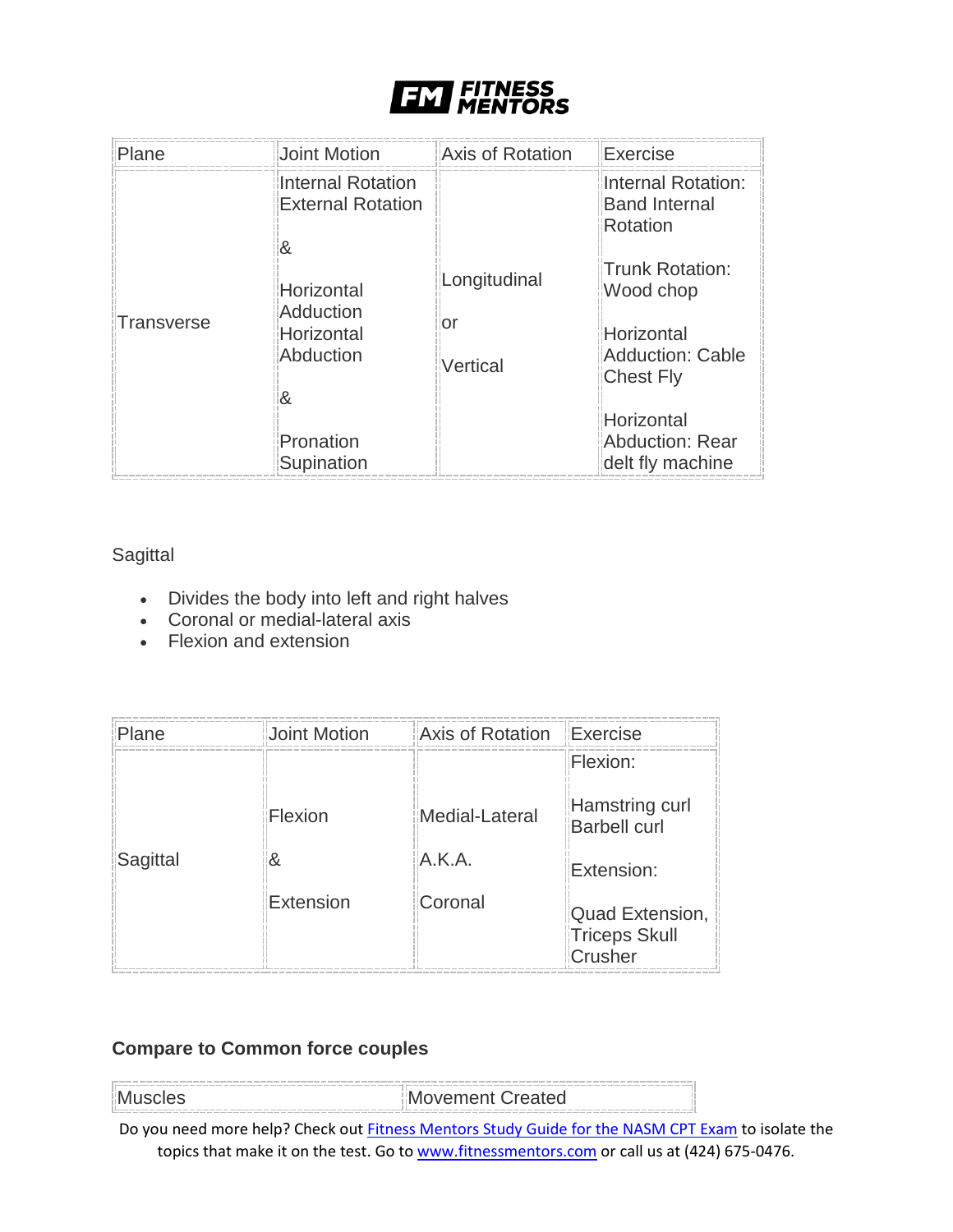

| Shortening of the biceps brachii,<br>brachioradialis, and brachialis         | Elbow flexion in a Bicep Curl |
|------------------------------------------------------------------------------|-------------------------------|
| Shortening of the Psoas major<br>and minor, rectus femoris and<br>illiacus   | Hip Flexion in a leg lift     |
| Shortening of the Pectoralis<br>Major, Subscapularis and<br>latissimus dorsi | Shoulder internal rotation    |

Different muscles pull from different angles but all work to produce the same joint movement. The biceps, brachioradialis and brachialis muscle all insert into different locations, but all work to flex the elbow.

# **Compare to Levers**



There are three types of levers.

A first-class lever is a stick where the fulcrum is between the weight and the energy moving the weight (your hands, for example). Some common first-class levers are seesaws, crowbars, pliers, scissors (which use two first-class levers together), and a hammer pulling a nail.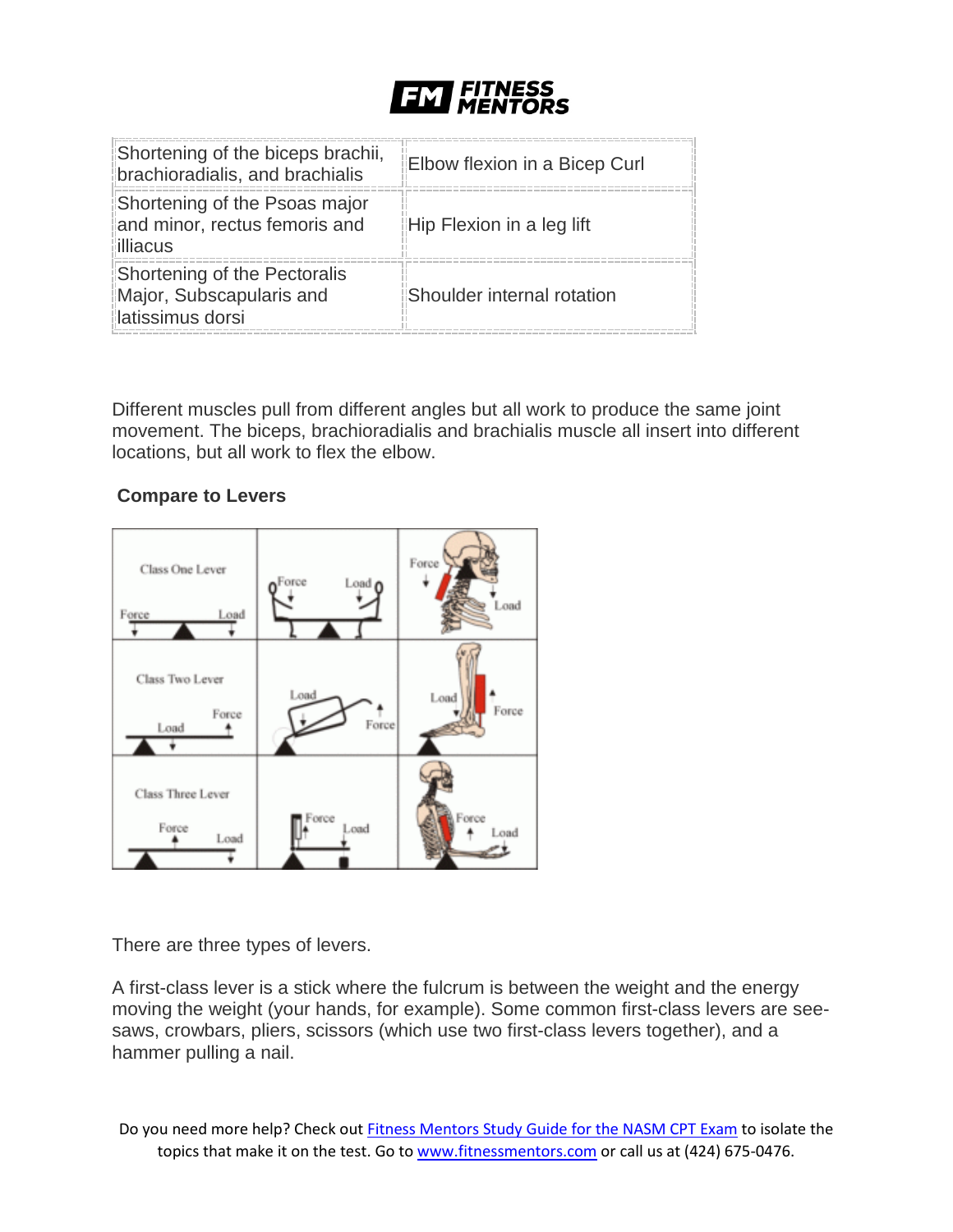# **EM FITNESS**

A second-class lever is a stick where the fulcrum is at one end of the stick, you push on the other end, and the weight is in the middle of the stick. Some common second-class levers are doors, staplers, wheelbarrows, and can openers.

A third-class lever is a stick where the fulcrum is at one end of the stick, you push on the middle, and the weight is at the other end of the stick. With a third-class lever, you have to put in more energy than you would just lifting the weight, but you get the weight to move a longer distance in return. Some common examples are a broom, a hoe, a fishing rod, a baseball bat, and our own human arms.

# **CHAPTER 4**

# **Definitions**

#### *Human Movement*

• Human Movement System:(Kinetic Chain) is composed of three related systems: Nervous(central and peripheral nerves), Muscular (muscles, tendons, ligaments and fascia), and Skeletal (joints) systems.

#### *Nervous System*

- Nervous System: the system of nerves and nerve centers in an animal or human, including the brain, spinal cord, nerves, and ganglia.
- Sensory Function: The human body's ability to recognize changes in the environment within the body or outside of the body.
- Integrative Function: the nervous system processes and interprets the sensory input and makes decisions about what should be done in each moment.
- Motor Function: The human body's ability to respond to the information received from the sensory nervous system.
- Proprioception: the total nervous system input to the central nervous system creating the awareness of the position of one's body
- Neuron: a specialized, impulseconducting cell that is the functional unit of the nervous system, consisting of the cell body and its processes, the axon and dendrites
- Sensory (afferent) neurons: a nerve cell that conducts impulses from a sense organ to the central n ervous system
- Interneurons: a nerve cell that transmits nerve impulses between neurons.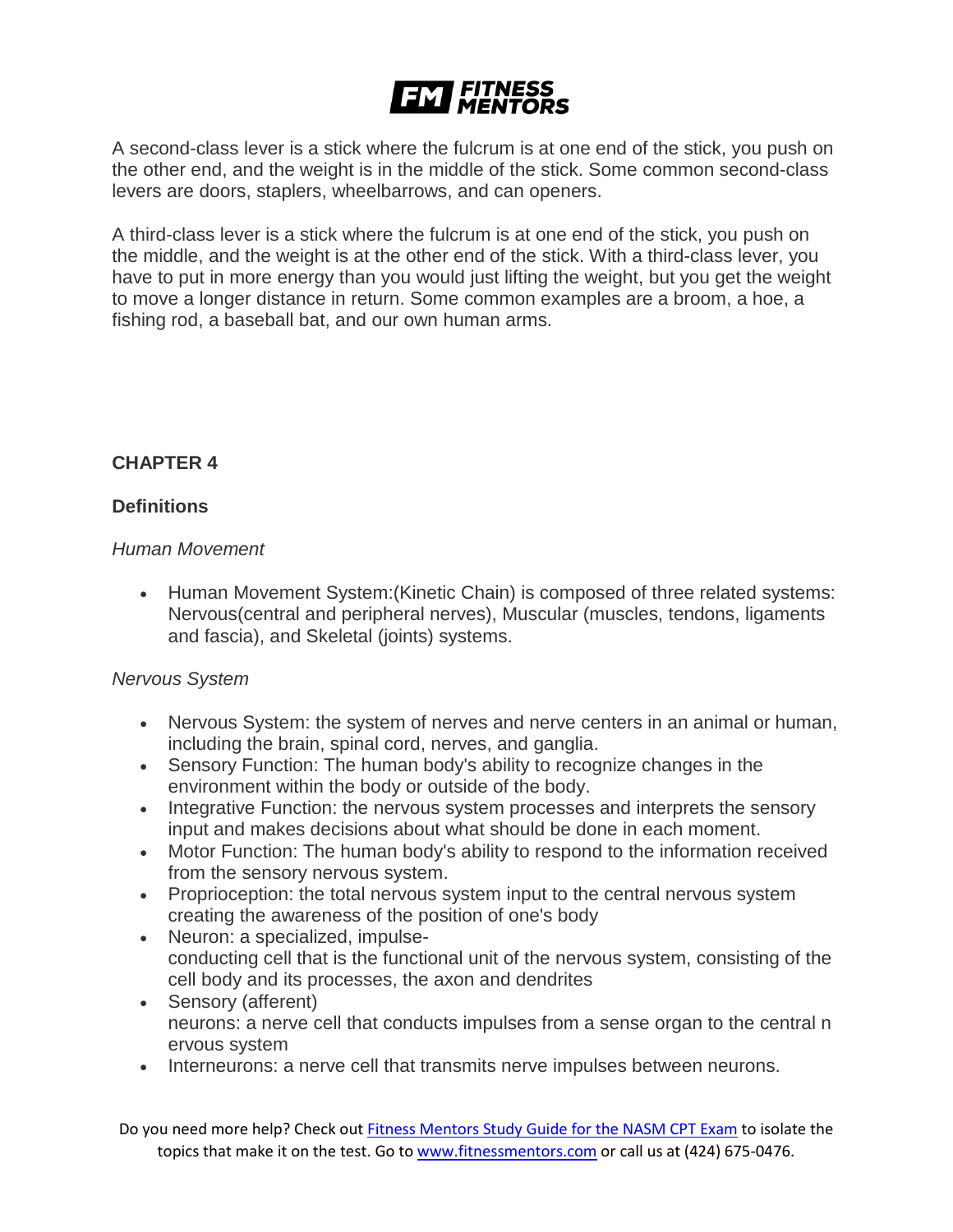

- Motor (efferent) neurons: a nerve cell that conducts impulses to a muscle, gland, or other effector
- Central Nervous

System: the part of the nervous system comprising the brain and spinal cord.

- Peripheral NervousSystem: the portion of the nervous system lying outside the brain and spi nal cord that includes the cranial and spinal nerves
- Mechanoreceptors: any of the sense organs that respond to vibration, stretching, pressure, or other mechanical stimuli.
- Muscle Spindles: a proprioceptor that conveys information on the state of muscle stretch or length, important in the reflex mechanism that maintains body posture.
- Golgi Tendon Organs: A proprioceptive sensory nerve ending embedded among the fibers of a tendon that is sensitive to muscle tension.
- Joint Receptors: sensory receptors in joint capsules that contribute (along with other sensory inputs) to awareness of joint position an d movement (proprioceptive sensation).

# *Skeletal*

- Skeletal System: The framework of the body, consisting of bones and other connective tissues, which protects and supports the body tissues and internal organs.
- Bones: the hard connective tissue forming the substance of the skeleton, compos ed of a collagen-

rich organic matrix impregnated with calcium, phosphate, and other minerals.

- Joints: the movable or fixed place or part where two bones or elements of a skele ton join.
- Axial Skeleton: the skeleton of the head and trunk including the skull, vertebral column and rib cage.
- Appendicular Skeleton: The bones of the limbs, including the bones of the pelvic girdles.
- Remodeling: mature bone tissue is removed from the skeleton (a process called *bone resorption*) and new bone tissue is formed (a process called *ossification* or *new bone formation*).
- Osteoclasts: cells that take away or remove mature bone tissue.
- Osteoblasts: cells that are responsible for building up new bone tissue.
- Epiphysis: a part of a bone separated from the main body of the bone by a layer of cartilage and subsequently uniting with the bone through further ossification.
- Diaphysis: the long, narrow portion of a bone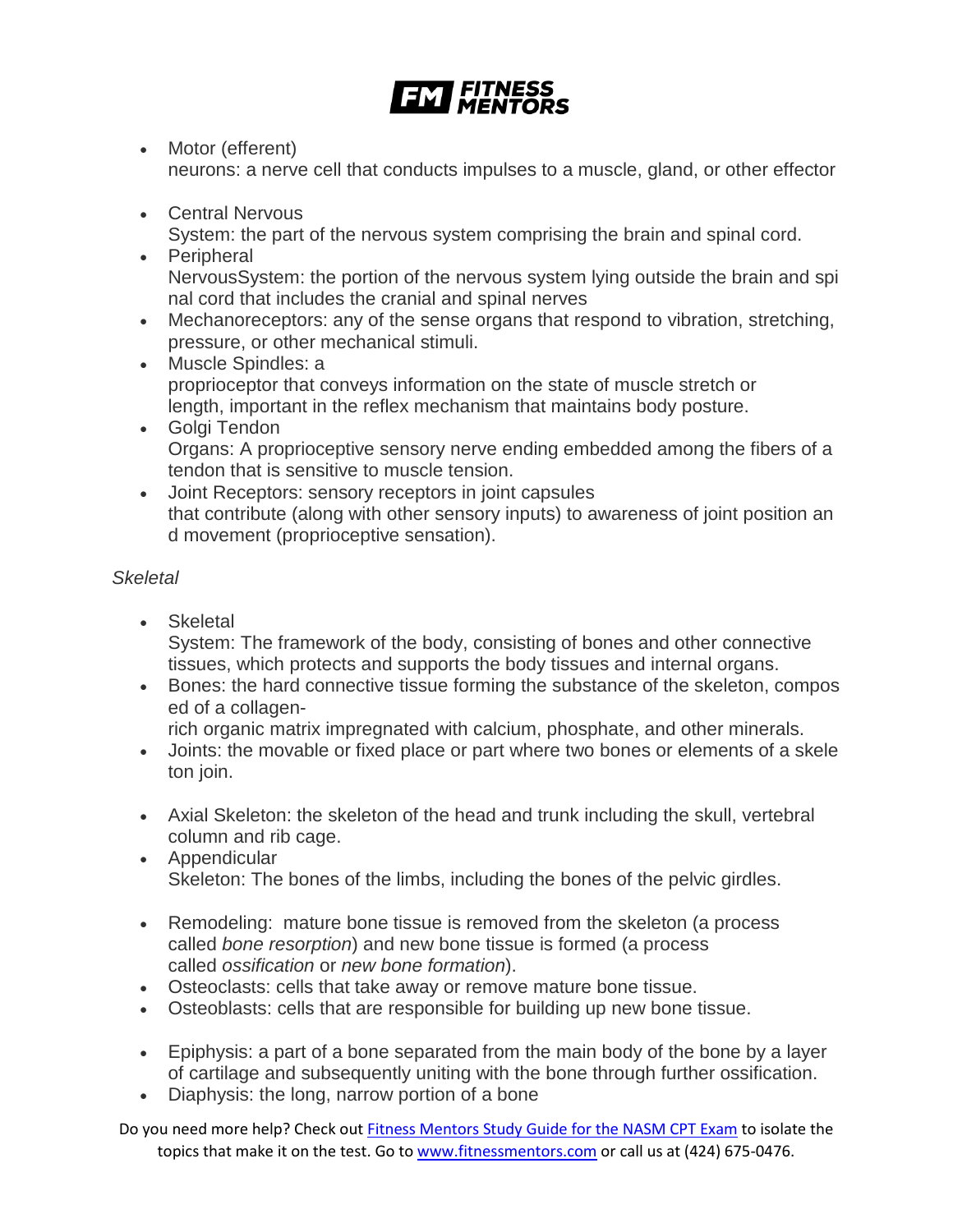

- Epiphyseal Plate: the disk of cartilage between the shaft and the epiphysis of a long bone during its growth.
- Periosteum: the normal investment of bone, consisting of a dense, fibrous outer l ayer, to which muscles attach, and a more delicate, inner layer capable of formin g bone.
- Medullary Cavity: the small cavity in the shaft of a long bone where blood cell formation occurs and marrow is stored.
- Articular (hyaline) cartilage: a firm, elastic, flexible type of connective tissue that covers the end of a bone that makes up a joint.
- Depressions: a flat area of the bone
- Processes: a point in the bone used for muscular or ligamentous attachment
- Vertebral Column: the column of 24 bones making up the spinal column. (7 cervical, 12 thoracic, 5 lumbar)
- Arthrokinematics: Description of the movement of the joint surfaces when a bone moves through a range of motion.
- Synovial Joints: joins bones with a fibrous joint capsule that is continuous with the periosteum of the joined bones.
- Non Synovial Joints: non-movable joint that excludes the joint capsule, cartilage and ligaments.
- Ligaments: connects bone to bone and provides joint support.

# *Muscular*

- Muscular System: All the muscles of the body collectively, especially the voluntary skeletal muscles.
- Epimysium: the outermost layer of muscular connective tissue that encompasses the muscle body.
- Perimysium: the middle layer of muscular connective tissue that encompasses the muscle fascicle.
- Endomysium: the deepest layer of muscular connective tissue that encompasses the muscle fiber.
- Tendons: a cord or band of dense, tough, inelastic, white, fibrous tissue, serving t o connect a muscle with a bone.
- Sarcomere: like the nueron is to the nervous system the sarcomere is the functional unit of muscle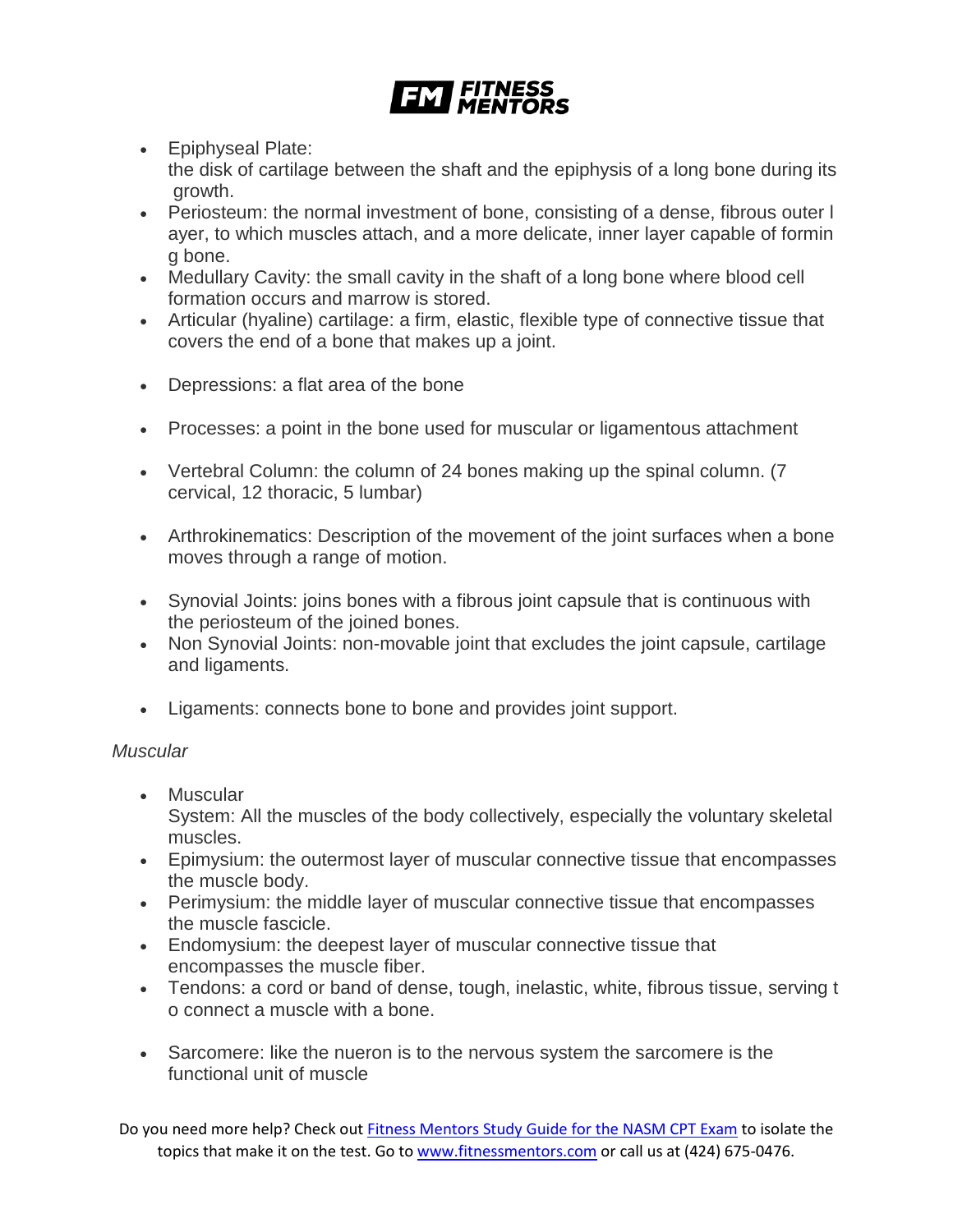

or any of the segments of myofibril in striated muscle fibers; composed of actin and myosin.

- Neural Activation: the nervous system activation of a muscle fiber via the neuromuscular junction.
- Motor Unit: a motor neuron and the muscle fibers innervated by its axon.
- Neurotransmitters: any of several chemical substances, as epinephrine or acetylc holine, that transmit nerve impulses across a synapse to a postsynaptic element, as another nerve, muscle, or gland.

*(Compare the above with definitions from the text)*



#### *Skeletal Muscle*

This image from (SEER Training Modules, n.d.) is similar to the one you may find in the book. It shows how the bundles of muscle fibers can be broken down further as you explore more into the skeletal muscle.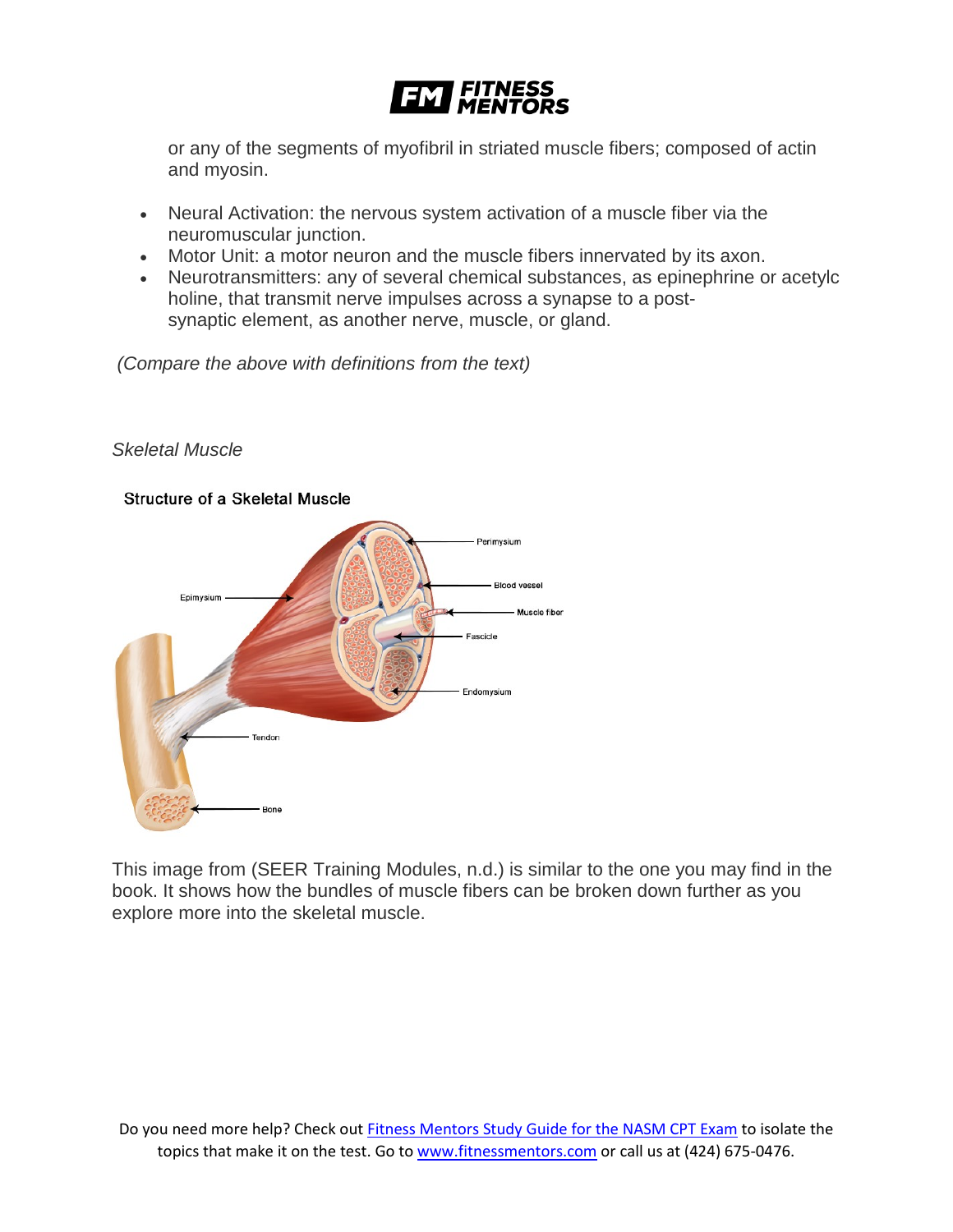



*Acetlycholine initiating the muscular contraction.*

Excitation-contraction coupling is the process of the nervous system stimulating a muscle to contract. This is known as the sliding filament theory. In this figure shown in the book it gives 10 steps in the initiation and end of the contraction. Below the steps are more condensed to assist in understanding. Check out [Fitness Mentors Study](https://www.fitnessmentors.com/nasm-cpt-exam-study-guide/)  [Guide for the NASM CPT Exam](https://www.fitnessmentors.com/nasm-cpt-exam-study-guide/) to learn what you need to know specifically about this chart.

- 1. The Neurotransmitter ACh is released and attaches to receptors generating an action potential down the T tubules.
- 2. Action potential triggers Calcium (Ca2+) release
- 3. calcium binds to troponin removing the blocking action of tropomysosin and exposing the actin active binding site.
- 4. Contraction occurs by the myosin cross bridges alternately attach to actin and detach, pulling the filaments closer to the center of the sarcomere. Detachment of actin from myosin requires ATP.
- 5. Removal of Calcium by active transport into the sarcoplasmic reticulum after the action potential ceases.
- 6. Tropomyosin restores its location, covering the actin active site so no more contraction occurs.

# **Compare to Table 4.1**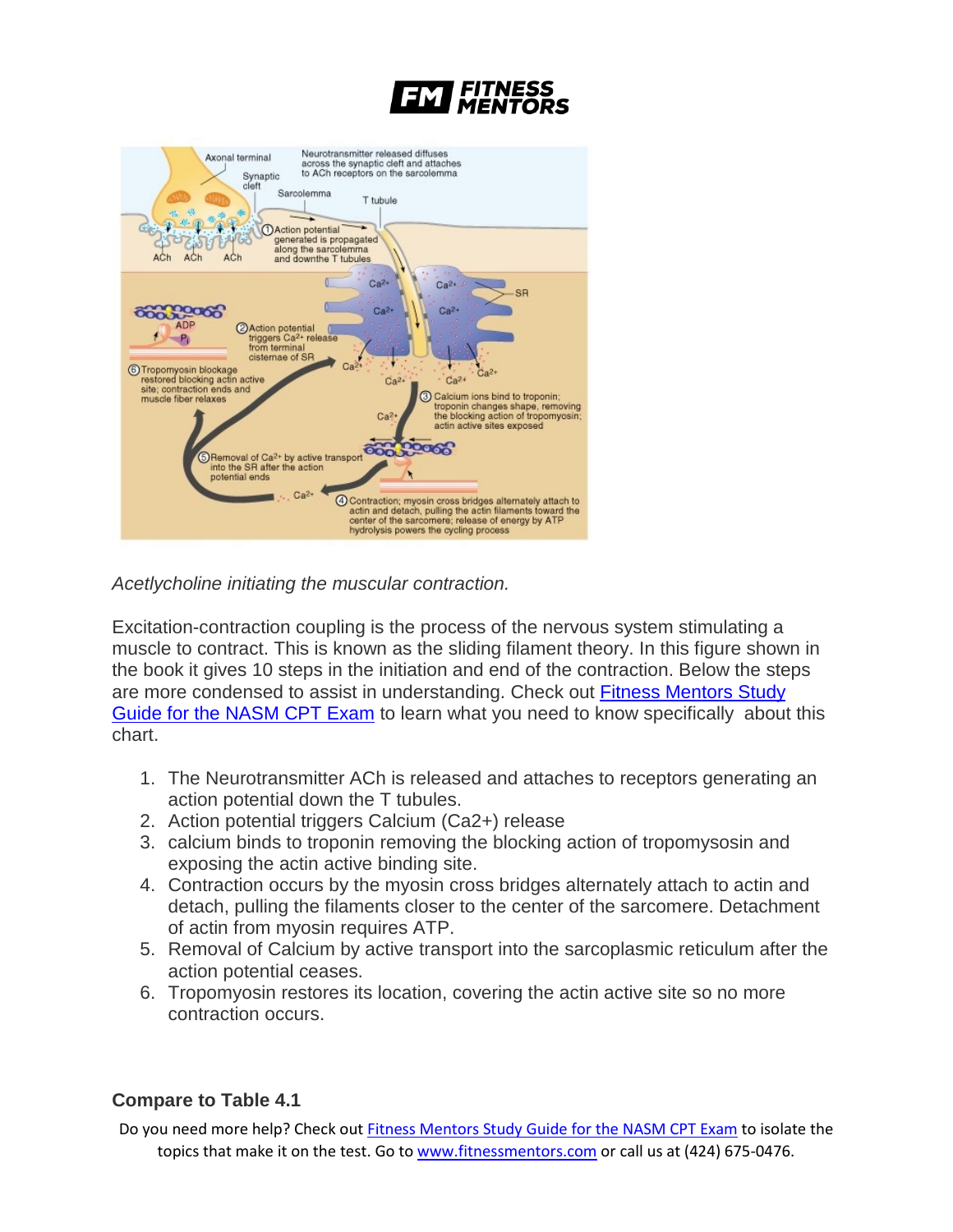# **FITNESS<br>MENTORS** FM

| Characteristic            | Type I       | Type IIa         | Type IIb |
|---------------------------|--------------|------------------|----------|
| <b>Contraction Speed</b>  | Slow         | Fast             | Fast     |
| <b>Fatigue Resistance</b> | <b>High</b>  | Intermediate/Low | Low      |
| <b>Force Production</b>   | Low          | Intermediate     | High     |
| <b>Aerobic Enzymes</b>    | <b>High</b>  | Intermediate/Low | Low      |
| <b>Anaerobic Enzymes</b>  | Low          | High             | High     |
| <b>Fiber Diameter</b>     | <b>Small</b> | Intermediate     | Large    |

Type I: Endurance fibers; small; more oxygen and mitochondrial density; less power.

Type II: Less enduring; less oxygen delivery; more power and force, larger than type I.

# **Compare to Table 4.2**

#### *Muscle as Movers*

Muscle functions are categorize as an agonist, synergist, stabilizer or antagonist.

- Agonist muscles: prime mover
- Synergist muscles: assist the same movement as the prime mover
- Stabilizer muscles: Stabilize the joints of the body during the movement
- Antagonist muscles: relax to allow the prime mover to work efficiently

|              | Agonist                                                           | <b>Synergist</b>                    | <b>IStabilizer</b> | Opposite       |
|--------------|-------------------------------------------------------------------|-------------------------------------|--------------------|----------------|
| Dumbell Curl | ⊪Bicep                                                            | Brachioradialis <b>Rotator</b> cuff |                    | <b>ITricep</b> |
| Calf Raise   | Gastrocnemius Posterior tibialis Muscles of the Anterior tibialis |                                     | Intrinsic          |                |

# **Compare to Figure 4.27 - Atria and Ventricles**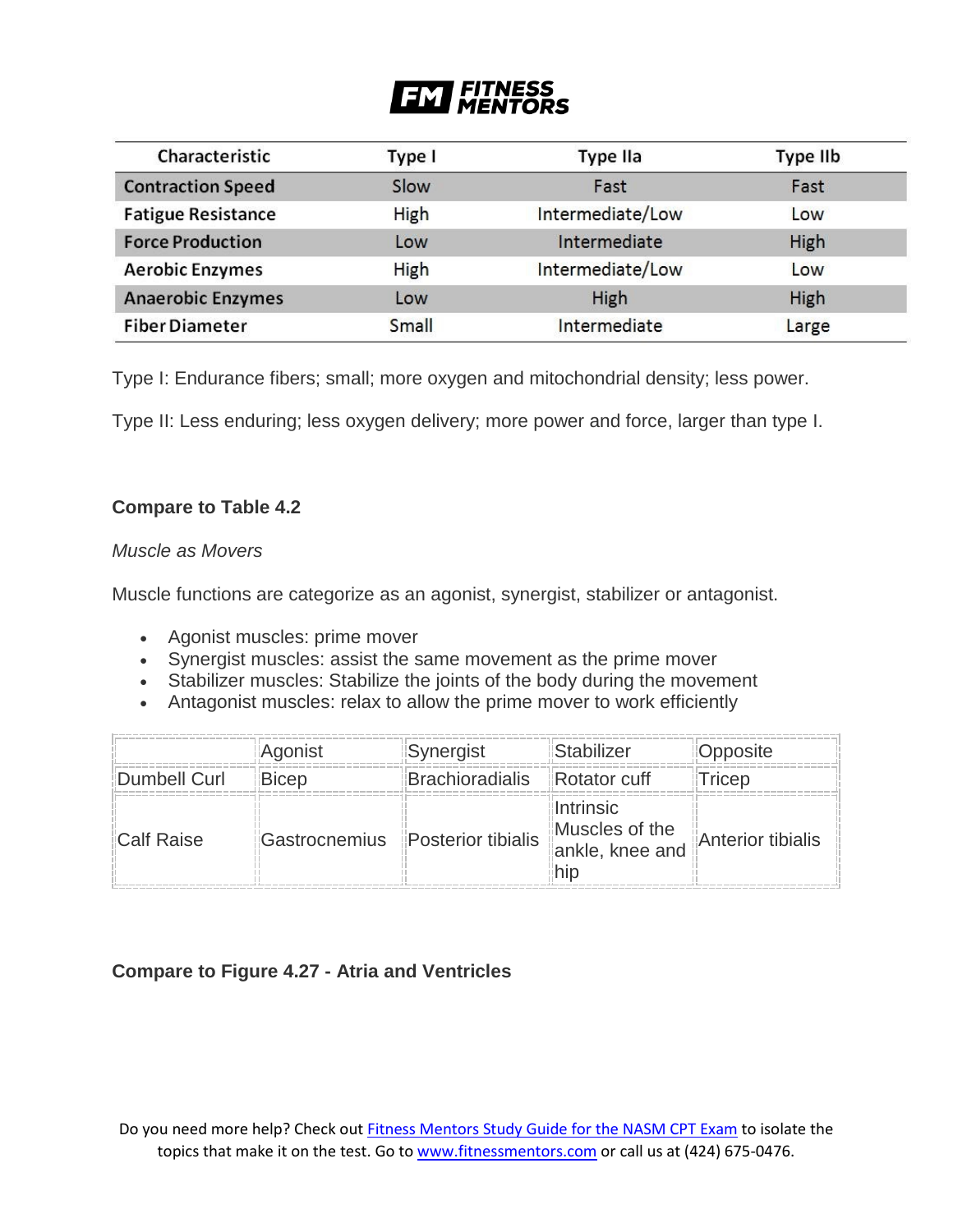# *FITNESS*



# *Atria and Ventricles*

The heart has two pairs chambers called the Right atrium and ventricles. The functions of the chambers are as follows:

The atriums are located on either side of the heart. Right Atrium is designed to receive the blood that is coming to the heart from the whole body and the Left Atrium is designed to receive the blood that is coming to the heart from the lungs.

The ventricles are also located on either side of the heart. Right Ventricle have thin walls because of a low pump of blood that flows to the lungs which is a short distance from the heart. The Left Ventricle has much thicker walls because of a high pressure pump of blood that flows to the rest of the body.

#### **Compare to Table 4.4 - Functions of Blood**

*The cardiovascular system.*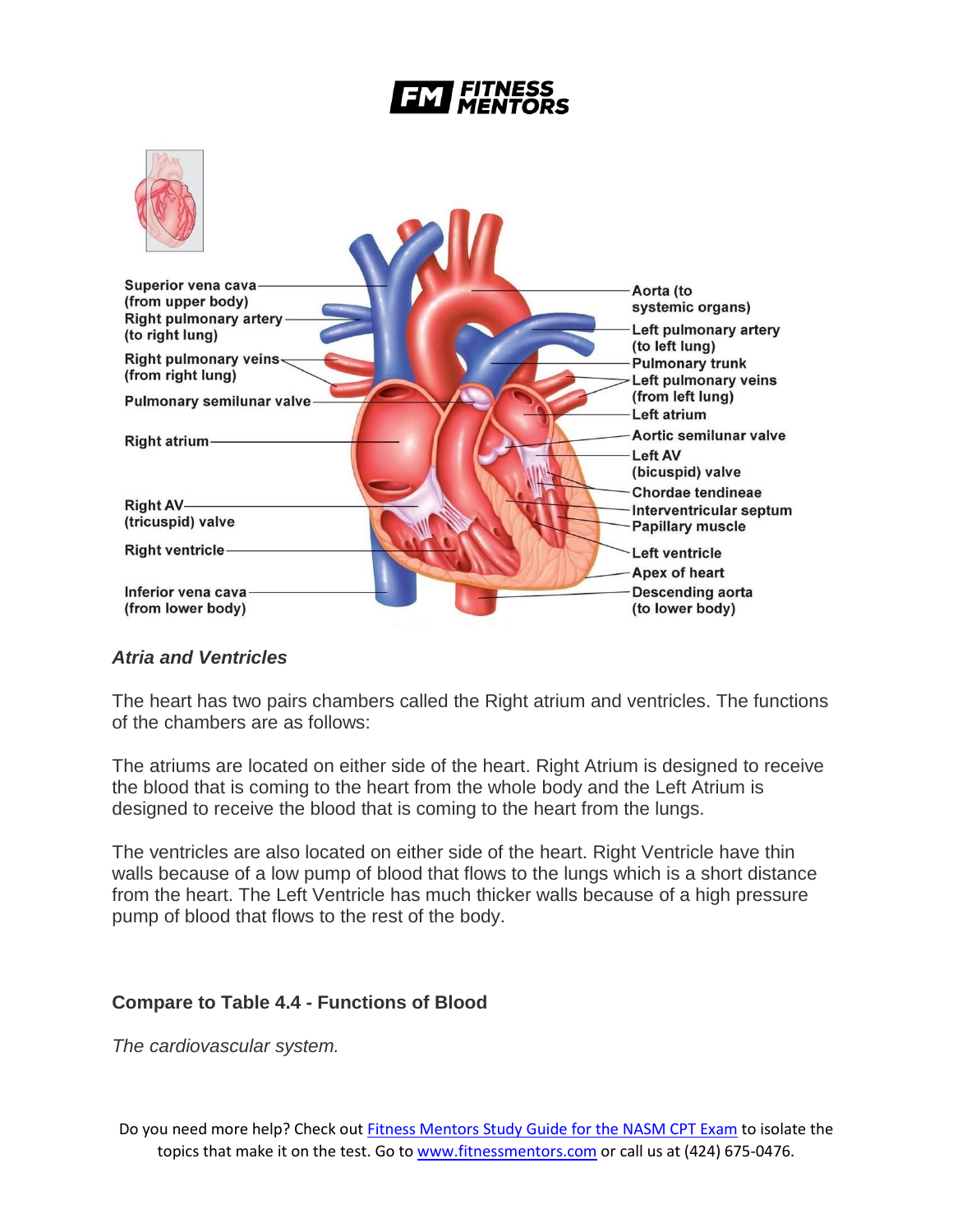

# **Blood Functions**

- Transportation: Blood transports oxygen and nutrients to cells, CO<sub>2</sub> and waste away from cells, hormones to target tissues
- Regulation: Helps maintain stable body temperature, pH, water and electrolyte levels
- Protection: Clotting prevents fluid loss, white blood cells protect body against disease

This slide above is provide from a presentation from share slide (stewart\_j, n.d.). It is similar to the table that is shown in the book. NASM deems it important to understand the functions and support mechanisms of blood.

**Table 4.30 - The Respiratory Pump** - The abdominal and thoracic structures that contribute to the expansion and contraction of the lungs.

Muscles of the respiratory pump consist of:

Inhalation: Diaphram, Scalenes, Pec Minor and Sternocleidomastoid.

Exhalation: Abdominals and Internal intercostals.

How the respiratory pump works: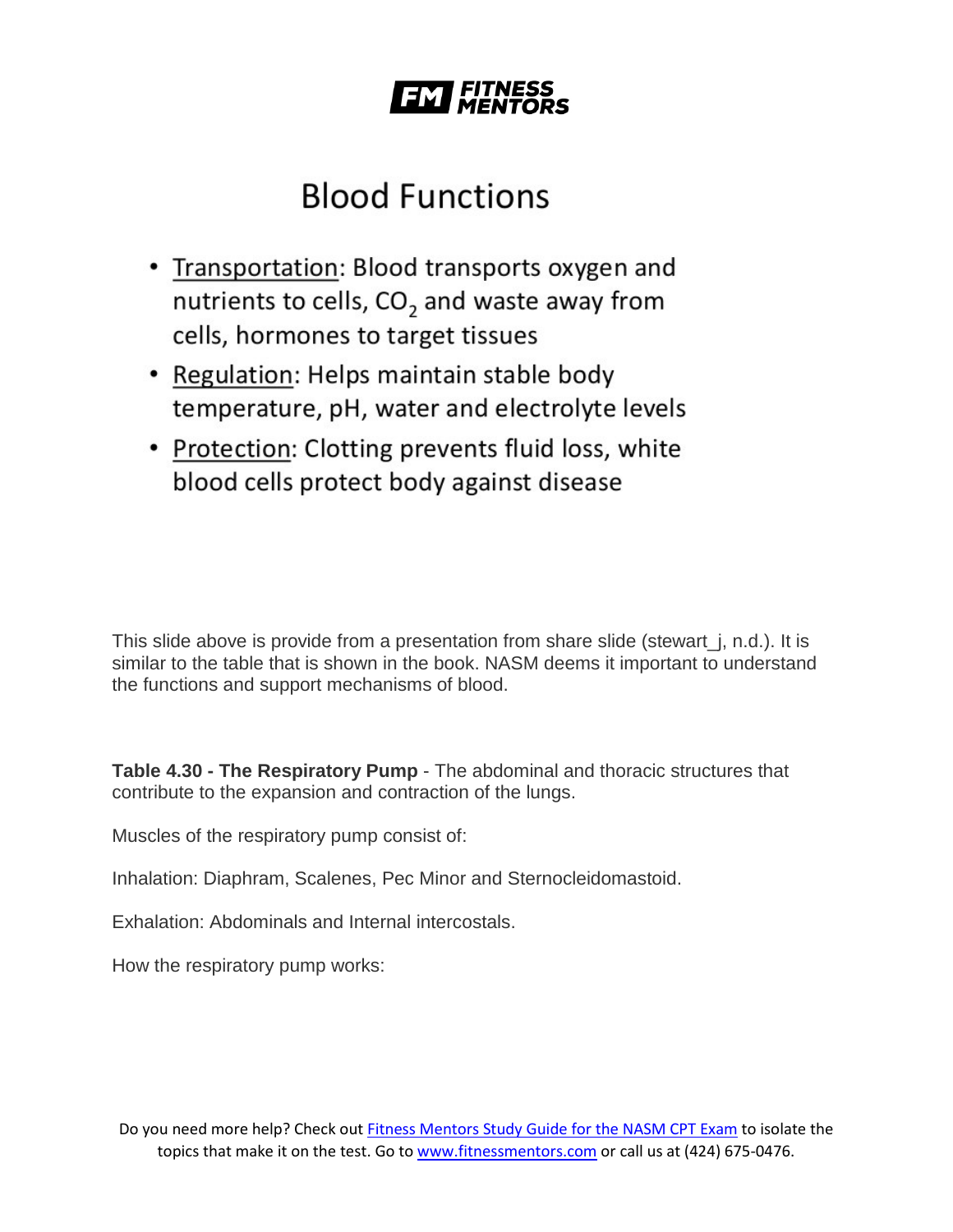

# **Venous Return: Respiratory Pump**

- With inhalation
	- Thoracic cavity expands
	- Pressure in pleural cavities drops
	- Pulls air into lungs
	- Also pulls blood into IVC and R atrium from smaller veins in abdominal cavity
- With exhalation
	- Pressure in pleural cavities rises
	- $-$  Pushes blood into R atrium
	- Important during heavy exercise



# **CHAPTER 5**

# **Know all Definitions throughout the chapter**

Nutrition: the process of providing or obtaining the food necessary for health and growth.

calorie: the energy needed to raise the temperature of 1 gram of water through 1 °C (now usually defined as 4.1868 joules).

Calorie: the energy needed to raise the temperature of 1 liter of water 1 °C.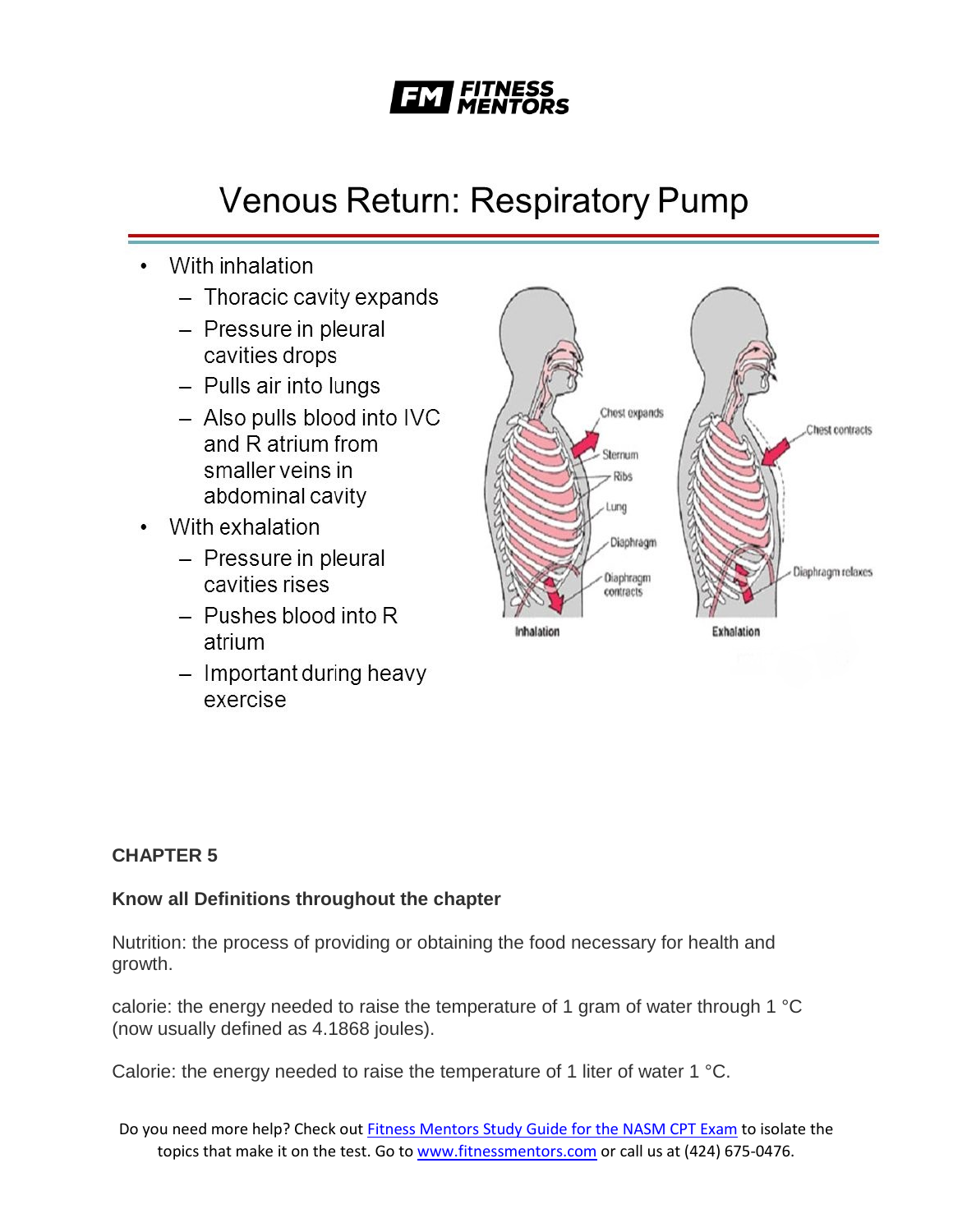

Kilocalorie: One thousand of the above definition.

Protein: large biomolecules, or macronutrient, consisting of one or more long chains of amino acids.

Carbohydrates: sugars, starch, and cellulose that contain hydrogen and oxygen in the same ratio as water (2:1) and typically can be broken down to release energy in the animal body.

Lipids: any of a class of organic compounds that are fatty acids or their derivatives and are insoluble in water but soluble in organic solvents. They include many natural oils, waxes, and steroids.

Compare definitions to Chapter 5 in the textbook.

#### **Compare to Know all of the Essential Amino Acids**

Essential amino acids: Luecine, Isoleucine, Valine (BCAA's)

Lysine, Methionine, Tryptophan, Threonine, Phenylalanine

#### **Compare to Recommended Protein Intake**

Inactive adults need about .8 grams per kilogram bodyweight

Athletes need more protein: Endurance athletes 1.2-1.4 g/kg and Strength Athletes need 1.2-1.7 g/kg

#### **Daily recommendations for fiber**

Adults need about 38g of fiber per day. The minimum recommended is 25g per day.

#### **Specific recommendations for endurance athletes**

Endurance Athletes need more carbohydrates to fuel their activities. This is because they need to build the storage of glycogen in their muscles and liver which will not only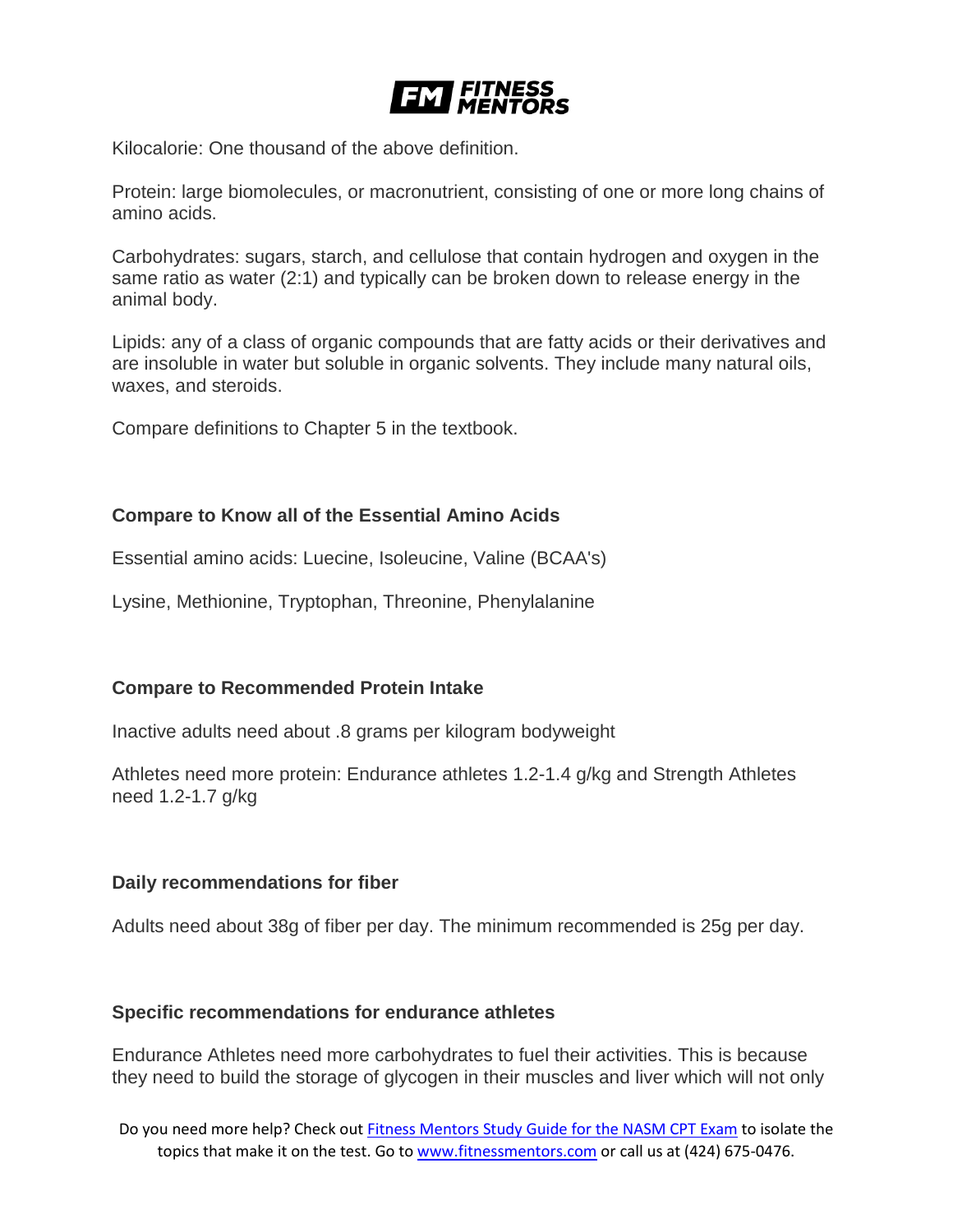

enhance recovery but drive their performance upward. Carbohydrates are recommended at 6-10 g/kg per day.

#### **Fatty acids**

Know the difference between the three types of fatty acids.

Monounsaturated Fatty Acid: Increase good cholesterol (HDL) and have one double bond in their carbon chain - Mono meaning 1.

Polyunsaturated Fatty Acid: Increase good cholesterol and are composed of essential fatty acids which cannot be made by the body. More than one double bond in their carbon chain - Poly meaning more than 1.

Saturated Fatty Acid: Saturated fats increase bad cholesterol (LDL) levels and have no double bonds in their carbon chain - which is why they are called saturated.

#### **Lipids in the body**

What are the functions of lipids in the body?

Lipids have several roles in the body, these include acting as chemical messengers, storage and provision of energy and so forth.

Chemical messengers

All multicellular organisms use chemical messengers to send information between organelles and to other cells. Since lipids are small molecules insoluble in water, they are excellent candidates for signalling. The signalling molecules further attach to the receptors on the cell surface and bring about a change that leads to an action. The signalling lipids, in their esterified form can infiltrate membranes and are transported to carry signals to other cells. These may bind to certain proteins as well and are inactive until they reach the site of action and encounter the appropriate receptor.

#### Storage and provision of energy

Storage lipids are triacylglycerols. These are inert and made up of three fatty acids and a glycerol. Fatty acids in non esterified form, i.e. as free (unesterified) fatty acids are released from triacylglycerols during fasting to provide a source of energy and to form the structural components for cells. Dietary fatty acids of short and medium chain size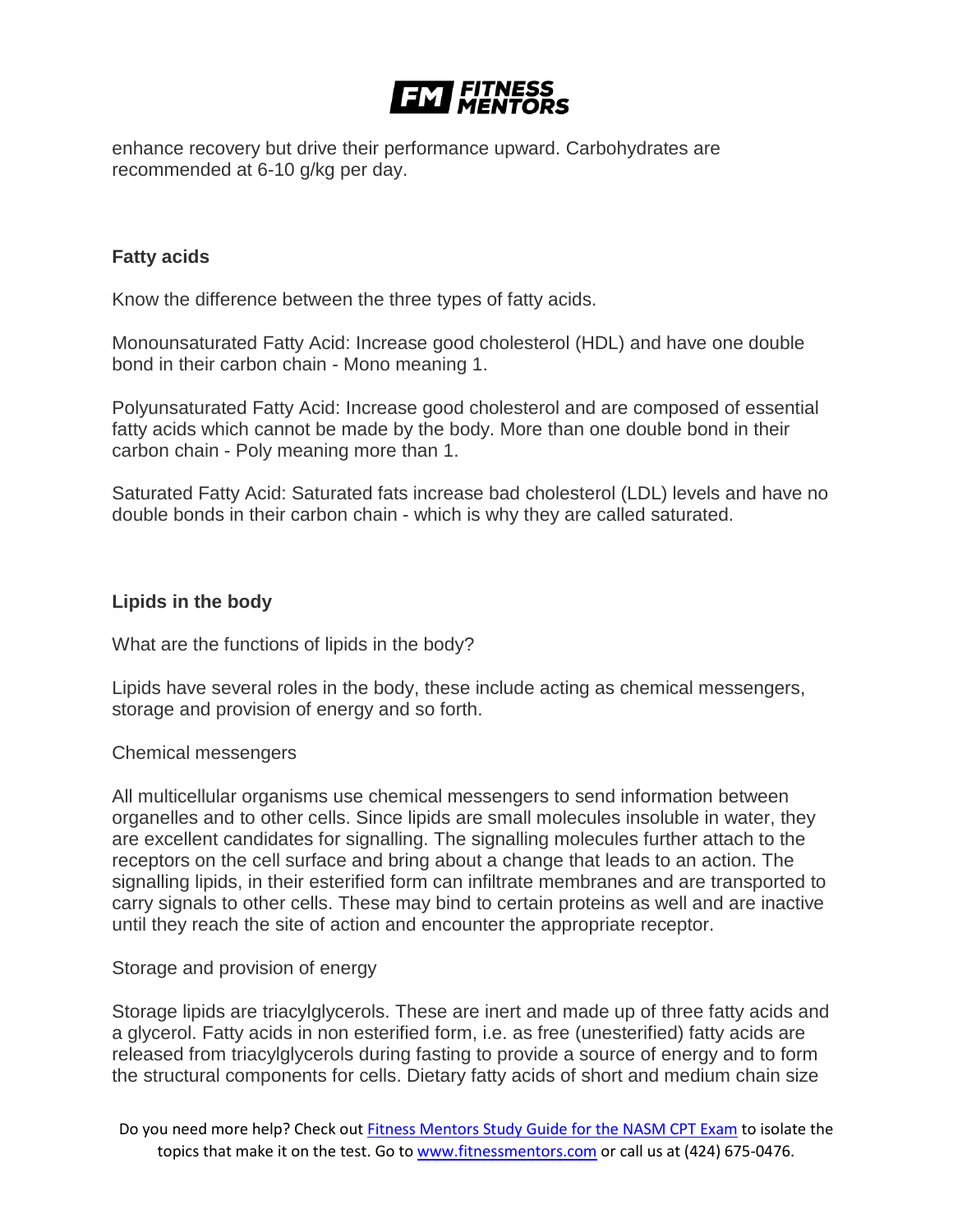

are not esterified but are oxidized rapidly in tissues as a source of 'fuel". Longer chain fatty acids are esterified first to triacylglycerols or structural lipids.

Maintenance of temperature

Layers of subcutaneous fat under the skin also help in insulation and protection from cold. Maintenance of body temperature is mainly done by brown fat as opposed to white fat. Babies have a higher concentration of brown fat.

Membrane Lipid Layer Formation

Linoleic and linolenic acids are essential fatty acids. These form arachidonic, eicosapentaenoic and docosahexaenoic acids. These for membrane lipids. Membrane lipids are made of polyunsaturated fatty acids. Polyunsaturated fatty acids are important as constituents of the phospholipids, where they appear to confer several important properties to the membranes. One of the most important properties are fluidity and flexibility of the membrane.

Cholesterol formation

Much of the cholesterol is located in cell membranes. It also occurs in blood in free form as plasma lipoproteins. Lipoproteins are complex aggregates of lipids and proteins that make travel of lipids in a watery or aqueous solution possible and enable their transport throughout the body.

Reference: http://www.news-medical.net/health/Lipid-Biological-Functions.aspx

#### **Daily recommendations and importance of water**

Drink 3.0 liters of water if you are male or 2.2 liters of water if you are female. Drink more water if you are trying to lose weight. Water is important as it improves body functions including liver, endocrine, and metabolic. It maintains blood volume and regulates body temperature.

#### **Compare to The effects of dehydration**

| <b>Mild to Moderate</b><br>Dehydration | <b>Severe Dehydration</b>    |
|----------------------------------------|------------------------------|
| Dry, sticky mouth                      | Extreme thirst               |
| Sleepiness or tiredness                | Illrritability and confusion |
|                                        | Sunken eyes                  |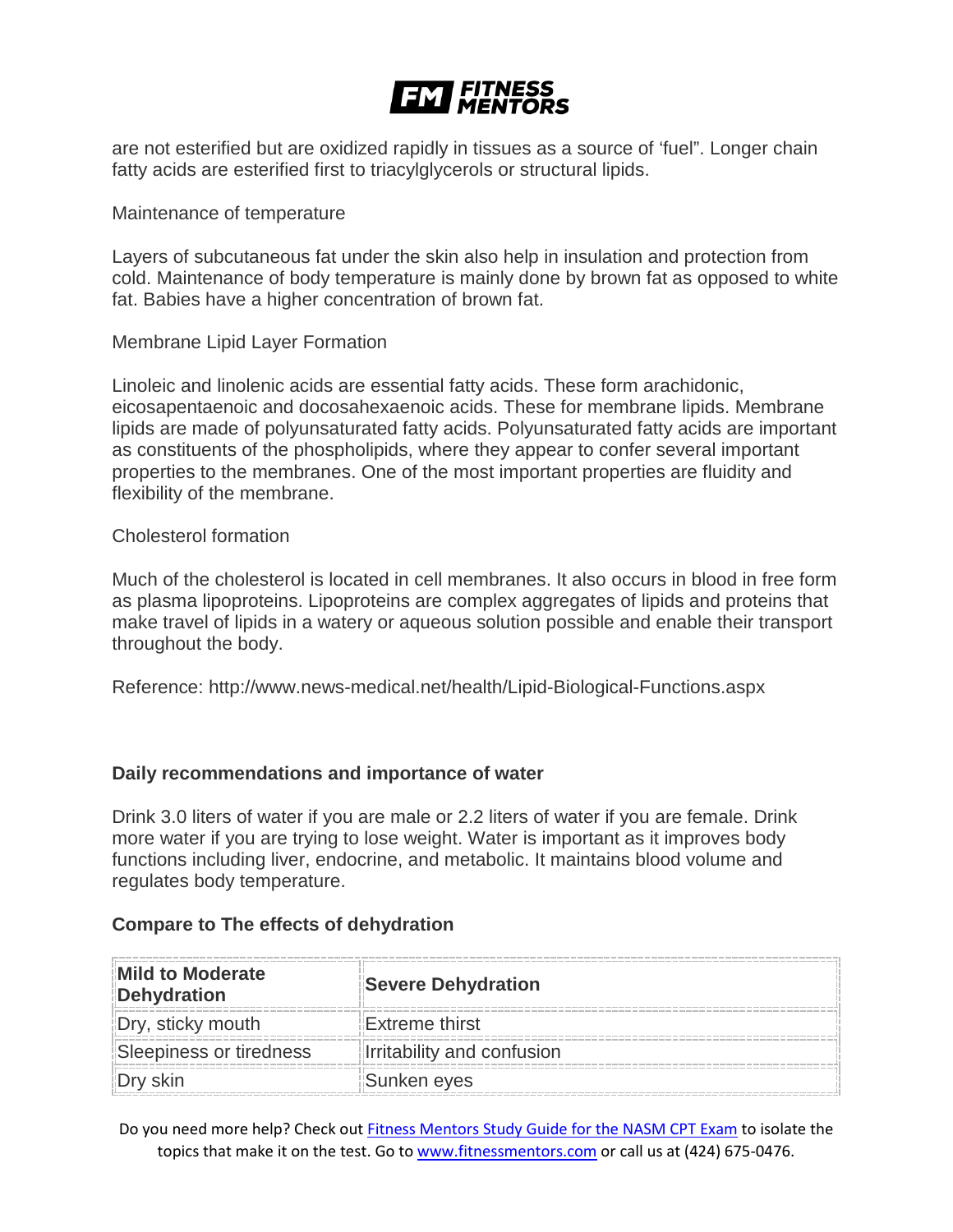

| <b>Mild to Moderate</b><br><b>Dehydration</b> | <b>Severe Dehydration</b>                                                |
|-----------------------------------------------|--------------------------------------------------------------------------|
| Headache                                      | Dry skin that doesn't bounce back when you pinch it                      |
| Decreased sweat rate                          | Low blood pressure                                                       |
| Dizziness or<br>lightheadedness               | Rapid heartbeat                                                          |
| Few or no tears when crying                   | Rapid breathing                                                          |
| Water retention                               | No tears when crying                                                     |
| Decreased blood pressure                      | Increased body temperature                                               |
| Muscle cramps                                 | Little or no urination, and any urine color that is darker<br>than usual |
| Sodium retention                              | In serious cases, delirium or unconsciousness                            |

Reference: http://articles.mercola.com/dehydration-symptoms.aspx

# **Be familiar with guidelines for altering body composition**

These guidelines stick to your general "law of thermodynamics" recommendations.

Lose weight: Eat less, exercise more, choose whole grains and avoid processed foods. Drink lots of water and avoid alcohol.

Gain weight: Eat more frequently, intake more than you expend, eat lots of carbs and fat.

#### **Calorie count for proteins, carbohydrates, fats**

- PRO = 4kcal/gram
- CHO = 4kcal/gram
- FAT = 9kcal/gram
- $Alcohol = 7$

#### **Compare to - Dietary Reference Intake Terminology**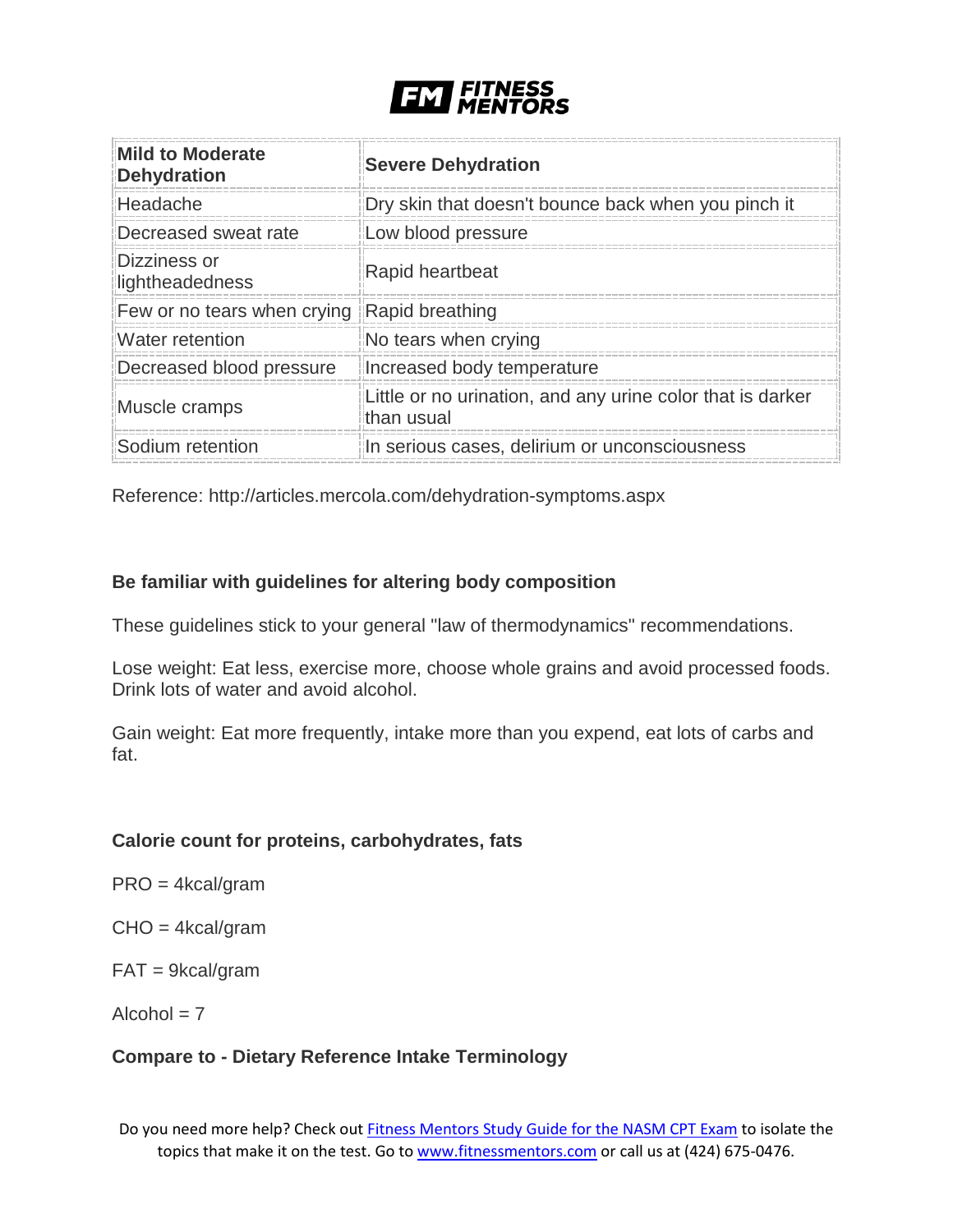

The Dietary Reference Intake (DRI) is used by the Food and Nutrition Board (FNB) to evaluate

# **Recommended Dietary Allowance (RDA)**

• TheRDA, the estimated amount of a nutrient (or calories) per day considered necessary for the maintenance of good health by the Food and Nutrition Board of the National Research Council/ National Academy of Sciences

# **Adequate Intake (AI)**

• The recommended average dailyintake level based on observed or experimentally determined approximations or estimates of nutrient intake by a group (or groups) of apparently healthy people that are assumed to be adequateused when an RDA cannot be determined.

# **Tolerable Upper Intake Level (UL)**

• The highestlevel of nutrient intake that is likely to pose no risk of adverse health effects for almost all individuals in the general population. As intake increases above the UL, the risk of adverse effects increases

#### **Units of measured used on dietary supplement labels**

Dietary Supplement Labels contain the Nutritional Facts and the Supplement Facts that most of us then to look at before purchasing items. The product information is expressed in quantities of mg, or mcg or IU. Also they provide "% Daily Value" for each nutrient listed.

#### **Adverse effects of excess for specific vitamins and minerals**

The most likely vitamins and minerals people consume excessive amounts of the following

- . Vitamin A
- . Vitamin D
- . Iron
- . Zinc
- Do you need more help? Check out [Fitness Mentors Study Guide for the NASM CPT Exam](https://www.fitnessmentors.com/nasm-cpt-exam-study-guide/) to isolate the topics that make it on the test. Go to [www.fitnessmentors.com](http://www.fitnessmentors.com/) or call us at (424) 675-0476.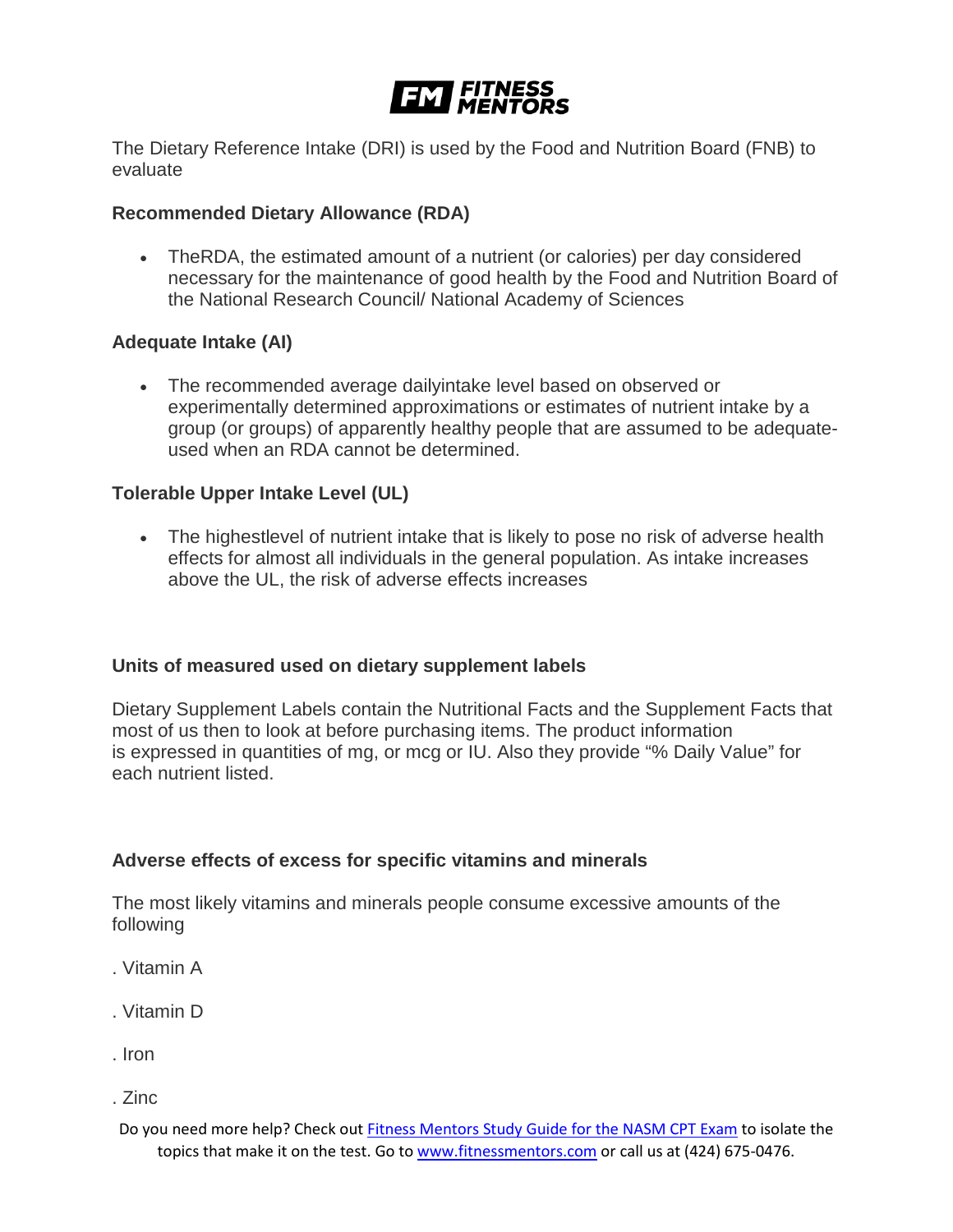

# **Ergogenic Aids and Dosage**

Legal: Creatine dosage - 5-7 days of 20g/day then 2-5g/day for maintenance. Caffeine - 3-6mg/kg 1 hour before exercise.

Illegal: Prohormones and Steroids

#### **CHAPTER 6**

#### **General Adaptation Syndrome and Compare with Table 6.1 The general adaptation syndrome**

The General Adaptation Syndrome is a model that describes the body's response to stress:

1. Alarm Stage

In this phase, the initial reaction of the body to stress is that it labels the stressor as a threat or danger to balance, that is why it immediately activates its fight or flight response system, and releases the "stress" hormones such as adrenaline, noradrenaline and cortisol. These hormones enable you to perform activities that you don't usually do. For instance, you lift weights of the first time in a while, your muscles are not familiar with the new stress and become damaged. They may become painful and sore.

#### 2. Resistance Stage

After the body has responded to the stressor from the initial reaction, the stress level has been reduced due to the development of an adaptation brought on by the initial stress.

#### 3. Exhaustion Stage

During this phase, the stress has been persistent for a longer period. The body starts to lose its ability to combat the stressors and reduce their harmful impact because the adaptive energy is all drained out. The exhaustion stage can be referred to as the gate towards burnout or stress overload, which can lead to health problems if not resolved immediately. An example would be too much exercise leading to sickness, injury or constant fatigue.

All in all, the General Adaptation Syndrome model by Hans Selye presents a clear biological explanation of how the body responds and adapts to stress.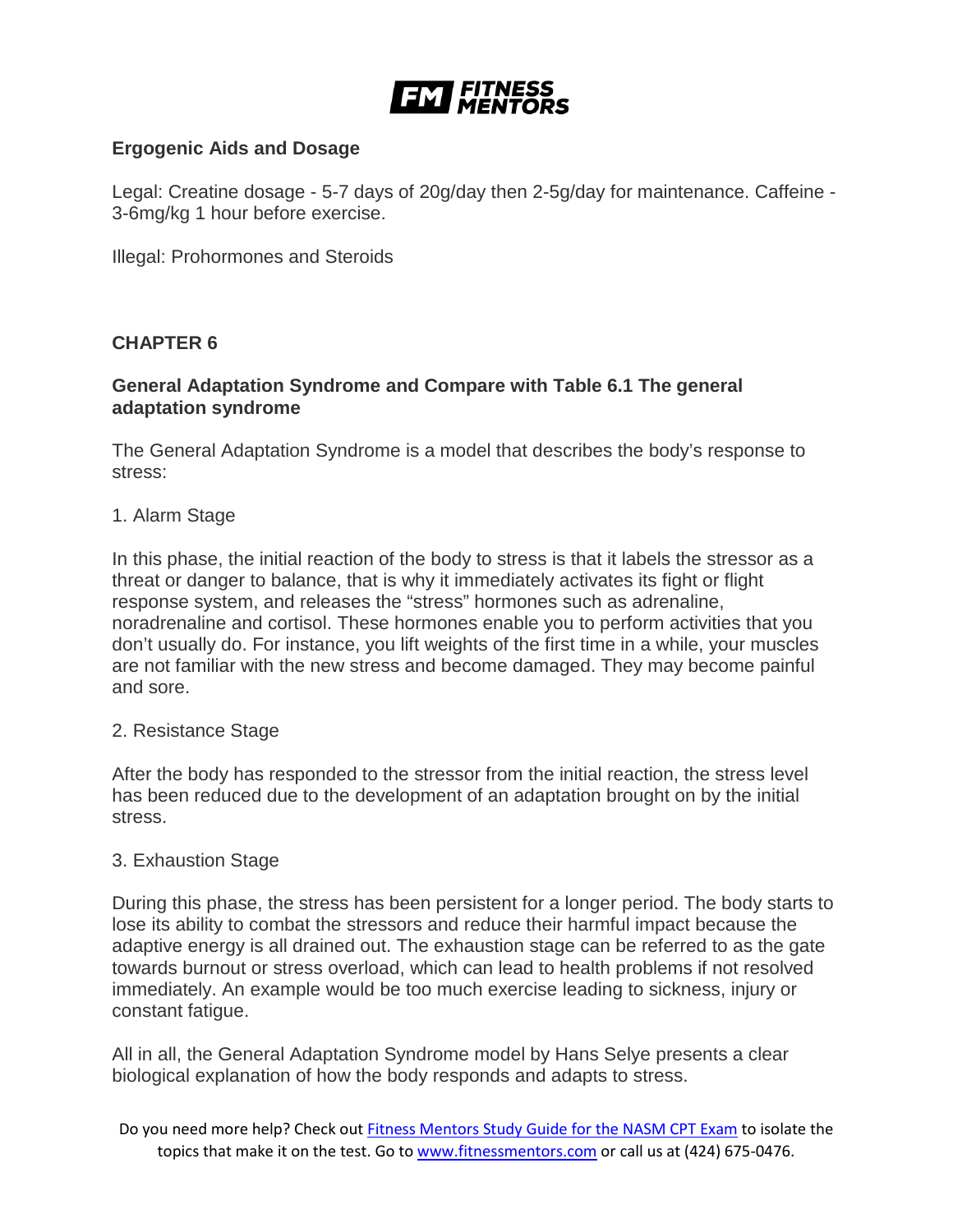

Reference: https://explorable.com/general-adaptation-syndrome

# **Compare to Adaptive benefits of resistance training**

Physical and mental health benefits that can be achieved through resistance training include:

- improved muscle strength and tone to protect your joints from injury. It also helps you maintain flexibility and balance and helps you remain independent as you age
- weight management and increased muscle-to-fat ratio as you gain muscle, your body burns more energy when at rest
- greater stamina as you grow stronger, you won't get tired as easily
- prevention or control of chronic conditions such as diabetes, heart disease, arthritis, back pain, depression and obesity
- pain management
- improved mobility and balance
- improved posture
- decreased risk of injury
- increased bone density and strength and reduced risk of osteoporosis
- improved sense of wellbeing resistance training may boost your selfconfidence, improve your body image and your mood
- a better night's sleep and avoidance of insomnia
- increased self-esteem
- enhanced performance of everyday tasks.

Reference: https://www.betterhealth.vic.gov.au/health/healthyliving/resistance-traininghealth-benefits

#### **SAID Principle**

In physical rehabilitation and sports training, the SAID principle asserts that the human body adapts specifically to imposed demands. In other words, given stressors on the human system, whether biomechanical or neurological, there will be a Specific Adaptation to Imposed Demands (SAID).

#### **Adaptations for resistance training**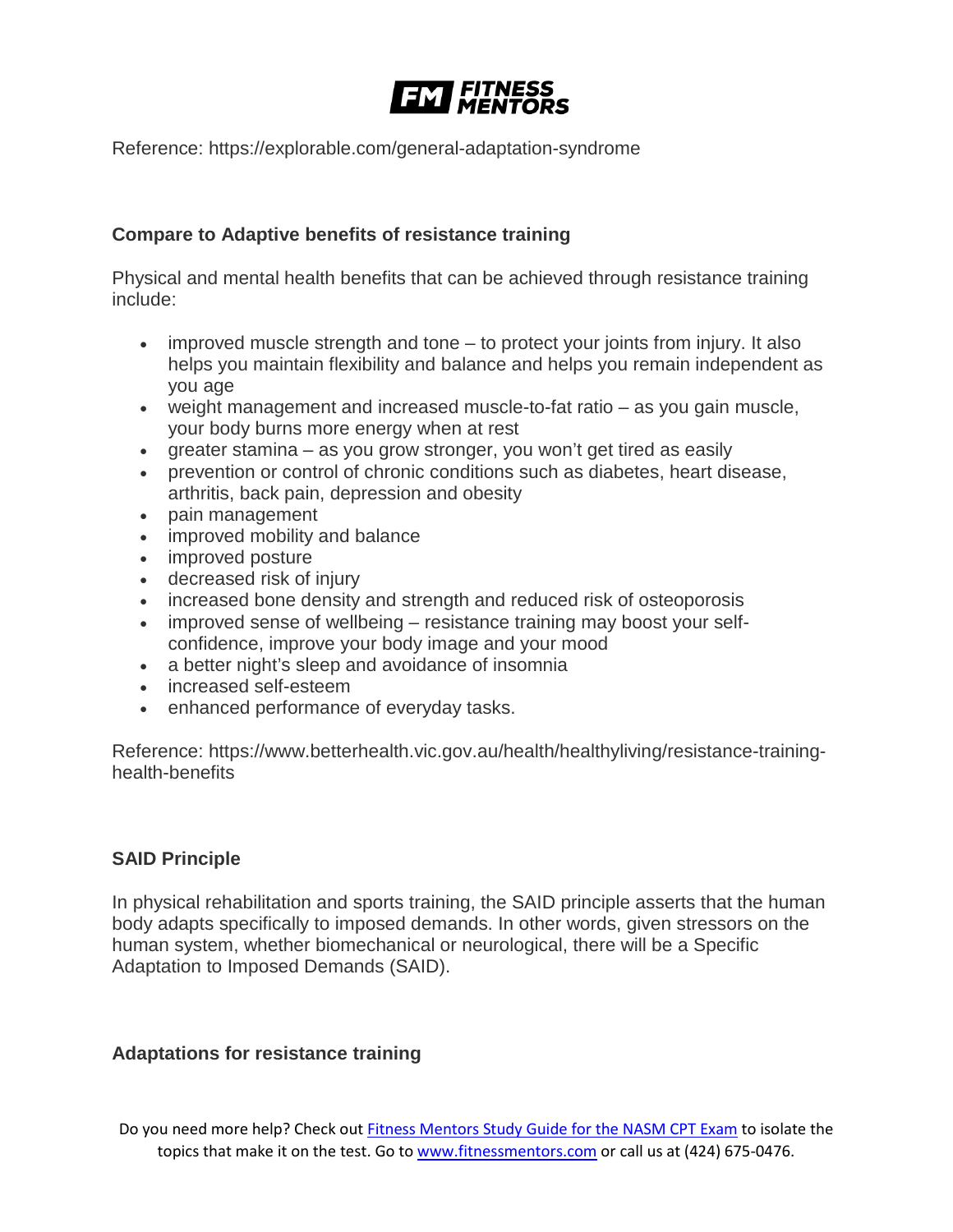# **EM FITNESS**

Stabilization encourages the adaptation of muscular endurance, improve joint stability, and improve balance.

Muscular endurance encourages joint and core stabilization mechanisms, core endurance, and a decrease in body fat.

Muscular Hypertrophy encourages the growth of muscle fibers due to increased protein development in the myofibril.

Strength encourages the increase in tension to overcome outside forces. This occurs by teaching the nervous system to properly recruit as many muscle fibers as possible at one point in time.

Power encourages the generation of the greatest force in the shortest time which can lead to an increase in projectile velocity.

#### **Compare to the Resistance training systems**

**single set:** performing only one set for all exercises

**multiple set:** performing more than one set for all exercises

**pyramid set:** when you increase weight and decrease reps after you perform each set; you can also decrease weight and add reps

**super set**: one set performed immediately after another.

**drop set:** upon failing with one weight you drop the weight and continue with more reps

**circuit training:** multiple sets in a row of different exercises with little rest after one round has been completed

**peripheral heart action:** alternating upper and lower body exercises during circuit training

**split routine:** a typical body building strategy in which you workout certain muscle groups on certain days

**vertical loading:** completing one set of an exercise and moving on to another with intent to come back and do another set

**horizontal loading:** completing all sets of one exercise before moving to the next exercise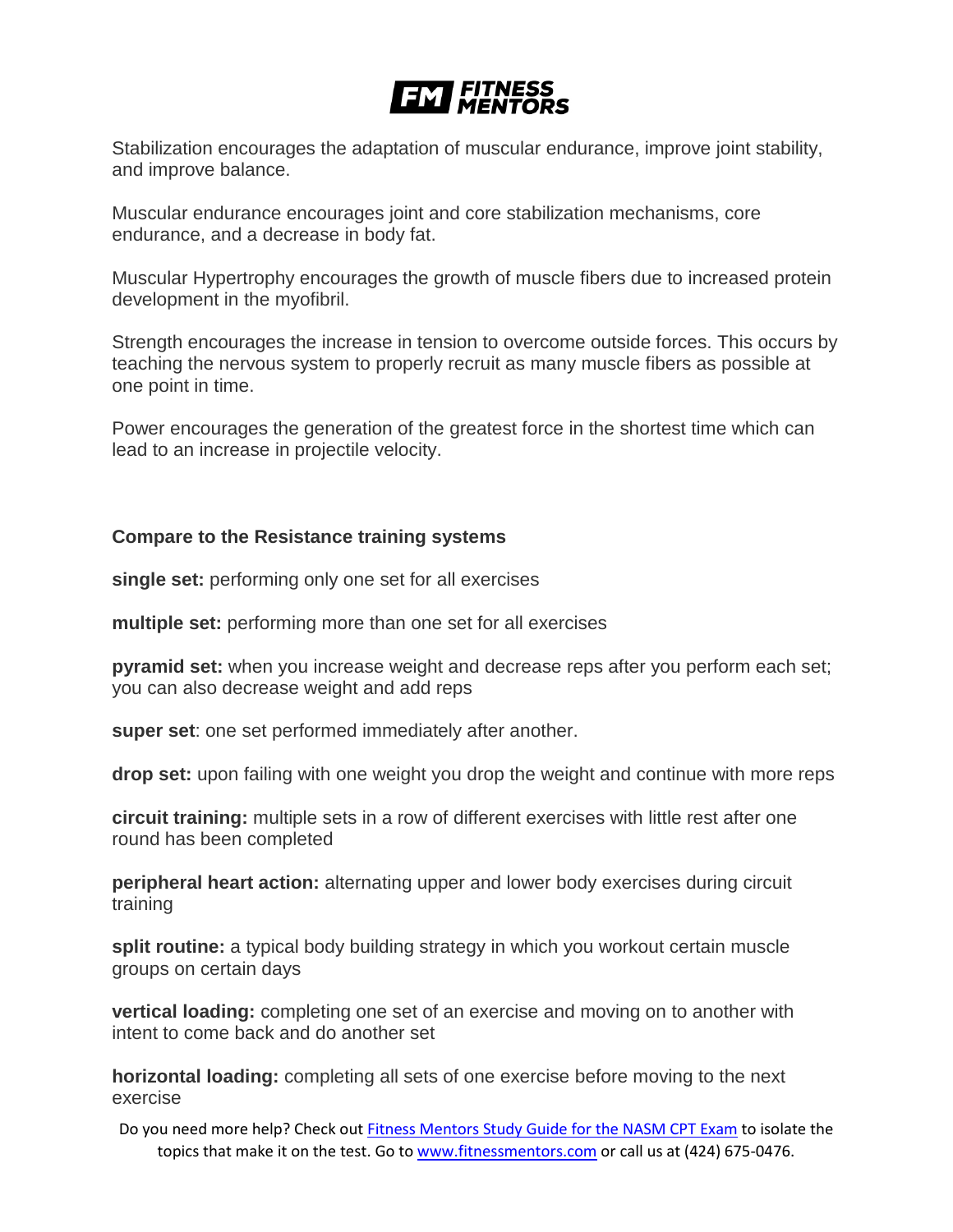

#### **Compare with the Peripheral heart action system**

Knowing the difference between the exercises you include in a PHA Circuit between stabilization, strength and power will matter. Notice that a stabilization PHA Circuit includes only stabilization exercises. Same with strength and power.

# **CHAPTER 7**

NASM does not recommend knowing any of the material from Chapter 7 for the test, but does ask about 2 questions from the chapter. Check out our **[Study Guide for the NASM CPT](https://www.fitnessmentors.com/newsite/nasm-cpt-exam-study-guide/)** to see what you should focus on from this chapter.

# **CHAPTER 8**

#### **Compare to Subjective vs. Objective information**

Gathering information is very important before starting any kind of workout program with a client. You want to know about their current and past state of health. Ask questions and note their answers to determine subjective information and perform assessments to determine objective information.

Subjective Information

- General Medical History
- Occupation
- Lifestyle (Hobbies, Diet, etc.)
- Personal Information

#### Objective Information

- Body Analysis
- Blood Pressure
- Performance Assessments
- Postural Assessments
- Cardiorespiratory Assessments

Referenced from: Sports Medicine Essentials, 3rd ed. by Glover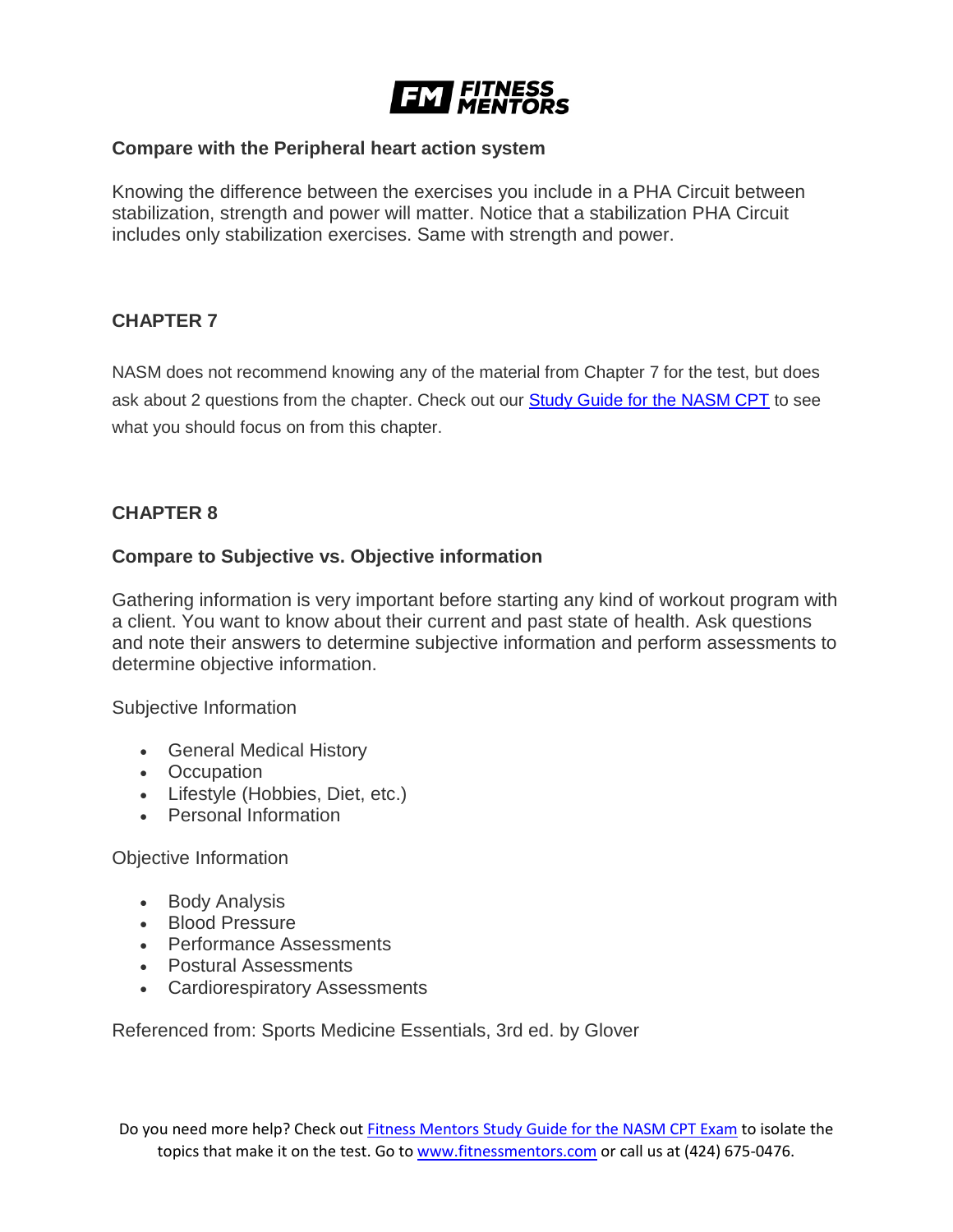

#### **Compare with Sample Physical Activity Readiness Questionnaire**

The physical activity readiness questionnaire also known as the PAR-Q is design to get the clients to answer specific health history questions. It will also give you the information needed for you to determine the possible risk of exercising with the client. If a client answers yes to any of the 7 questions on this form, they must acquire a doctors written permission to begin exercising with you.

Check out a PAR-Q here: http://sportsmedicine.about.com/od/fitnessevalandassessment/qt/PAR-Q.htm

#### **Compare with Sample Questions: client occupation**

Occupational questions are asked to determine the amount of influence someone's job has on their posture.

- Sitting causes tightness in the hip flexors and rounding of the upper back.
- High heels cause tightness in the calf musculature.
- Repetitive movements refers to the shoulder impingement caused by doing physical work over head. (Construction, electrician, volleyball player)
- Stress may cause shortening of the scalenes and upper trapezius creating upper crossed syndrome.

# **Compare with Sample Questions: client lifestyle**

Lifestyle questions give the trainer a chance to note what interests the client has in their everyday life. Recreational activities and active hobbies can be included in their cardiorespiratory training program.

# **Compare with Sample Questions: client medical history**

Medical history allows the trainer to gauge the risk of any health related issues the client may be dealing with.

Pain should be noted and an exercise program should account for that pain.

Surgeries may limit range of motion or cause joint instability.

Chronic disease may need to be accounted for with all exercises.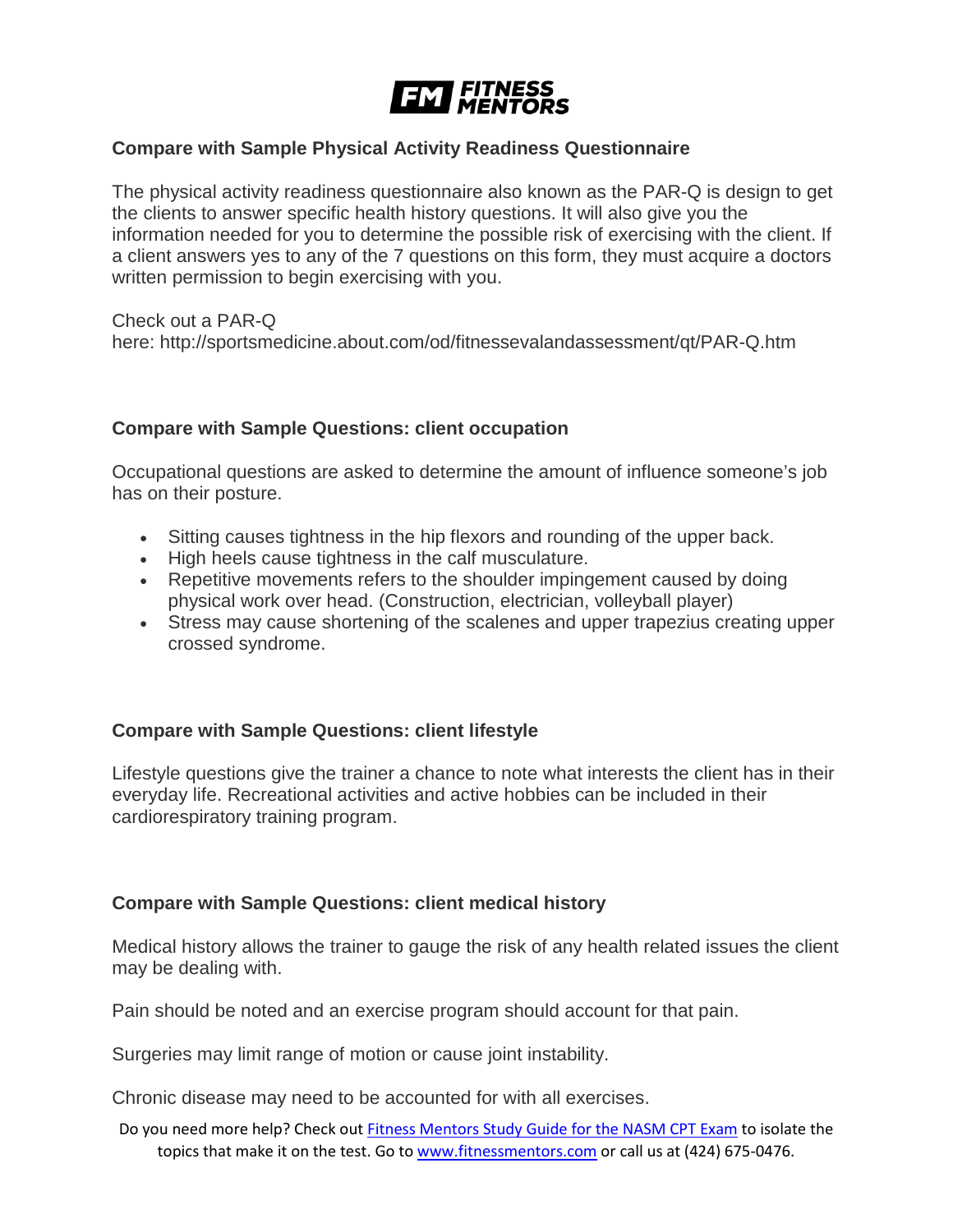

Medications may affect exercise variables such as intensity.

### **Common Medications**

Below shows how common medications effect blood pressure and heart rate as well as show you the basic functions of the medications. It is reminded that as a personal trainer this is not our job to educate the client on any usage and effects of these prescribed medications.

Common Medication you will come across with potential clients are:

Antidepressants, Beta-Blockers, Calcium-channel blockers, Digitalis, Thyroid Medication, Nitrates, Diuretics, Bronchodilators, Vasodilators

Learn More Here: http://www.exrx.net/ExInfo/Medications.html

#### **Heart Rate and Blood Pressure Assessments**

Heart Rate can be recorded on the thumb-side of the wrist (radial pulse; preferred) or on the neck (carotid pulse, use with caution).

Blood pressure is measured using an aneroid sphygmomanometer which consists of an inflatable cuff, a pressure dial, a bulb with a valve and a stethoscope. It is highly recommended that anyone including personal trainers take a professional course in blood pressure assessment before assessing blood pressure with any clients.

See examples of all assessments here: http://www.exrx.net/Testing.html

Target Heart Rate Training Zones & Max Heart Rate Formula

220 - age = Predicted max heart rate. Multiply by the suggested HR training zone of anywhere from 65-95% of Predicted HR max.

Training Zone One = Builds aerobic base and aids in recover

Training Zone Two = Builds aerobic endurance

Training Zone Three = Builds high end work capacity that is mainly anaerobic.

Reference: http://www.active.com/fitness/articles/calculate-your-training-heart-ratezones?page=2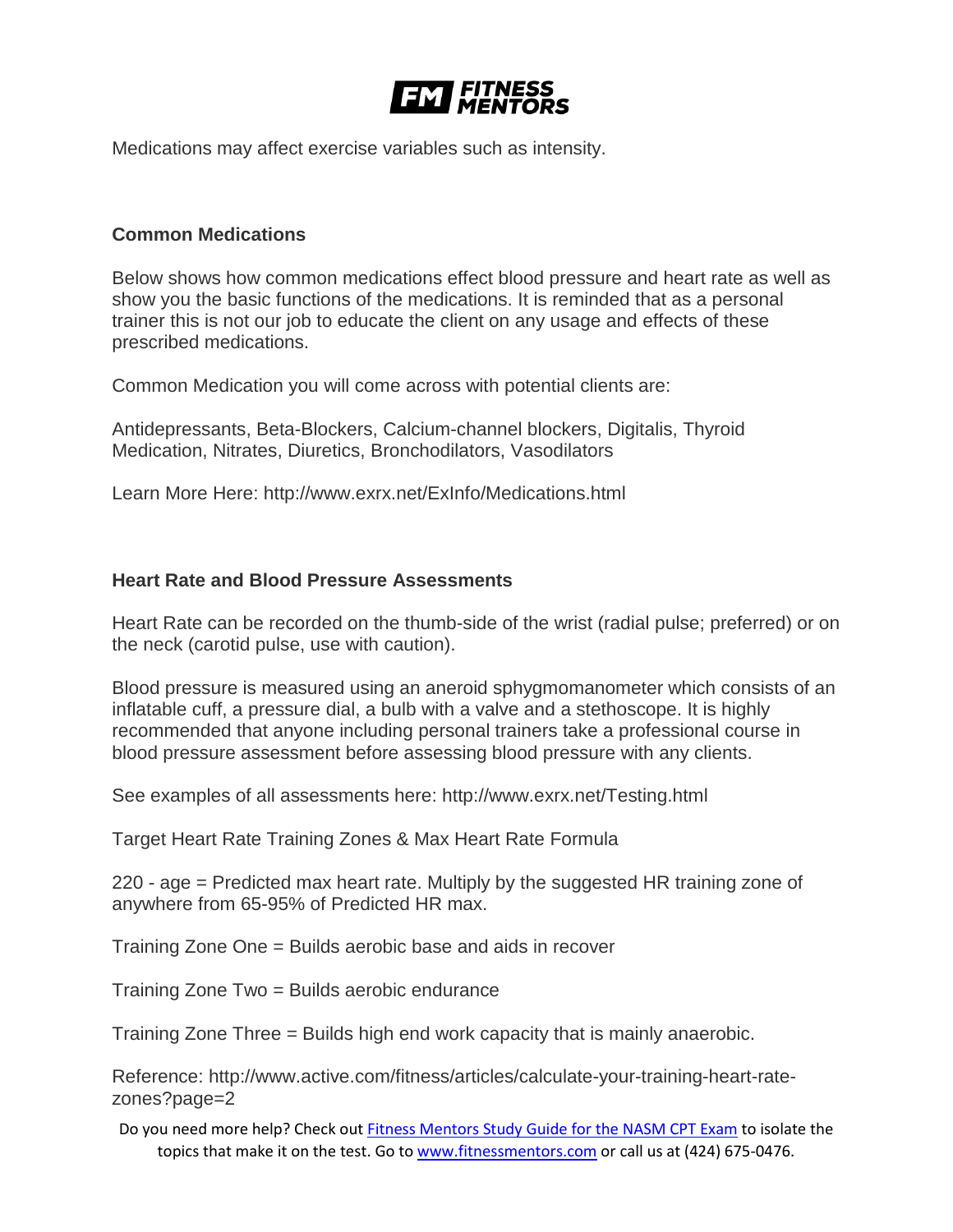

#### **Body Composition Assessments**

There are many methods used to estimate one's body composition.

- Skin Fold: Measurements are taken at different site on the right side of the body whole person stands straight but relaxed. The width of the skin fold is measured in millimeters with a specially calibrated caliper. The total for each site in marked and it is added up to determine the person overall body composition.
- Bioelectrical Impedance: Better known as a Body Fat Analysis is a device that measures the strength and speed of the electrical signal sent through the body. It uses this measurement and information such as height, weight and gender to predict how much body fat a person has.
- Underwater Testing: Is a technique for measuring the mass per unit volume of a living person's body.

Refer to http://www.exrx.net/Testing/BodyCompSites.html for great skinfold site description.

#### **Circumference Measurements**

Circumference measurements measure the outer surface of the body which includes all tissue. They are some benefits in using the circumference measurement, which included tracking the progress of the clients loss (in inches), can be more comfortable to use on overweight clients, easy to afford, easy to record and not hard to learn the technique or make a mistake on it.

Measurements of the following areas are suggested:

- 1. Neck
- 2. Chest
- 3. Waist
- 4. Hips
- 5. Forearm
- 6. Thighs
- 7. Calves
- 8. Arms

References: http://www.exrx.net/Testing/Circumferences.html

#### **Body mass index (BMI)**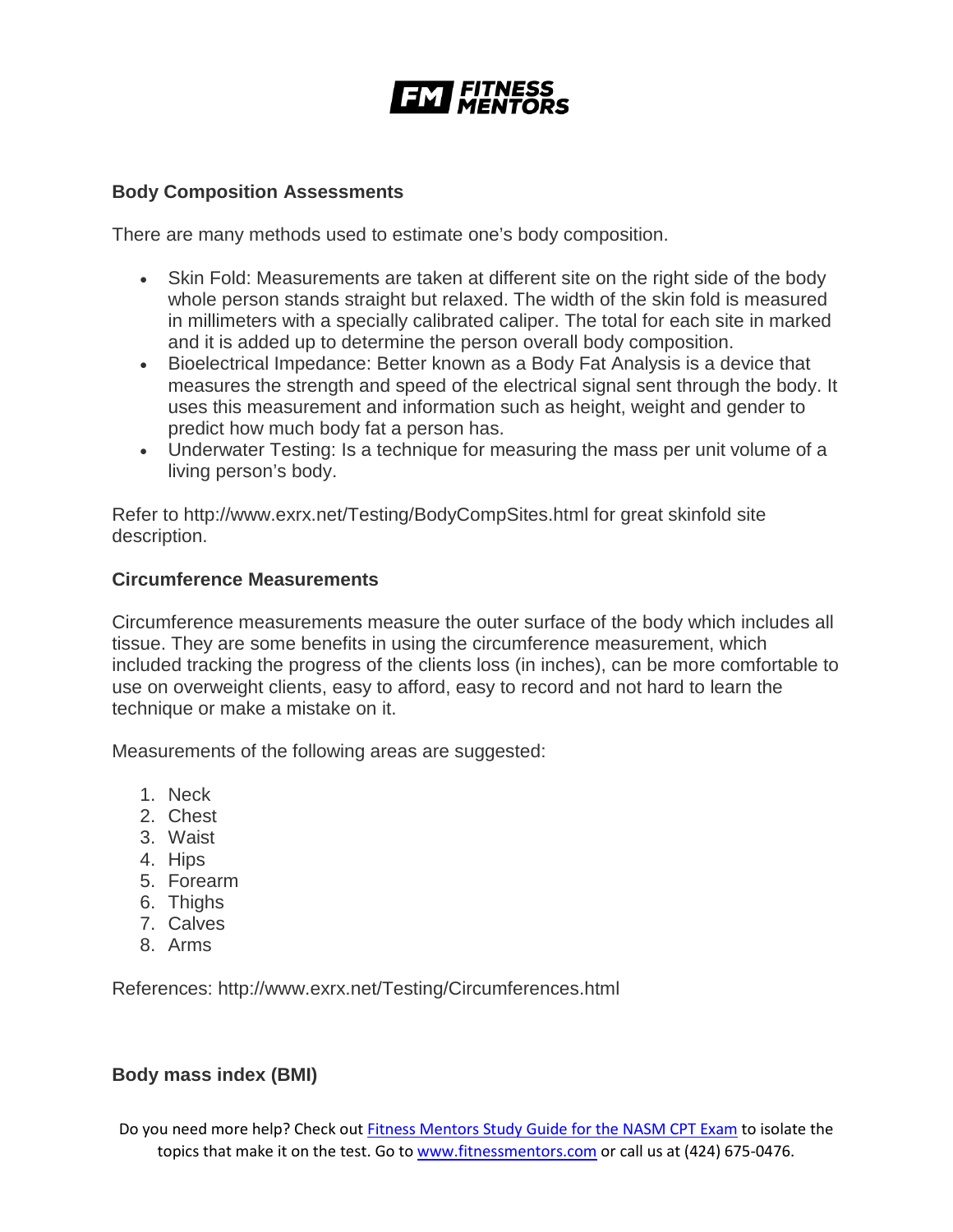# **EM FITNESS**

BMI can be used to screen patients because the test is simple, correlates to fatness, and applies to both men and women. The BMI may not apply to some individuals with more than normal muscle mass and acceptable levels of body fat.

| < 18.5                | underweight    |
|-----------------------|----------------|
| 18.5 to<br>24.9       | healthy        |
| 25 to 29.9 overweight |                |
| 30 to 34.9 Obesity    |                |
| >35                   | Severe obesity |

Know the above ranges provided by http://www.exrx.net/Calculators/BMI.html

# **CHAPTER 9**

#### **Compare with - Pronation Distortion Syndrome**

Pronation distortion syndrome is characterized by flattened feet and adducted knees. Pronation Distortion Syndrome can lead to pain and injury of the low-back and lower extremities, especially ACL injuries.

Short Muscles

- gastrocnemius
- soleus
- peroneals
- adductors
- iliotibial band
- hip flexor complex
- bicep femoris (short head)

#### Lengthened Muscles

- Anterior and Posterior tibialis
- vastus medialis
- gluteus maximus/medius
- hip external rotators

#### Probable Injuries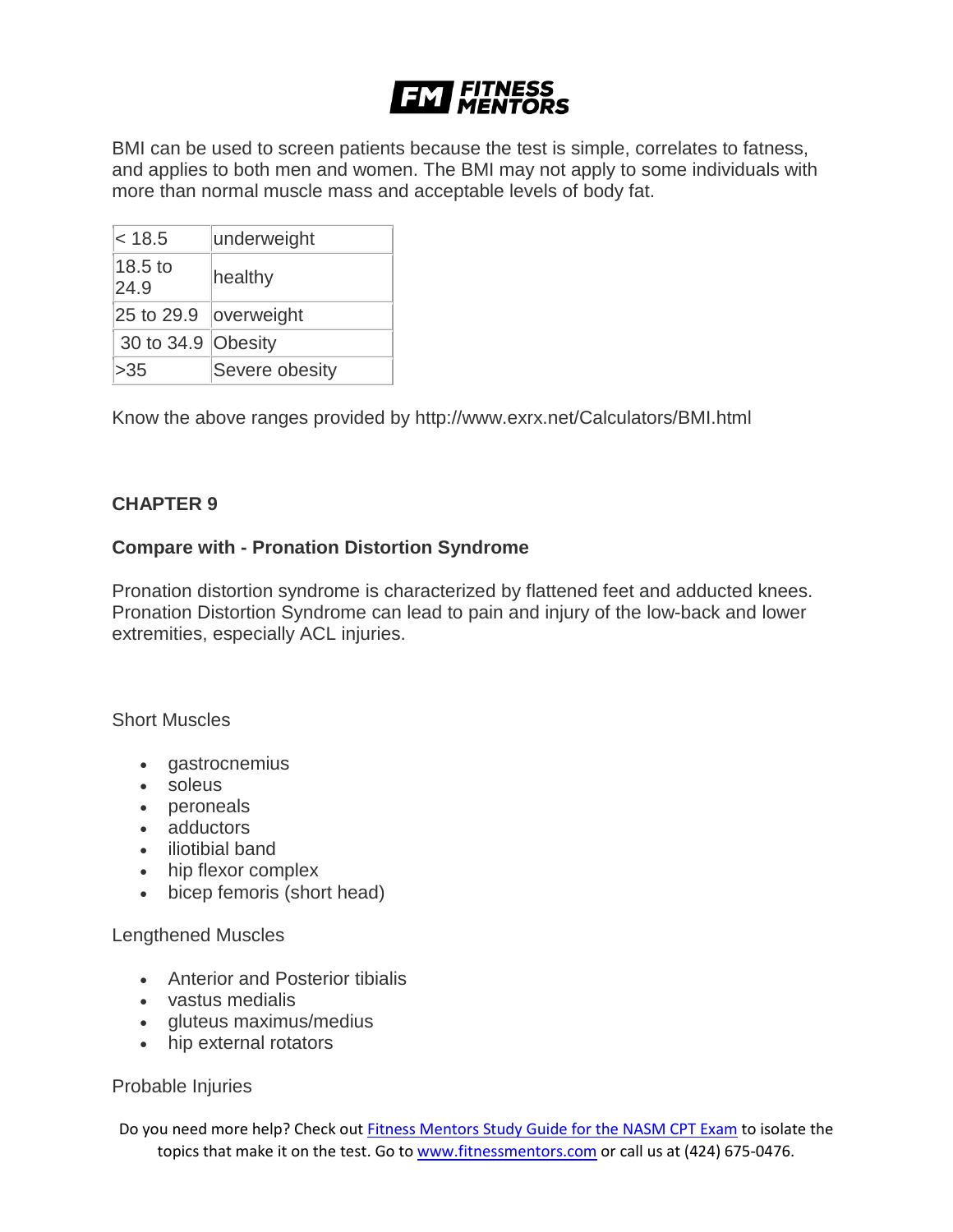

- Plantar fasciitis
- Posterior tibialis tendinitis (shin splints)
- low back pain

Reference: http://goldenfitness11.blogspot.com/2013/05/pronation-distortion-syndromeand-how.html

#### **Compare with - Lower Crossed Syndrome Summary**

Lower-Crossed Syndrome (LCS) is also referred to as distal or pelvic crossed syndrome. In LCS, tightness of the thoracolumbar extensors on the dorsal side crosses with tightness of the iliopsoas and rectus femoris. Weakness of the deep abdominal muscles ventrally crosses with weakness of the gluteus maximus and medius. This pattern of imbalance creates joint dysfunction, particularly at the L4-L5 and L5-S1 segments, SI joint, and hip joint. Specific postural changes seen in LCS include anterior pelvic tilt, increased lumbar lordosis, lateral lumbar shift, lateral leg rotation, and knee hyperextension. If the lordosis is deep and short, then imbalance is predominantly in the pelvic muscles; if the lordosis is shallow and extends into the thoracic area, then imbalance predominates in the trunk muscles.

Reference: Janda 1987, Human Kinetics

#### **Compare with - Upper Crossed Syndrome**

(UCS) is described as a muscle imbalance pattern located at the head and shoulder regions. It is most often found in individuals who work at a desk or who sit for a majority of the day and continuously exhibit poor posture.

• TIGHT

rear neck and side neck

levator scapulae

scalenes

sternocleidomastoid

upper trapezius

shoulder internal rotators

subscapularis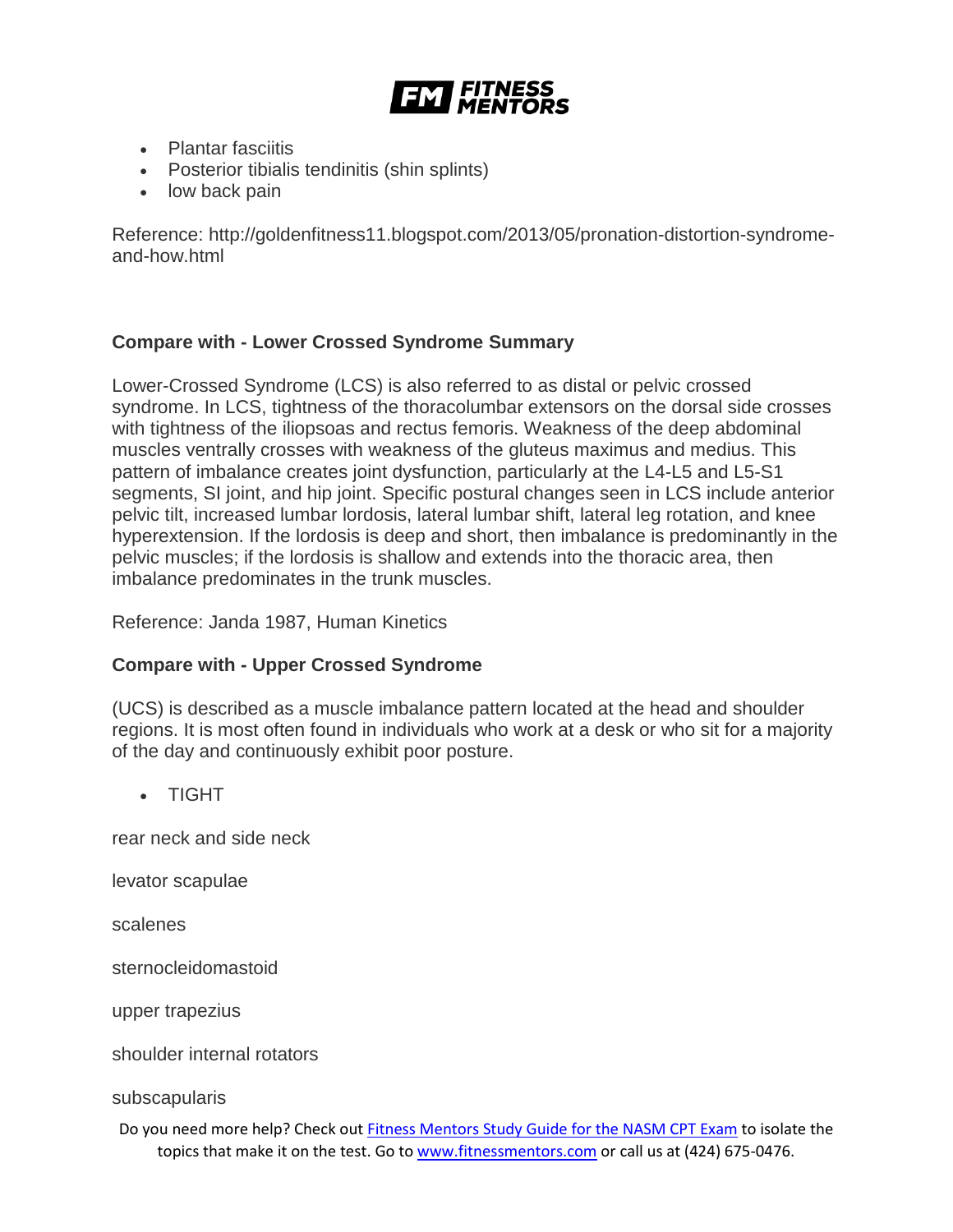

teres major

anterior deltoids

pectoralis major

pectoralis minor

• WEAK

upper-arm external rotators

infraspinatus

posterior deltoids

teres minor

deep-neck flexors

longus capitis

longus colli

Reference: http://www.yogajournal.com/slideshow/fix-slouch-poses-upper-crossedsyndrome/

The Overhead Squat shows up in almost 10 questions on the actual exam. Check out our [Audio Lectures](https://www.fitnessmentors.com/nasm-cpt-exam-audio-lectures/) and [Study Guide for the NASM CPT](https://www.fitnessmentors.com/newsite/nasm-cpt-exam-study-guide/) to see what you should focus on from the Overhead Squat Assessment.

#### **YMCA 3-Minute Step Test**

This is a cardiorespiratory assessment to estimate and individual's cardiorespiratory fitness level. It is done in the time period of 3 min. The first thing you must have is 12 inch step and the client will begin to step up and down at 96 steps per minute. Having a metronome will come in handy to give the client a beat to follow along for the 3 minutes they will be performing this test. As the 3 minutes finish you must immediately find the recovery pulse, write it down and then refer to the text to determine the appropriate heart rate zone to start them at.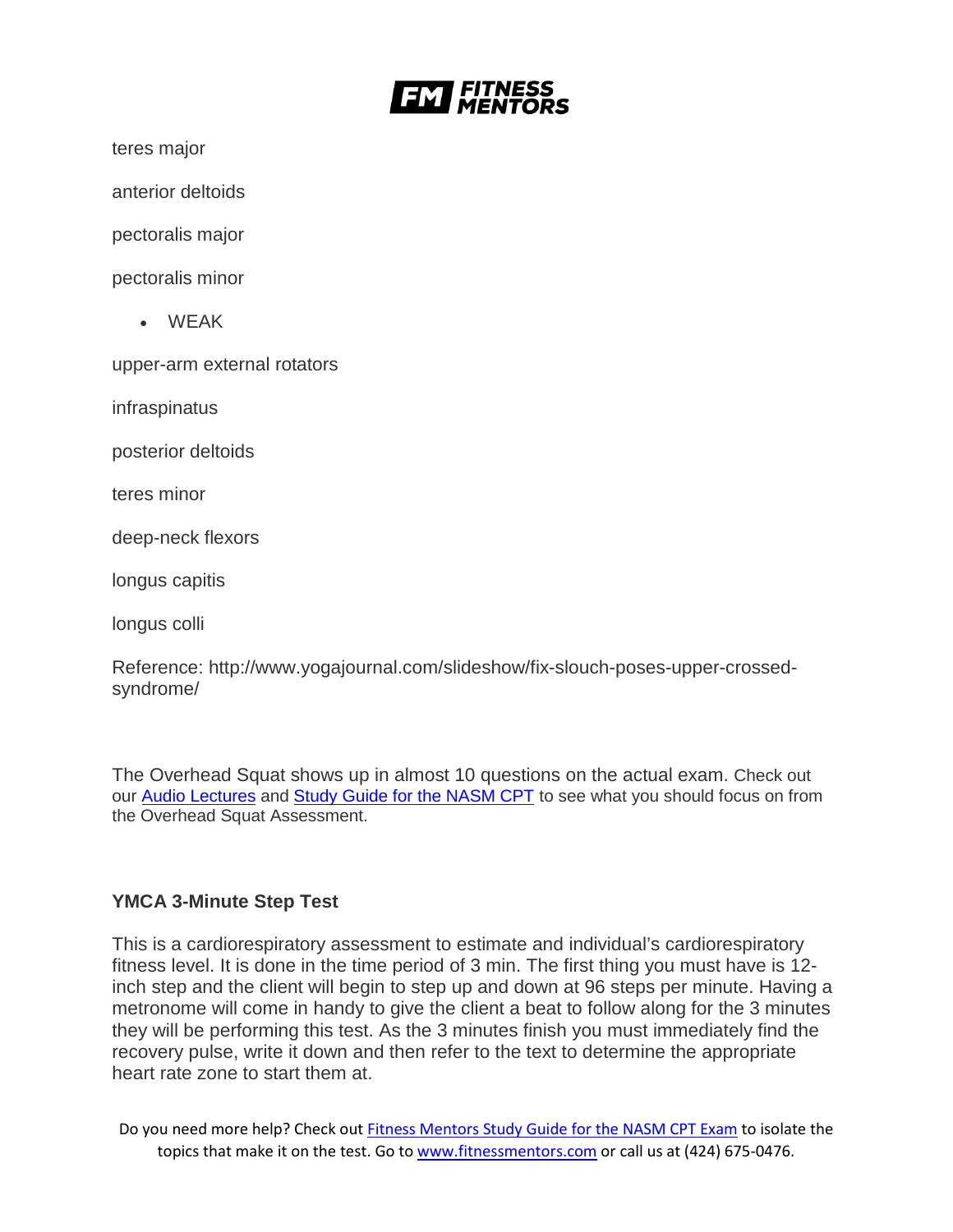

# **Rockport Walk Test**

This is another kind of cardiorespiratory assessment set to estimate a cardiovascular starting point. You will need to note your client's weight, age, gender at first before starting. Once you got all that noted you will need to go to a treadmill in where you will explain to your client that they will need to walk and only walk a mile as fast as they can. No jogging or running, the must walk as fast as they can for a mile. As they do that take note at the time they finish and immediately have them step off to the side so that you may record the heart rate. Now you have everything you need to determine the clients V02 score by using the following formula.

132.853 - (0.0769 x Weight) - (0.3877 x Age) + (6.315 x Gender) - (3.2649 x Time) - (0.1565 x Heart Rate) = Vo2 score (Reference: http://www.brianmac.co.uk/rockport.htm)

Use the following calculator for a quick determination of the clients score: http://www.exrx.net/Calculators/Rockport.html

# **CHAPTER 10**

#### **Tempo**

NASM writes tempos this way "a/b/c"

It stands for  $a =$  eccentric

 $b =$  isometric

 $c =$  concentric

So a tempo of 4/2/1 on a repetition of a body weight squat would be:

- $a = 4$  counts, controlled, deceleration, lowering the body down
- $b = 2$  counts, controlled, holding the weight (bodyweight) in place
- $c = 1$  count, on the push back [upward]

# **Training volume adaptations**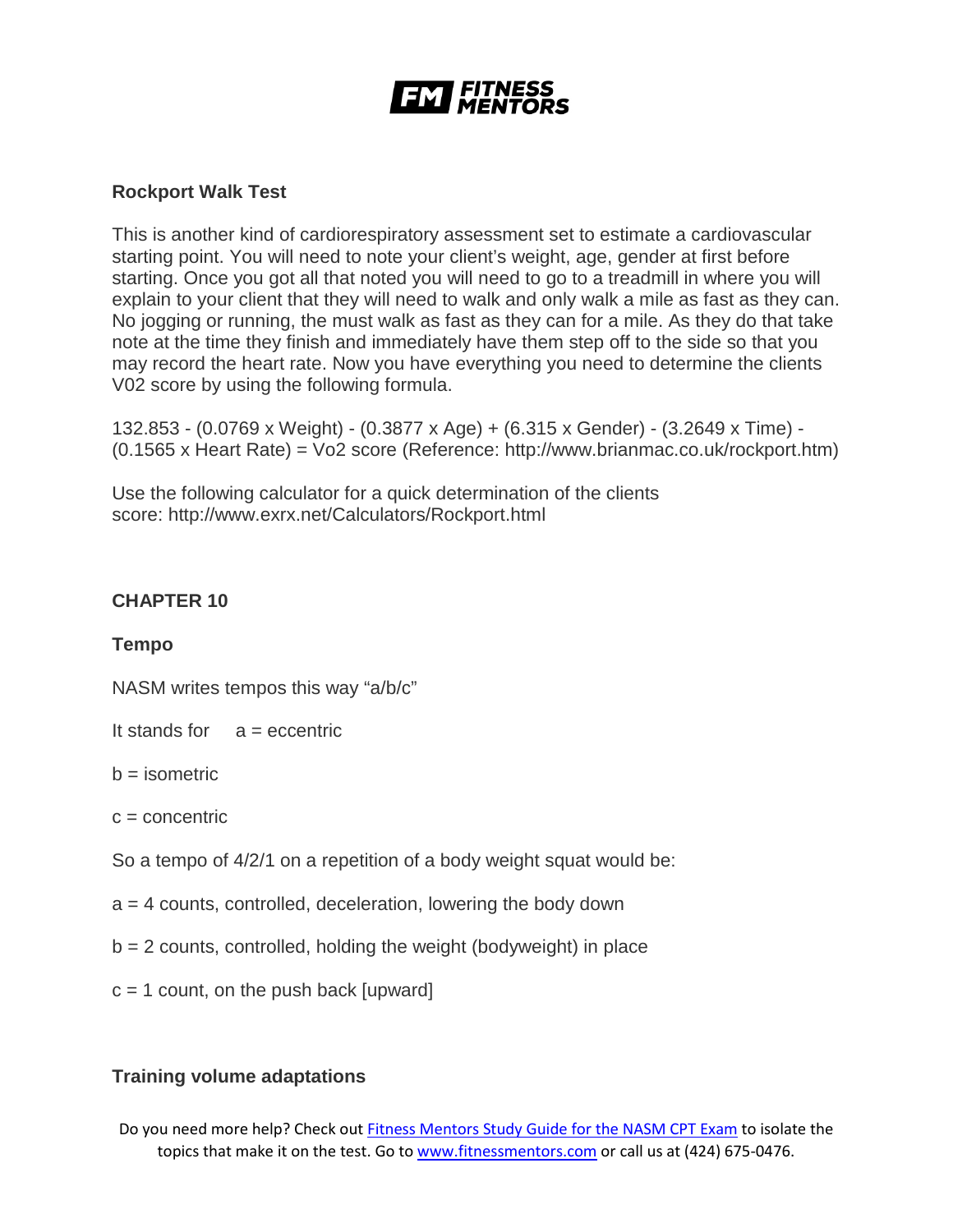# **EM FITNESS**

The training phase and goal is what determines all the acute variables, repetitions, sets, intensity, rest and tempo. With all these combined you can also figure out the training volume one must be at. A high intensity or a low or moderate intensity. Each have their own benefits.

# **CHAPTER 11**

# **SAID Principle**

In physical rehabilitation and sports training, the SAID principle asserts that the human body adapts specifically to imposed demands. In other words, given stressors on the human system, whether biomechanical or neurological, there will be a Specific Adaptation to Imposed Demands (SAID).

#### **Compare to FITTE Factors**

#### **FREQUENCY**

Frequency refers to the number of training sessions or activity sessions for a given time frame. The time frame usually consists of a week. But, depending on the client and his or her goals, it may be one workout a day, a month, or a year. For general health requirements the recommended frequency of activity is preferably every day of the week, for small quantities of time. For improved fitness levels, the frequency is three to five days a week.

#### **INTENSITY**

Intensity refers to the level of demand the activity places on the body. This is usually measured by heart rate. For general health requirements moderate intensity is preferred. This would be perceived as enough demand to increase heart and respiratory rates, but not cause exhaustion or breathlessness. Levels range from 65 to 95% of maximal heart rate (HR max).

#### **TIME**

Time refers to the length of time engaged in the activity. This is usually measured in minutes. For general health requirements, approximately 30 total minutes a day for 5 days a week is recommended.

#### **TYPE**

Type refers to the mode or activity used. This can be virtually any activity. For general health requirements, this may consist of: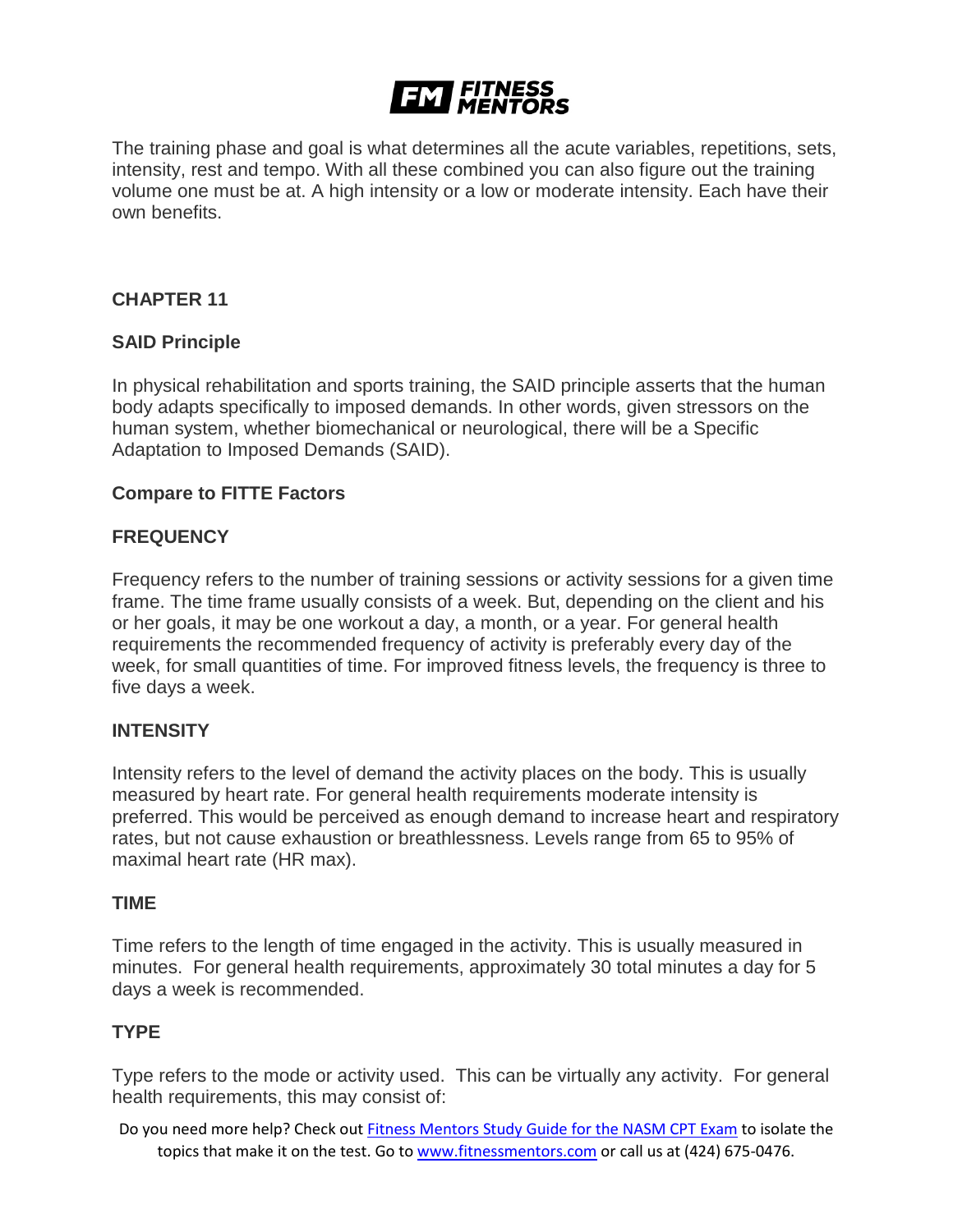

- Using stairs
- Parking farther from the desired location
- Mowing the yard
- Raking leaves

For improved fitness levels, this may consist of:

- Treadmill, stationary bike, stepper, ARC trainer
- Aerobics class
- Sports
- Weight training

# **ENJOYMENT**

Enjoyment refers to the amount of pleasure derived from the activity by the client. One of the most important components of a properly designed training program is that it must be enjoyable. This means that the program and its activities must coincide with the personality, likes, and dislikes of the client. This ultimately translates into compliance, and that will equal results.

Reference: http://www.metropolitan-fitness.com/blog/2012/03/18/The-FITTE-Factors-General-Guidelines-for-Cardiorespiratory-Training.aspx

# **Compare to - Cardiorespiratory Training Zones**

They are three different training zones for cardiorespiratory training programs. In these training zones you have three different heart rate zones as well. Each stage helps to build a strong cardiorespiratory.

Zone One

- Low Intensity
- Walking, Light jog, Yoga
- Max Heart Rate Zone 1 65% to 75%

#### **Compare to - Integrated Flexibility Continuum and Examples of Stretching**

As a personal fitness trainer you must understand the different types of flexibility training. In the OPT model there are three different types of flexibility training.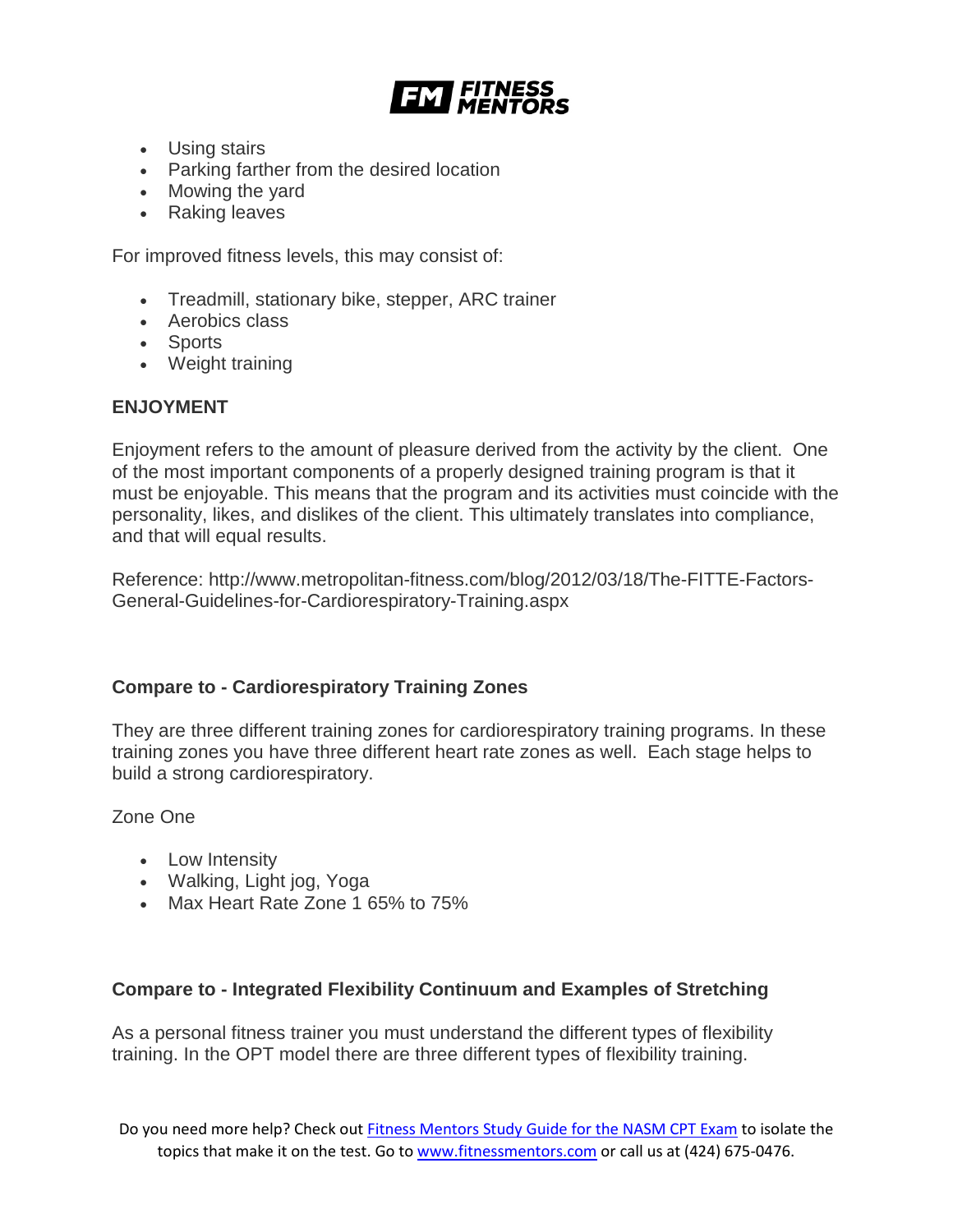# **EXT FITNESS**

Corrective Flexibility: this type of training is used to increase the joints range of motion, correct joint motion and help improve any muscle imbalances and posture. Hold the stretch for 20-30 seconds.

Static Stretching and Self-myofascial release promote this type of flexibility training.

# **Compare to - Core training program design**

Stabilization exercise include anything with a stability ball or isometric hold. 12-20 reps, 1-4 sets, slow tempo, 0-90sec rest

# **Compare with - Balance training program design**

Progressing someone based on the stages of the OPT Model is important to understand. Know the difference between each phase as far as exercise selection.

Stabilization: Exercises involve no bending of the planted leg or hip (One leg Balance on a foam pad) with 12-20 reps (6-10 SL) at a slow tempo with 0-90sec rest.

# **Compare with - Plyometric training program design**

Stabilzation: Exercises involve a 3-5 second pause upon landing (Box Jump with stabilization) with 5-8 reps, steady tempo and 0-90sec rest.

#### **Compare with SAQ Program Design**

Stabilization exercises are composed of drills with mainly sagittal plane movements of 1-2 sets, 2-3 reps and a 0-60 sec rest.

#### **Adaptations for resistance training**

Stabilization encourages the adaptation of muscular endurance, improve joint stability, and improve balance.

#### **Compare to Stabilization Endurance Training**

This is Phase One in the OPT Model

Reps: 12-20

Sets: 1-3

Tempo: Slow 4/2/1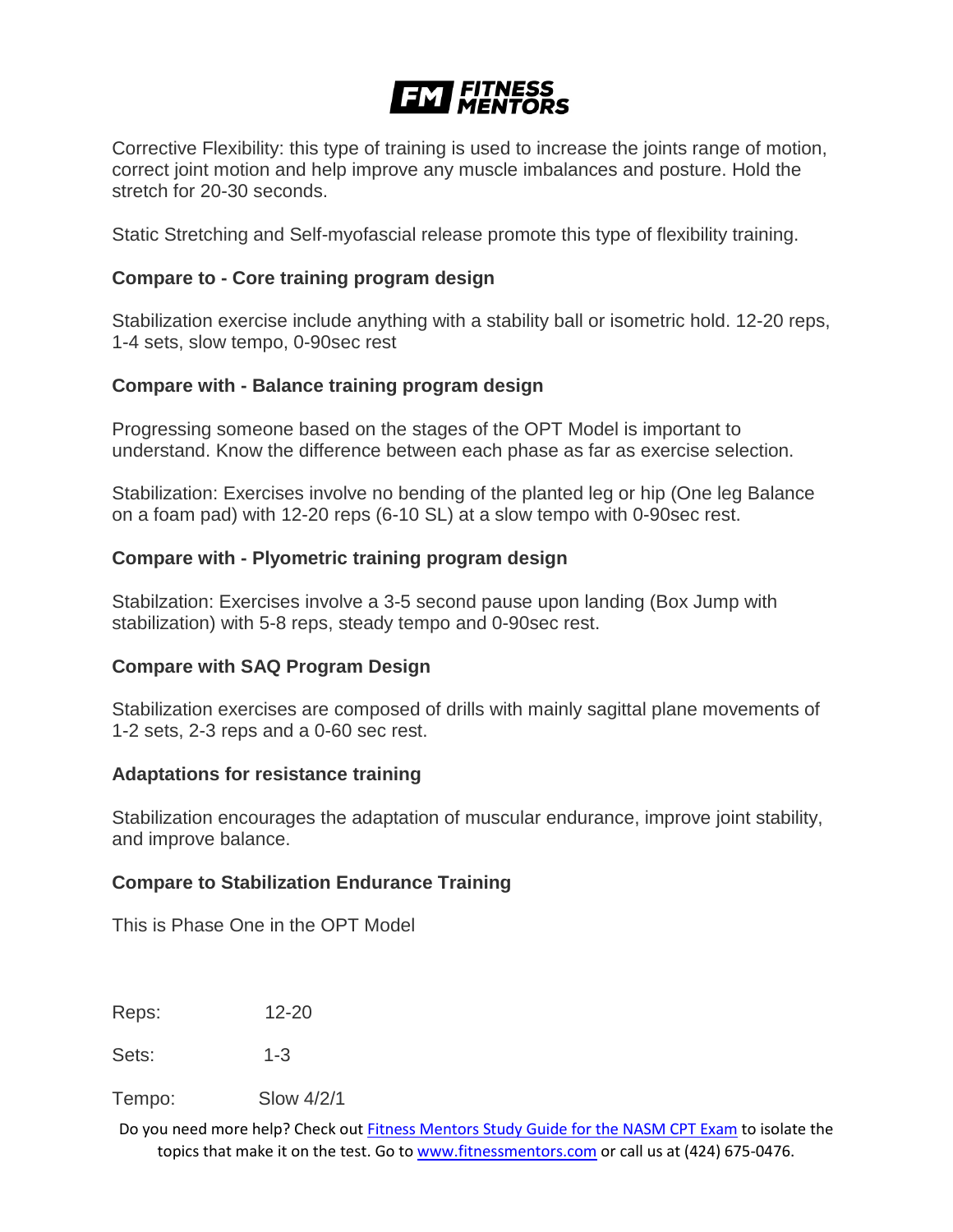

Rest: 0-90seconds

Intensity: 50-70% of 1RM

Frequency: 2-4 times out of the week

Duration: 4-6 weeks

Tempo for Core: 4/2/1

# **CHAPTER 12**

# **Compare to – Cardiorespiratory Training Zones**

They are three different training zones for cardiorespiratory training programs. In these training zones you have three different heart rate zones as well. Each stage helps to build a strong cardiorespiratory.

Zone Two

- Moderate Intensity Training
- Group Classes, Dance, Spinning, Kickboxing, Step
- Max Heart Rate Zone 2 76% to 85%

#### **Compare to - Integrated Flexibility Continuum and Examples of Stretching**

Active Flexibility: this type of training is to prepare muscles for use during exercise. It not only stretches the muscles and tissues but it prepares the muscle by actively warming them up. Take the joint to the end range of motion and hold for 2 seconds; repeat 5 or so times.

Active-Isolated stretching and self-myofascial release promote this type of flexibility training.

#### **Compare to - Active Isolated Stretching Summary**

Holding a Active Isolated stretch for 1 to 2 seconds more than five times repetitively uses reciprocal inhibition to lengthen and prepare the muscles for activity in the short term. You can stretch all muscles in this manner, especially the overactive or tight muscles.

#### **Compare to - Core training program design**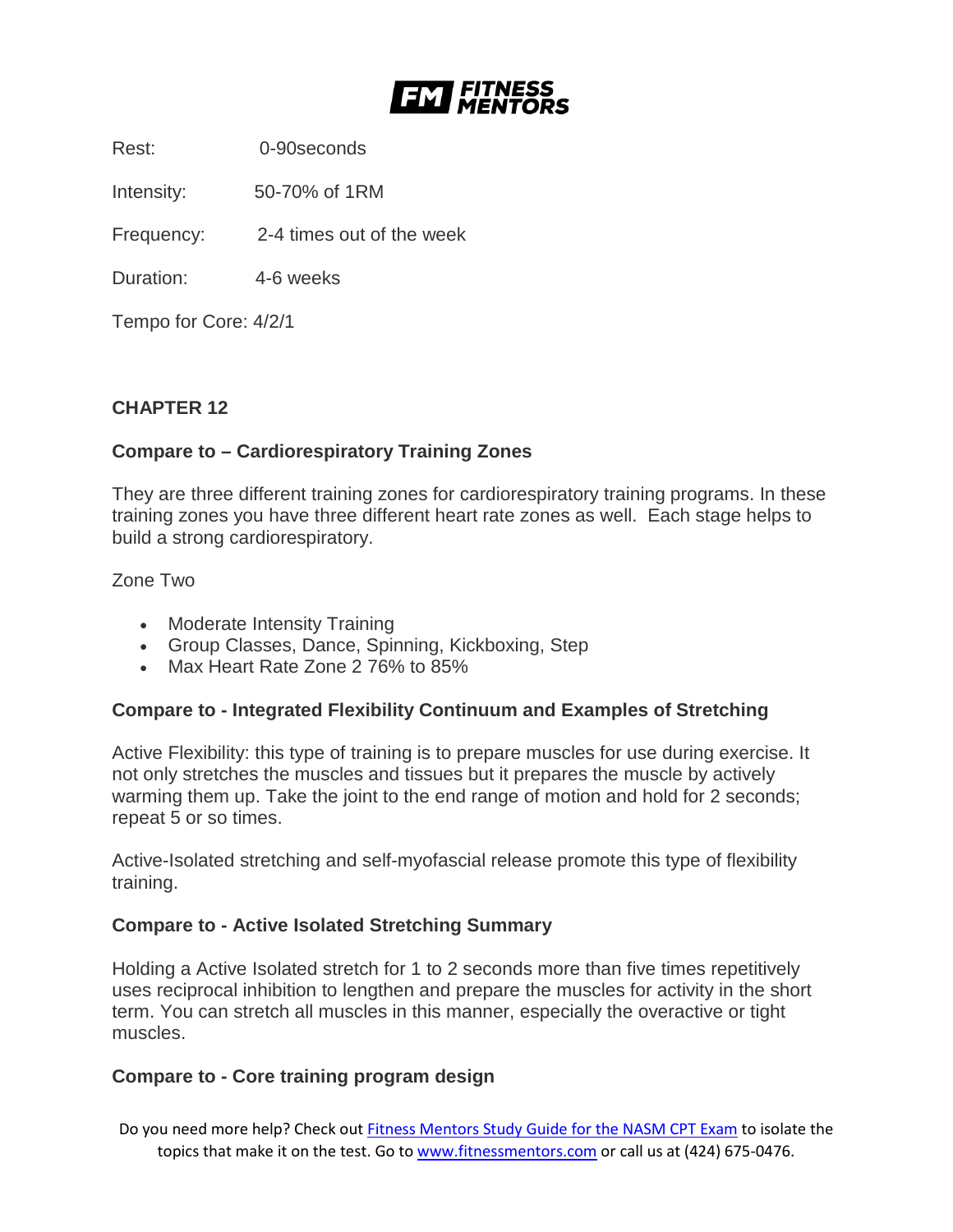# **EM FITNESS**

Strength exercises include movement of the core. 8-12 reps, 2-3 sets, medium tempo, 0-60sec rest

#### **Compare with Balance training program design**

Progressing someone based on the stages of the OPT Model is important to understand. Know the difference between each phase as far as exercise selection.

Strength: Exercise involve bending of the planted knee or hip (Unilateral squat or toe touch) with 8-12 reps at a moderate tempo with 0-60sec rest.

# **Compare with - Plyometric training program design**

Strength: Exercises involve a repetitive movement (Repeated squat jump) with 8-10 reps, moderate tempo and 0-60sec rest.

# **Compare with SAQ Program Design**

Strength exercises incorporate more frontal plane movements but not maximally with 3- 4 sets of 3-5 reps and 0-60 sec rest.

# **Adaptations for Resistance Training**

Muscular endurance encourages joint and core stabilization mechanisms, core endurance, and a decrease in body fat.

Muscular Hypertrophy encourages the growth of muscle fibers due to increased protein development in the myofibril.

Strength encourages the increase in tension to overcome outside forces. This occurs by teaching the nervous system to properly recruit as many muscle fibers as possible at one point in time.

#### **Compare to Strength Endurance Training**

This is Phase Two in the OPT Model

Reps: 8-12

Sets: 2-4

Tempo: Medium 2/0/2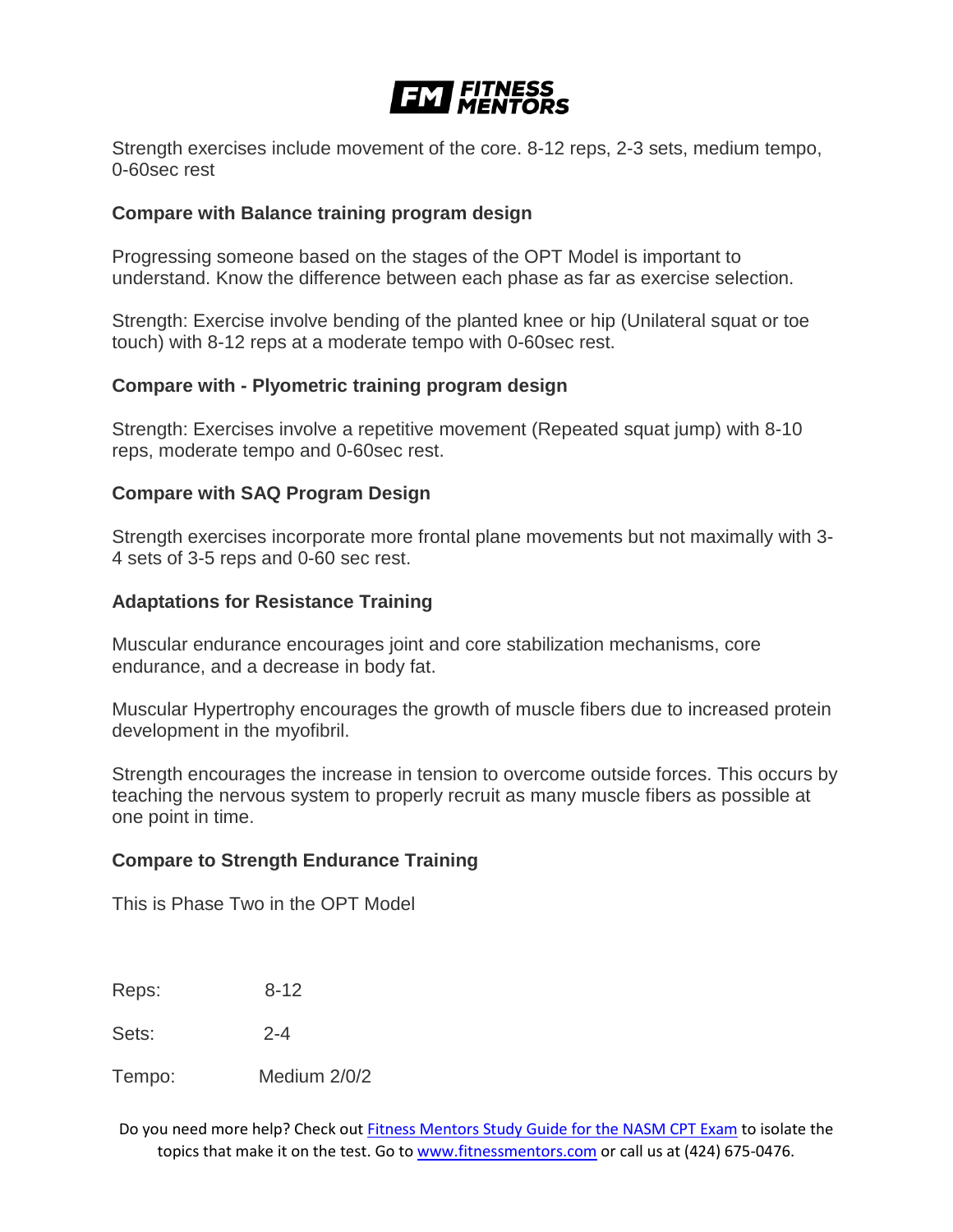

Rest: 0-60seconds

Intensity: 70-80%

Frequency: 2-4 times out of the week

Duration: 4 weeks

Tempo for Core: Medium

# **Compare to Hypertrophy Training**

This is Phase Three in the OPT Model

| Reps:                  | $6 - 12$                  |
|------------------------|---------------------------|
| Sets:                  | $3-5$                     |
| Tempo:                 | Medium 2/0/2              |
| Rest:                  | 0-60 seconds              |
| Intensity:             | 75-85% of 1RM             |
| Frequency:             | 3-6 times out of the week |
| Duration:              | 4 weeks                   |
| Tempo for core: Medium |                           |

# **Compare to Maximal Strength Training**

This is Phase Four in the OPT Model

Reps: 1-5

Sets: 4-6

Do you need more help? Check out [Fitness Mentors Study Guide for the NASM CPT Exam](https://www.fitnessmentors.com/nasm-cpt-exam-study-guide/) to isolate the topics that make it on the test. Go to [www.fitnessmentors.com](http://www.fitnessmentors.com/) or call us at (424) 675-0476.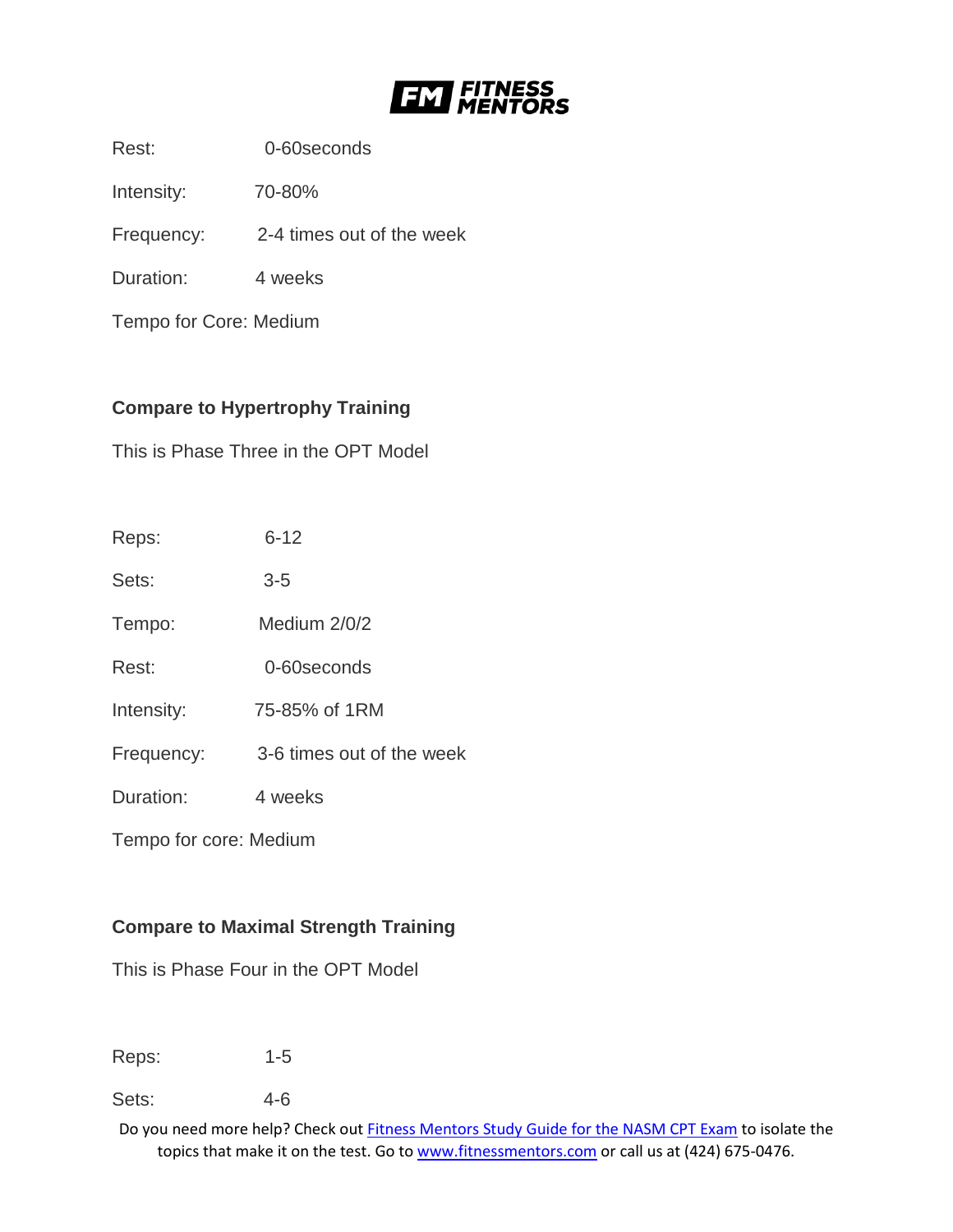

Tempo: x/x/x

Rest: 3-5 min

Intensity: 85-100%

Frequency: 2-4 times out of the week

Duration: 4 weeks

Tempo for core: Medium 1/1/1

# **CHAPTER 13**

# **Compare to - Cardiorespiratory Training Zones**

They are three different training zones for cardiorespiratory training programs. In these training zones you have three different heart rate zones as well. Each stage helps to build a strong cardiorespiratory.

Zone Three

- High Intensity Training
- Sprints, Maximal effort cardio
- Max Heart Rate Zone 3 86% to 95%

# **Compare to - Dynamic Stretching Summary**

Moving the body through a full range of motion during Dynamic Stretching uses reciprocal inhibition to increase the achievable ROM of the joint. Note the examples of this type of stretching and use it before performing a power level workout.

Functional Flexibility: this type of training is commonly used in the power level of the OPT model. It has a high demand on the neuromuscular and soft tissue extensibility. Move the joint through a full rand of motion while performing dynamic exercises like a lunge to side bend.

Self-myofascial release and dynamic stretching promote this type of flexibility training.

**Mechanoreceptors:** The Golgi Tendon Organ and the Muscle spindles are the most important mechanoreceptors to know. GTO responds to muscular tension while the Muscle Spindle responds to the length of a muscle. Think of the Muscle Spindle as what delivers the stretching sensation to your brain.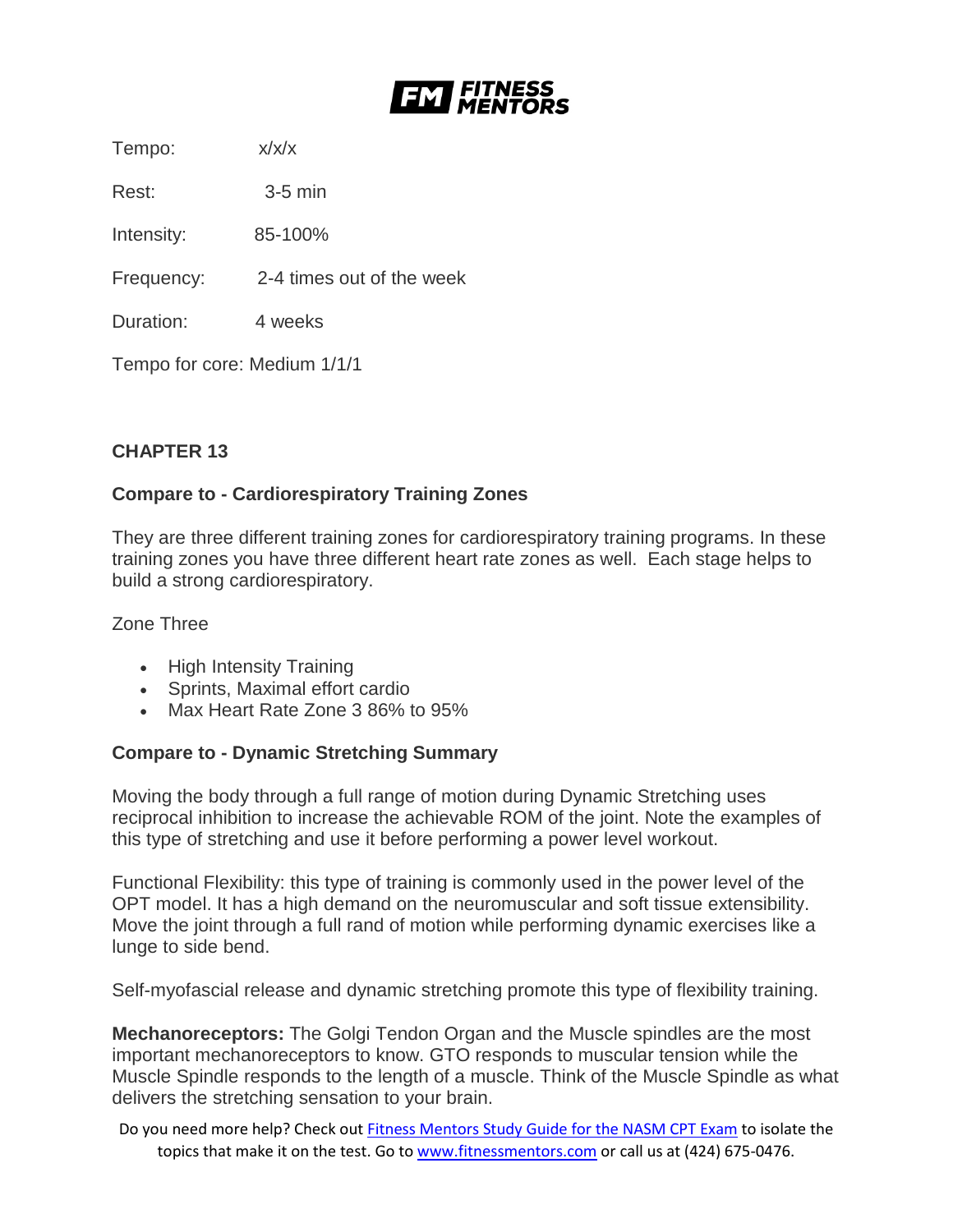

#### **Compare to - Core training program design**

Power exercises include throwing stuff. 8-12 reps, 2-3 sets, xxx tempo, 0-60sec rest

#### **Compare with Balance training program design**

Progressing someone based on the stages of the OPT Model is important to understand. Know the difference between each phase as far as exercise selection.

Power: Exercises involve a hop of the planted leg (Single leg box jump) with 8-12 reps at a moderate tempo with 0-1 min rest.

#### **Compare with - Plyometric training program design**

Power: Exercises involve quickly repeating the movement as fast as possible (Power step up) with 8-12 reps, xxx tempo and 0-60sec rest.

#### **Compare with SAQ Program Design**

Power exercises incorporate all planes of motion with maximal effort using 3-5 sets of 3- 5 reps and 0-90 sec rest.

#### **Adaptations for Resistance Training**

Power encourages the generation of the greatest force in the shortest time which can lead to an increase in projectile velocity.

#### **Compare with Power Training**

This is Phase Five in the OPT Model

Reps: 1-10 Sets: 3-6 Tempo: X/X/X Rest: 3-5 min Intensity: 10% BW Frequency: 2-4 times out of the week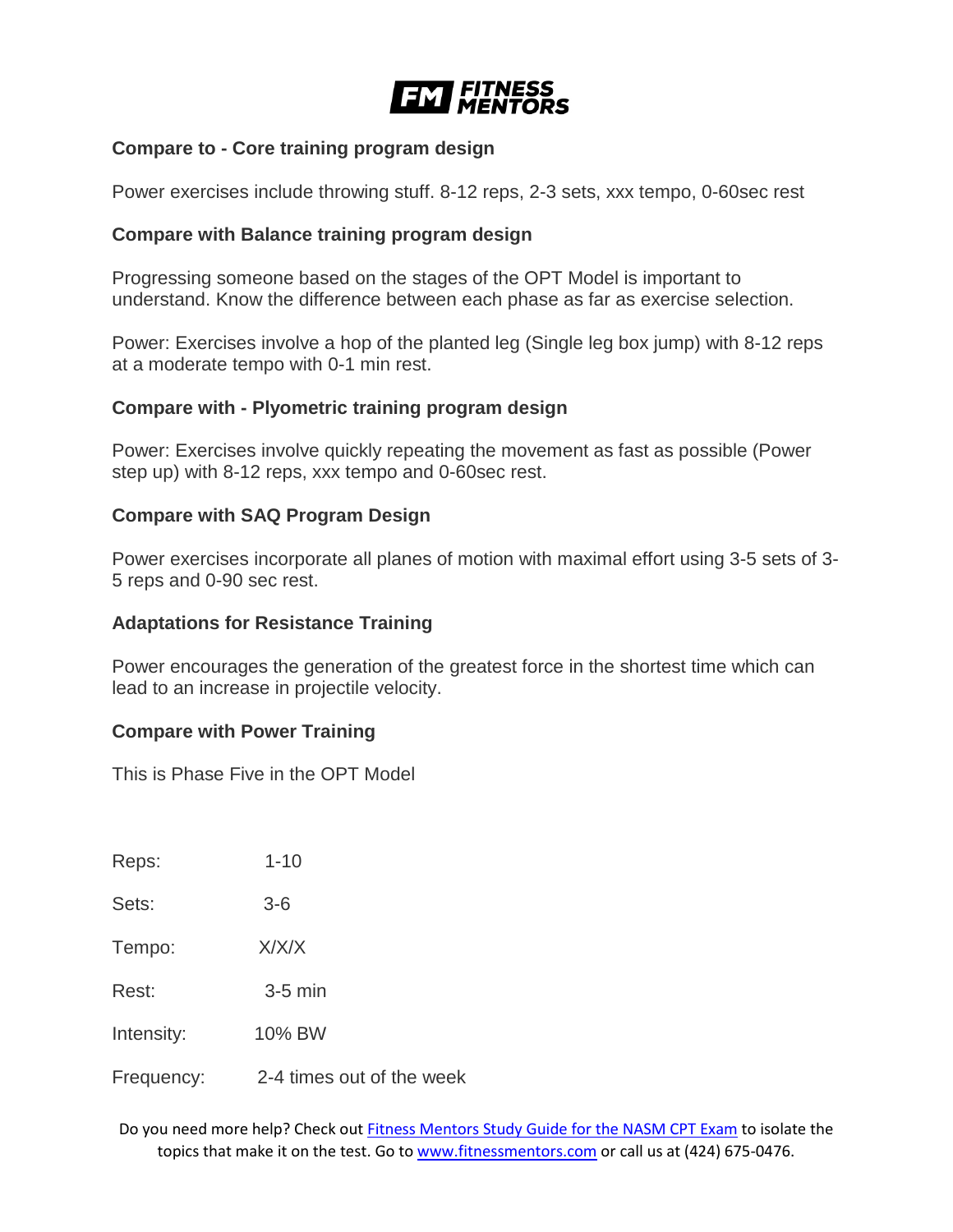

Duration: 4 weeks

Tempo for core: x/x/x

# **CHAPTER 14**

Be familiar with all the different types of modalities that are used as a Personal Trainer.

- Machines
	- o Less intimidating to a beginner client
	- o Does not require a spotter
	- o Extra support to special-needs clients
	- o Different weight and intensity provided
- Free Weights
	- o Challenges core stabilization
	- o Used by a variety of populations for different performance goals
	- o Being able to perform multi-joint movements
	- o Improves postural stability
	- o Proper exercise technique is required
- Bands and Rubber Tubing
	- o inexpensive alternative to training with resistance
	- o multiple planes of motion
	- o Variety of color, thickness and shape
	- o Greater range of motion (ROM)
- Medicine Balls
	- o Come in different color and weight
	- o Use to increase endurance, muscular strength, endurance, power
	- o Dynamic Power Benefits
	- o Use many different planes of motion, movement and intensity
- Kettle Bell
	- o Helps with coordination and balance
	- o Core stability
	- o Helps improve grip strength
	- o Proper exercise technique is required
- Body Weight Training
	- o Uses own weight as a resistance
	- o Proper exercise form is required
	- o Does not require any equipment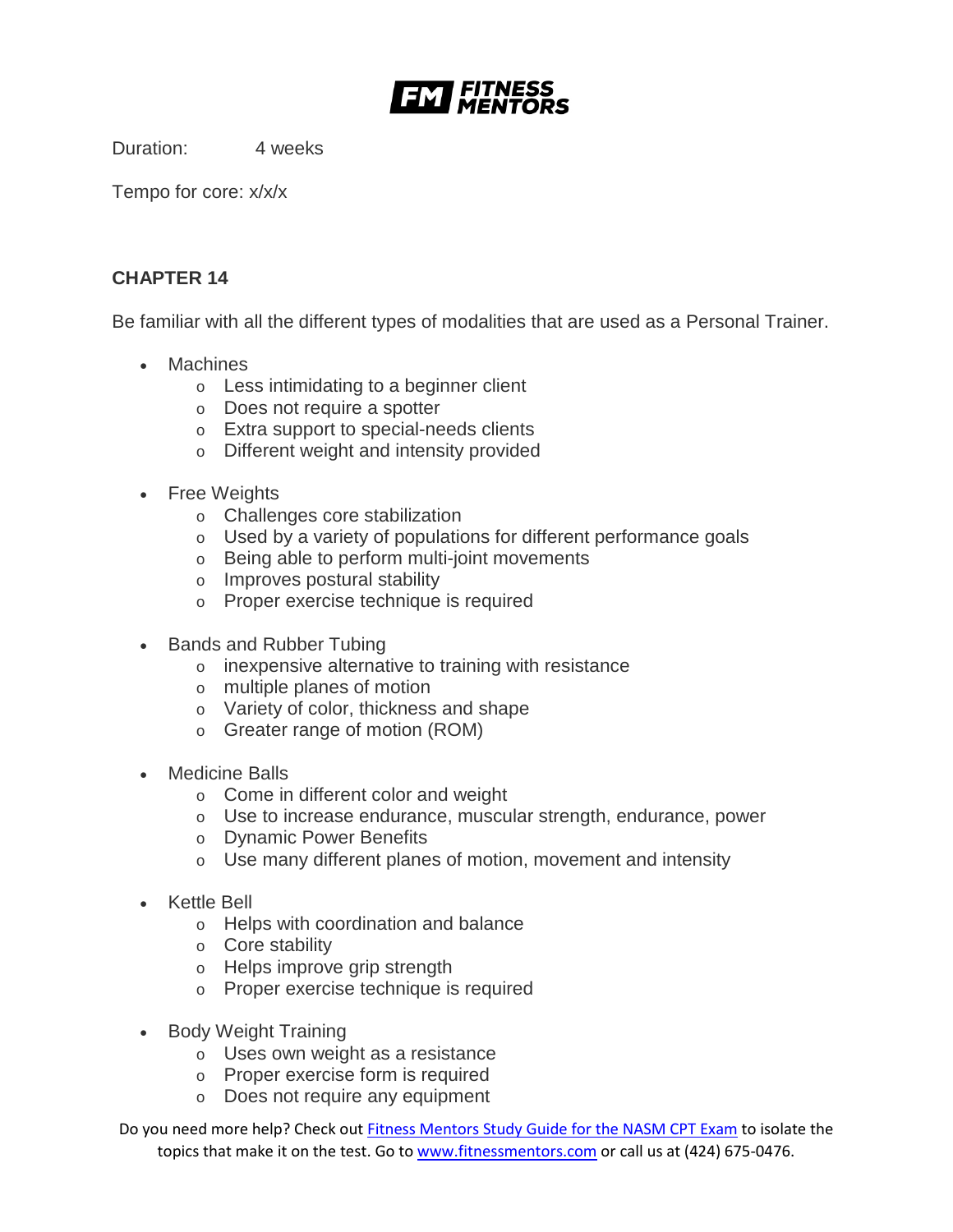

- o Train in all planes of motion
- TRX suspension training
	- o Helps modify exercises for clients with special needs
	- o Intensify muscle activation
	- o Proper exercise technique is required

# **Populations with Special Considerations**

#### **Age Considerations**

• Children and adolescents should get 1 hour or more of physical activity daily.

# **Physiologic Differences between Children and Adults**

- Children do not exhibit plateau in oxygen uptake, peak oxygen uptake is more appropriate.
- Children less efficient, tend to exercise at higher percentage of peak oxygen uptake during submaximal exercise.
- Do not produce sufficient levels of glycolytic enzymes to sustain bouts of highintensity exercise.

# **Resistance Training for Youth**

- 1-2 sets of 8-12 reps at 40-70% of 1 RM 2-3 days per week
- Resistance training is both safe and effective in children and adolescents.
- Untrained children can improve strength by 30 to 40% in 8 weeks.

#### **Seniors**

- $\bullet$  1-3 sets of 8-20 reps at 40-80 % of 1 RM 3-5 days/week
- Older adults with and without other chronic health conditions can and do respond to exercise much in the same manner as apparently healthy younger adults.
- Walking is one of most fundamental functional activities affected with degenerative aging.
- Musculoskeletal loss not entirely related to aging.
- Progression should be slow, well monitored, based on postural control. Exercises should be progressed if possible toward free sitting or standing. If client cannot tolerate SMR perform slow rhythmic active or dynamic stretches.

# **Obesity**

• 1-3 sets of 10-15 reps 2-3 days/wk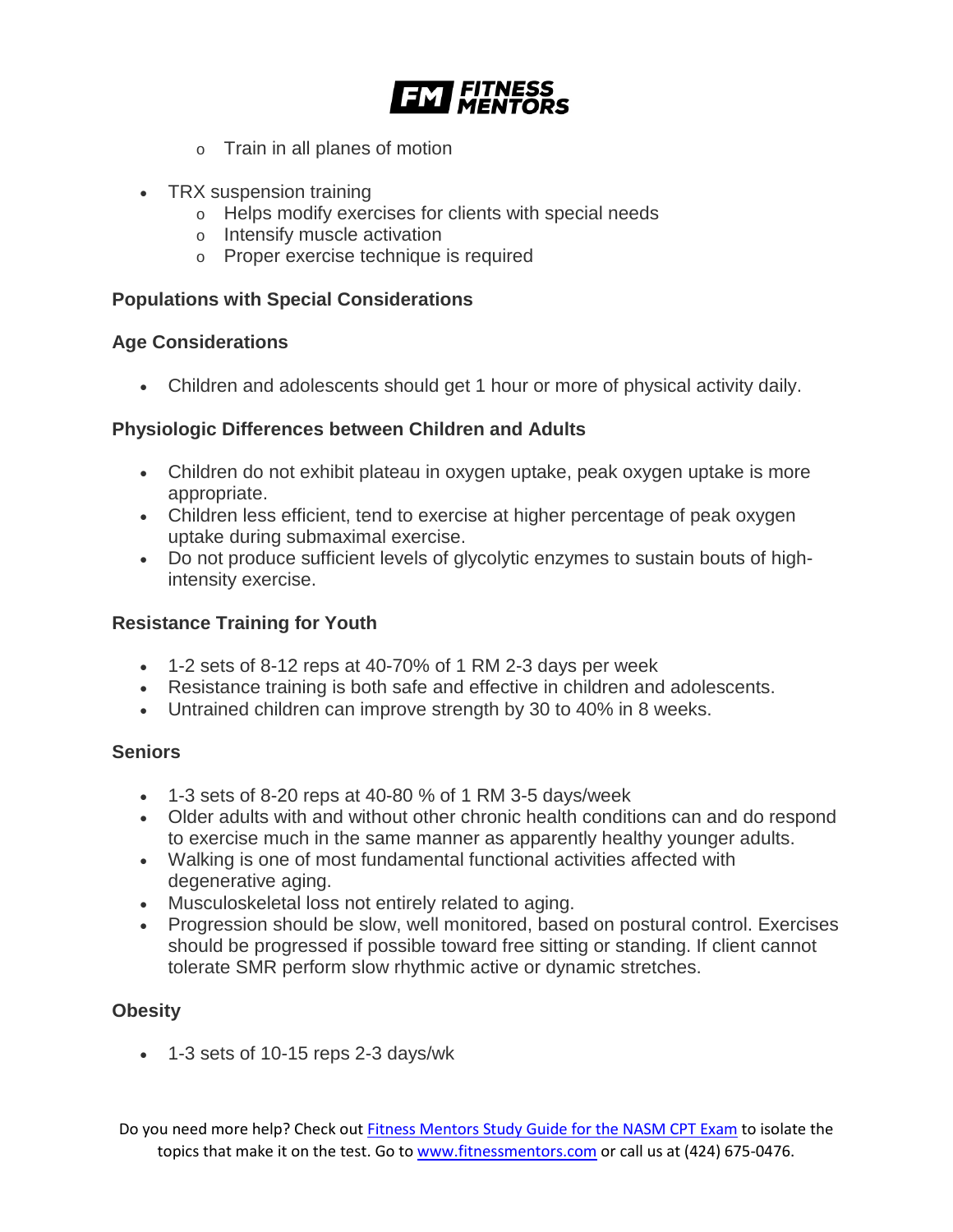

- Flexibility exercises should be performed from standing or seated position, using standing hip flexor stretch rather than kneeling hip flexor stretch, standing hamstring stretch, wall calf stretch.
- Core and balance training important for obese individuals.
- May find it difficult to use machines, dumbbells, cables, exercise tubing work quite well.

# **Diabetes**

- 1-3 sets of 10-15 reps 2-3 days/wk
- Most important goal is glucose control. Exercise improves insulin sensitivity. Positive effect on prevention of type 2 diabetes.
- Take care to prevent blisters and foot micro-trauma that could result in foot infection.
- Daily exercise recommended. Flexibility exercises recommended.
- Follow exercise guideline for obese adults. Lower impact exercise modalities.

# **Hypertension**

- 1-3 sets of 10-20 reps 2-3 days/wk
- Important to monitor body position of clients with hypertension at all times. Body position can have dramatic effect on blood pressure response before, during, and after exercise in clients with hypertension.
- Avoid heavy lifting and valsalva maneuvers. Do not let client over-grip weights or clench fists. Modify tempo to avoid extended isometric and concentric muscle action. Perform exercises in standing or seated position. Allow client to stand up slowly to avoid possible dizziness. Progress client slowly.

# **Coronary Heart Disease**

- 1-3 sets of 10-20 reps 2-3 days/wk
- Monitor pulse to stay below safe upper limit of exercise.
- Clients may have other diseases to consider as well, such as diabetes, hypertension, peripheral vascular disease, or obesity
- Modify tempo to avoid extended isometric and concentric muscle action
- Avoid heavy lifting and Valsalva maneuvers
- Do not let client over-grip weights
- Perform exercises in standing or seated position

#### **Osteoperosis**

- $\bullet$  1-3 sets of 8-20 reps <85% of 1 RM 2-3 days/wk
- Progress should be slow, well monitored, based on postural control
- Exercises should be progressed if possible toward free sitting(no support) or standing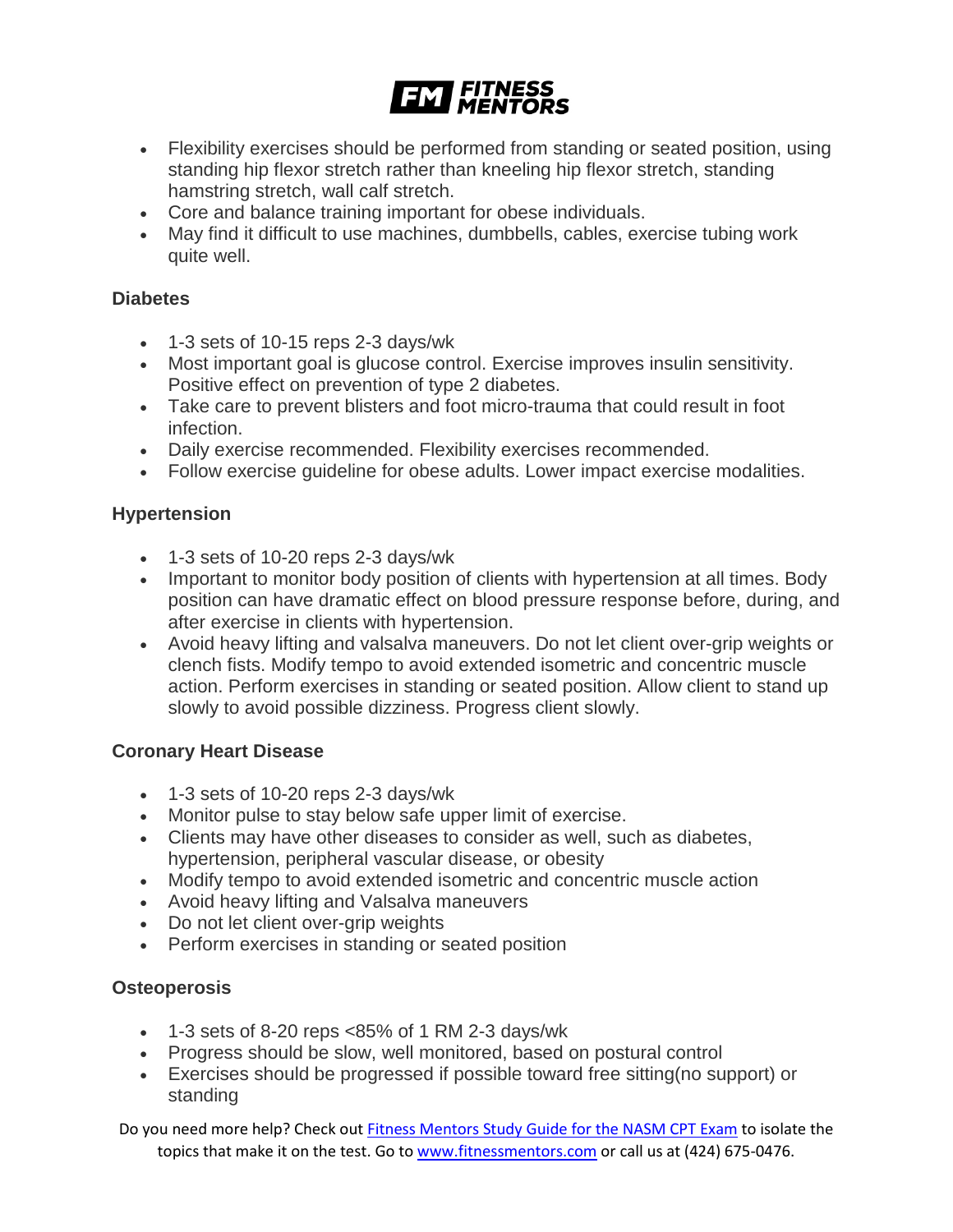

- Focus exercises on hips, thighs, back, and arms
- Avoid excessive spinal loading on squat and leg press

# **Arthritis**

- 1-3 sets of 10-12 reps 2-3 days/wk
- Avoid heavy lifting and high reps
- Stay in pain-free ranges of motion
- May be need to start out only with 5 mins of exercise and progressively increase

# **Cancer**

- 1-3 sets of 10-15 reps 2-3 days/wk
- Avoid heavy lifting in initial stages of training
- Allow for adequate rest intervals and progress client slowly
- Only use SMR if tolerated, avoid SMR for clients undergoing chemo or radiation

#### **Exercise and Pregnancy**

- 1-3 sets of 10-15 reps 2-3 days/wk
- Avoid exercises in prone or supine position after 12 weeks
- Avoid SMR on varicose veins and areas of swelling
- Plyometric training not advised in second and third trimesters

#### **Chronic Lung Disease**

- $\bullet$  12-15 reps 2-3 days/wk
- Allow for sufficient rest between sets

#### **Intermittent Claudication/Peripheral Arterial Disease**

- 1 set of 8-15 reps 2-3 days/wk
- Allow for sufficient rest
- Progress slowly
- Treadmill walking preferred.
- Primary limiting factor is leg pain.

# **CHAPTER 15**

#### **Exercise Technique**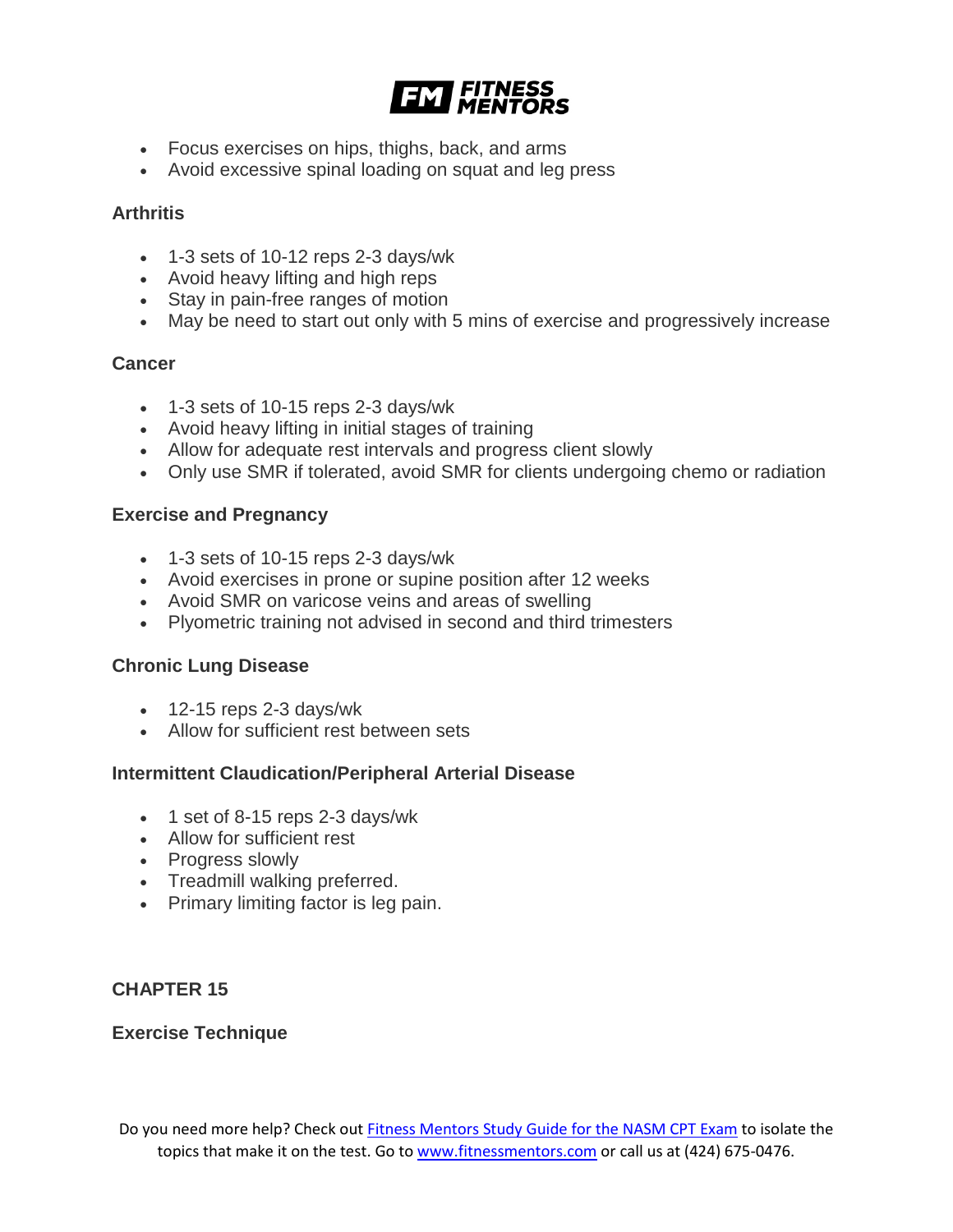# **FINE FITNESS**

Over 15 questions come from this chapter based around understanding how to teach and perform different Flexibility and Resistance Training exercises. Check out our **Audio** [Lectures](https://www.fitnessmentors.com/nasm-cpt-exam-audio-lectures/) and [Study Guide](https://www.fitnessmentors.com/nasm-cpt-exam-study-guide/) to focus in on which specific exercises to focus on.

# **CHAPTER 16**

# **Compare with Stages of Change Model and Know the Stages of Change**

Precontemplation:

- No intention of change
- Does not exercise
- No intention to start within 6 months
- Information and Education is best with this stage

#### Contemplation:

- Thinking about being active in the next 6 months
- Listen to what they need
- Still need information and education before starting anything

#### Preparation:

- They exercise at times but want to commit to an exercise program within 1 months-time
- No set routine
- Have unrealistic goals
- Help them clarify their goals (SMART)

Action:

- Started to exercise
- Has not maintain behavior for 6 months
- Keep providing them with education
- Develop steps for overcoming any obstacles they may have

#### Maintenance:

- Change has been in place for 6 months or more.
- Still can be tempted by old habits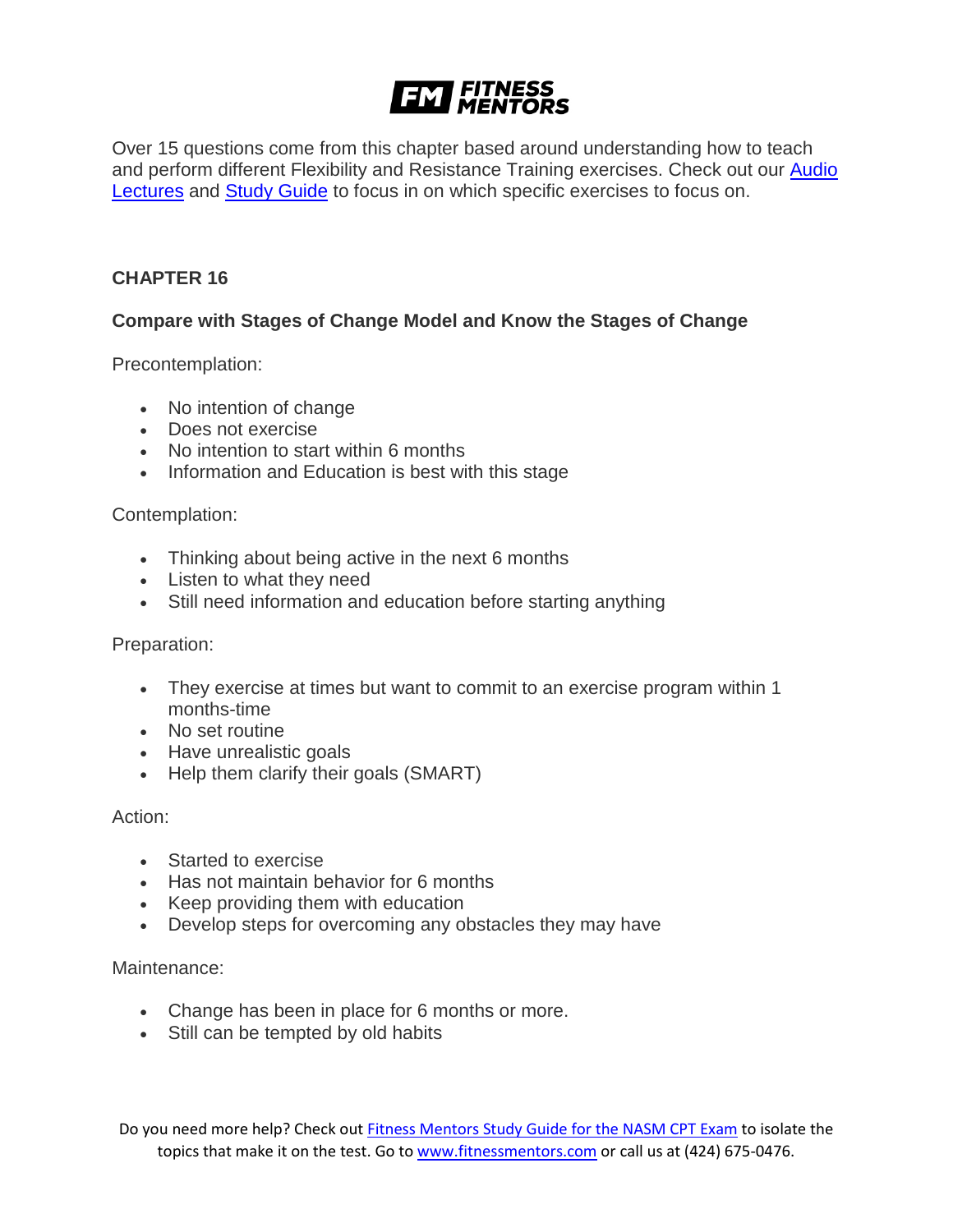

#### **Be familiar with the initial session**

You have 20 seconds to make a great first impression. Body language is the first thing they notice from the trainer. It is important to keep moving on a positive note, by building a relationship with the client. Discuss their health concerns and also when setting goals, make sure to verbalize and write down SMART goals. Reviewing previous exercise history is also very important. Finalizing the program expectations to help clients anticipate the process that will take place.

#### **Effective Communication skills**

Effective communication is important as it helps to enhance the client experience. Ensuring they are aware of what will be expected of them during their time in the gym and out, will lead to a more successful outcome. Also this will help them to understand your policies and training style.

Nonverbal communication: What you think and feel is worn by your body at all times. Be attentive with your body in order to create the positive environment for communication.

Active Listening: Listen to what the client has to say and respond appropriately. When the client knows you are listening you prove to them you care about their thoughts and feelings.

Ask Questions: Responding to your clients with appropriate questions will ensure effective communication. Open-ended questions give the client a chance to express their views while closed-ended questions require a one word answer.

Reflecting: A reflection reiterates what a client has said to ensure them you understand what they are communicating.

Summary: A summary is a complete recap of what was meant to be said over the course of a conversation.

#### **Goal setting- SMART Goals**

Specific:

- Anyone can understand the goal
	- o I want to lose 10lbs

Measurable:

• I will you record the progress, what will you use to keep track on the goal? o Scale, Circumference Measurements, Body Analyze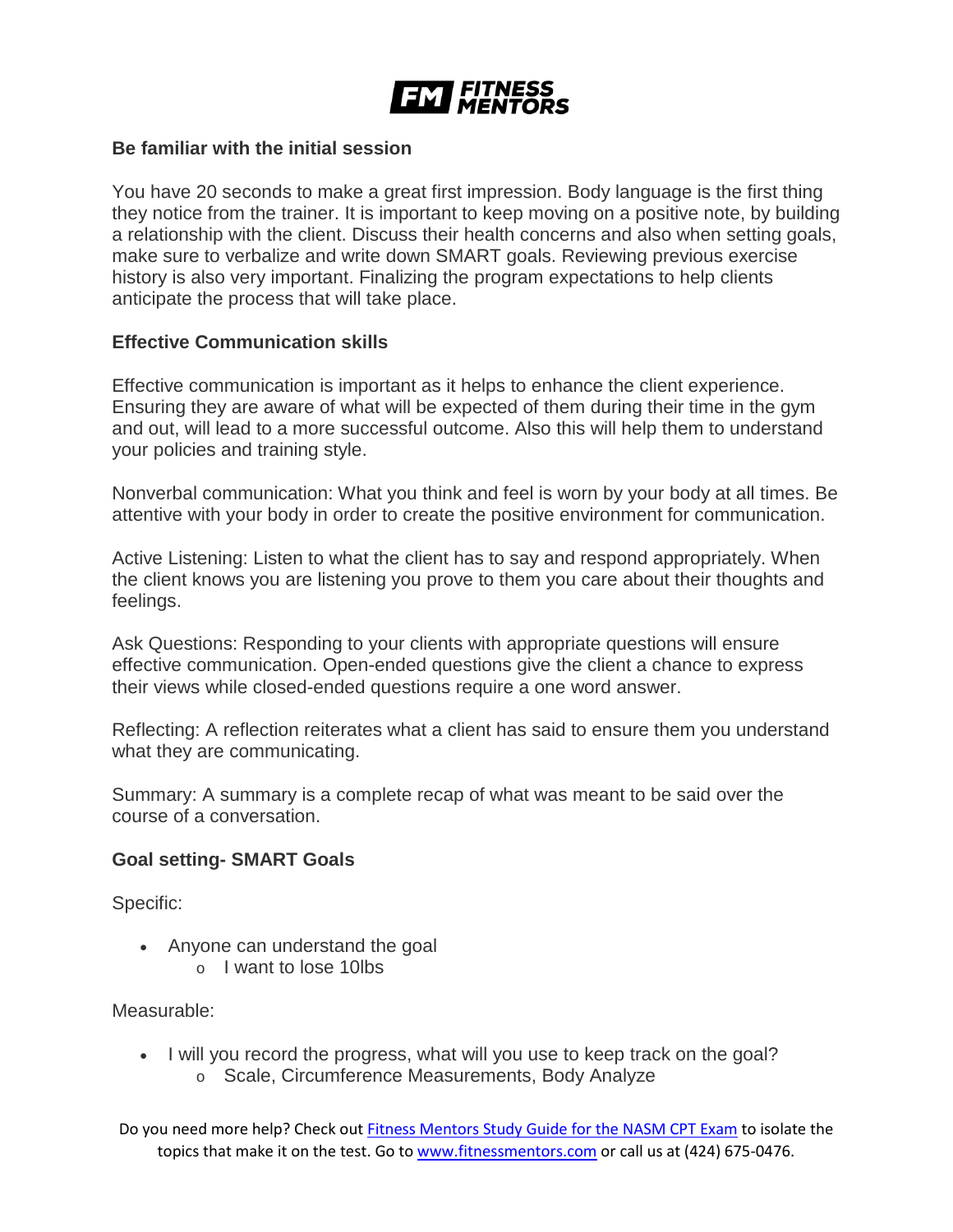

### Attainable:

• Is it scientifically possible for the client to get this goal? You want to challenge the client and push them but you don't want to make it impossible.

# Realistic:

• Will they put in the effort to finish the goal? Basically can the client commit for the goal they are trying to reach.

Timely:

- Deadline, Due Date. By creating this you push them to stay on track and keep them focus for the final day.
	- o 3 months

Example of a SMART GOAL

• I want to lose 10lbs of my total weight in 12 weeks

# **Cognitive Strategies and Positive Self talk**

They are three forms of if strategies that can be found Positive Self Talk, Psyching Up and Imagery. These strategies are to help clients mind and attitude change positively to do a certain workout or an activity they don't want to try or are too afraid to even give it an attempt.

Positive Self Talk: Find things that they like and try for them to feel the same way when it comes to working out. In the fitness world many people have negative thoughts about exercises, workouts and even the equipment. Creating a list with the client to keep handy when a negative situation comes across, focus more on the positive then the negative.

Psyching Up: Find the motivation that drives your clients. Even if it's something that pumps them up outside of fitness. A song that they can't help my jam too or an event they want to get ready for. Finding the ability to keep your client motivated during workouts especially a new client will change the emotion they have towards doing exercises. If they are happy and enjoying them when they are with you then slowly they will adapt that feeling when doing another physical activity as well.

# **Exercise Imagery**